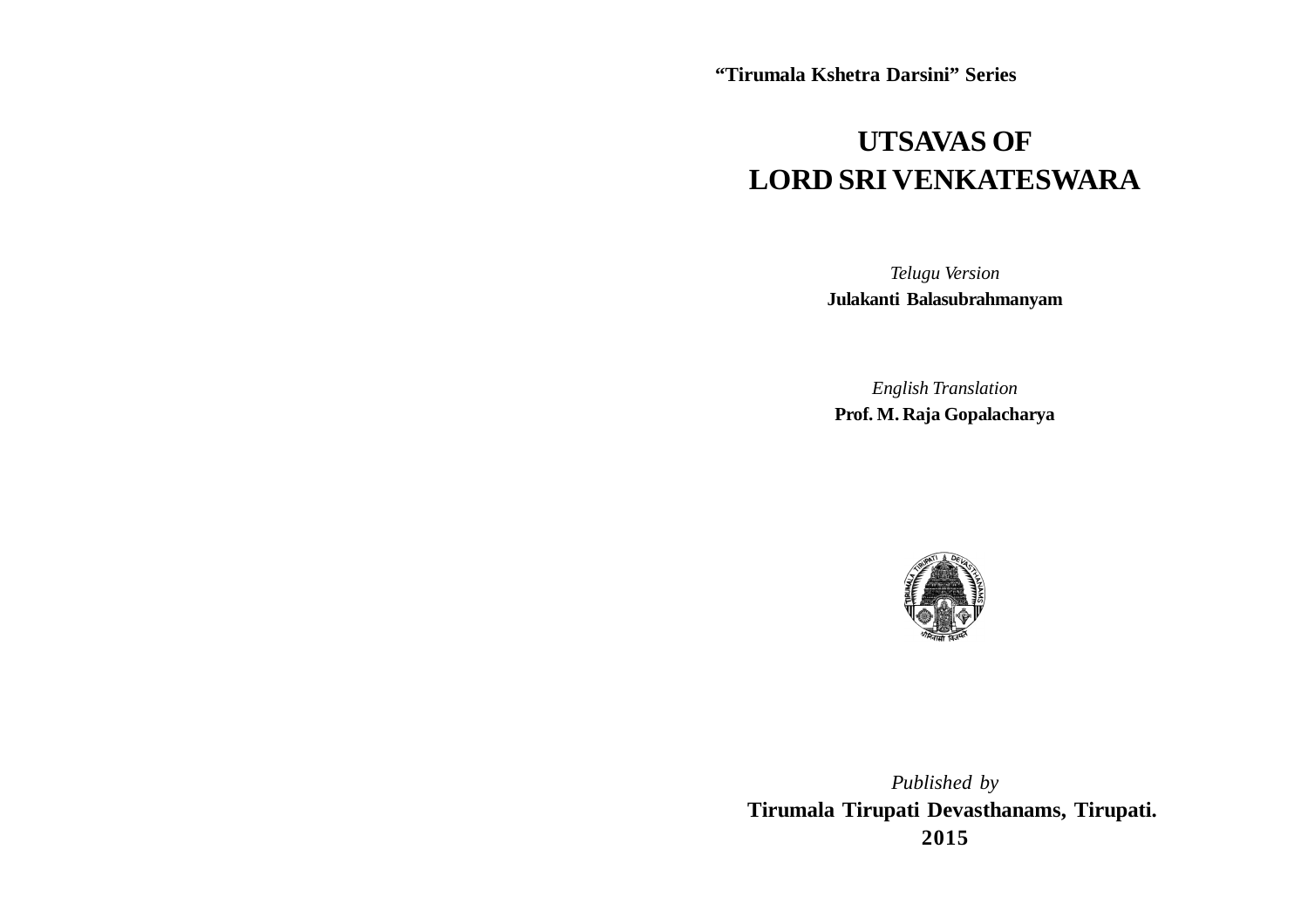#### **UTSAVAS OF LORD SRI VENKATESWARA**

*Telugu Version* **Julakanti Balasubrahmanyam**

*English Translation* **Prof. M. Raja Gopalacharya**

T.T.D. Religious Publications Series No. 1166 ©All Rights Reserved

First Edition - 2015

*Copies :* 3000

*Price :*

*Published by* **Dr. D. SAMBASIVA RAO ,** I.A.S., Executive Officer, Tirumala Tirupati Devasthanams, Tirupati.

*D.T.P:* Office of the Editor-in-Chief T.T.D, Tirupati.

*Printed at :* Tirumala Tirupati Devasthanams Press, Tirupati.

#### **FOREWORD**

*Venkatadri samam sthanam Brahmande Nasti Kinchana Venkatesa samo devo na bhuto na bhavishyati*

"There is no place equivalent to Venkatadri in this entire universe. There is no God so far who can equal Lord Sri Venkateswara. Nor shall there be any in future." This is the meaning of the above verse.

Sri Venkateswara, the supreme Lord of the universe, has manifested Himself on Sri Venkatadri, known as the Vaikuntham of this Kali Yuga. He gives a glimpse of his vision everyday to his devotees and redeems them. Thousands of devotees throng this shrine to have a glimpse of the divinely auspicious idol of Lord Sri Venkateswara even for a moment.

Tirumala Tirupati Devasthanam has launched a series of books under the title "Tirumala Kshetra Darsini" Series commissioning scholarly writings. Aimed at enlightening the devotees about the gracious idol of the Lord, these writings highlight the unique features of the shrine, His *'pushkarini'*, '*punya teerthas'*, the daily services offered with regal grandeur to the Lord, *Brahmotsavas etc*. It is on this Venkatadri Sri Venkateswara manifested Himself as a visible Lord to respond to our prayers and fulfil our desires as a master boon-giver.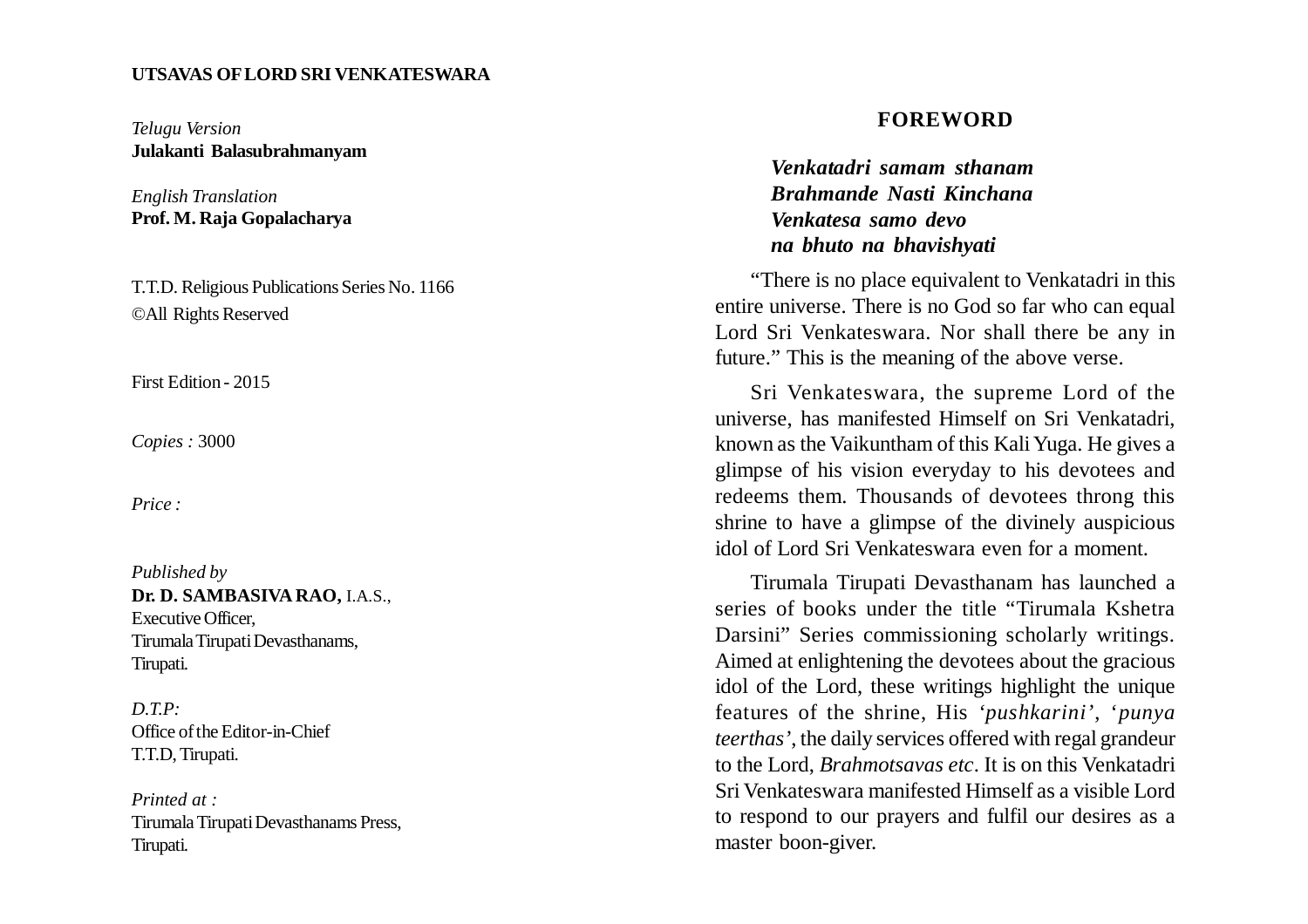We present this book to the devotees entitled 'Utsavas of Lord Sri Venkateswara' by Julakanti Balasubrahmanyam, originally written in Telugu (శ్రీ వేంకటేశ్వర స్వామి ఉత్సవాలు) which is rendered into English by Prof. M. Rajagopalachary. We hope that this book serves the purpose of enlightening the devotees about the details of Lord's 'utsavas' and other unique features.

#### In the Service of Lord Venkateswara

 **Executive Officer,** Tirumala Tirupati Devasthanams, Tirupati.

#### **UTSAVAS OF LORD SRI VENKATESWARA**

*Sheshaachale yanmahaathmya manyakshetre na tath kvachit Thadgathasreenivaasasya mahimaa nanyagaha shubhah*

Sheshachala shrine is renowned all over the world as a holy place. No other shrine in the world has such glory. Similarly, there is no other God who is so great as Lord Sri Venkateswara, who made this holiest of holy places as His abode. That is why, the Vedas sing in His praise thus, *"Yo si sosi,"* i.e. "Thou art what thou art!" He is none else than Lord Srinivasa who is worshipped as a peerless Lord in all yugas, whatever be the place or time.

Wherefrom has descended such a wonderful Lord? Why? When? What is the nature of the shrine where the Lord resides? Is the shrine also endowed with any specialty as the Lord Himself? Does it have any miraculous charms? If so, how many are they? What are they? Of what nature? Who knows them? If anybody knows them, it must be the Lord of Tirumala alone. That is all! That is all!!

*Vaikuntham vaa parithyakshye na bhakthaamsthyakthumuthsahe Methipriyaa hi madbhakthaa ithi sankalpa vaanasi //*

Lord Srimannarayana Himself has descended on this earth straight from Sri Vaikuntham with the firm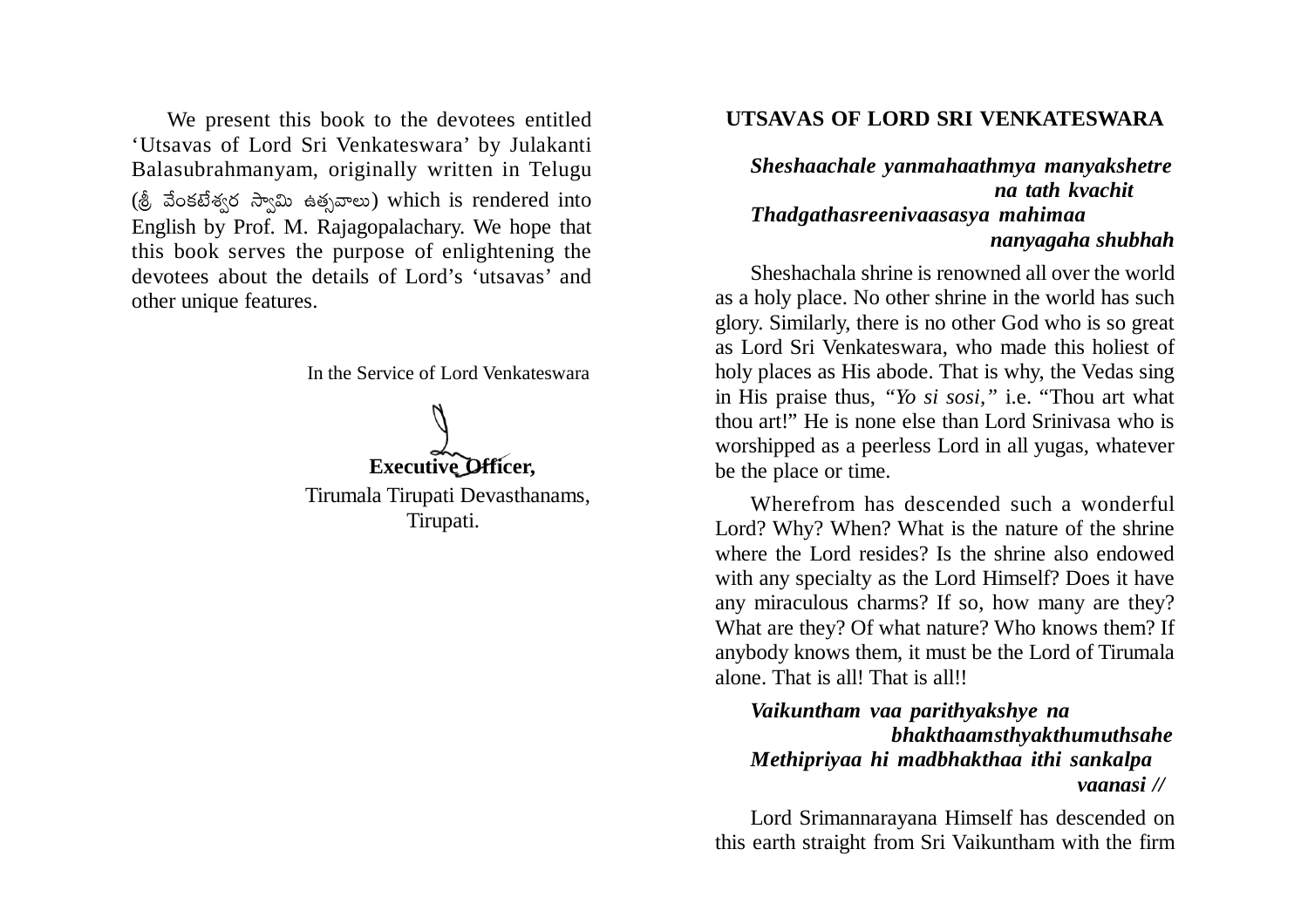determination that "He would rather leave Sri Vaikuntha than His devotees for even a split second." He has come down to the holy shrine of Venkatachala on this earth with Sri Lakshmi on his chest in His selfmanifestation as an idol of salagrama stone to bless the devotees with his *darshan*.

Renowned as *"Kalou Venkata nayakah,"* He is the only refuge to all in the Kaliyuga. Devotees flock to Tirumala shrine day in and day out to have a glimpse of this great Lord of the hills for redemption.

The Tirumala which attracts thousands of devotees every day is a wonderful hill! A hill endowed with many miracles, and mysteries!! The rocks, boulders and hills that you see in the shrine are not what they innocently appear to be. They are the boon-givers laden with endless lore. They are the *salagrama* stones symbolic of Lord Himself. They are not in ones or twos. Wherever you go on the hill, what you see is nothing but *salagrama.* Not just that! Even the Lord Srinivasa Himself, according to the Puranas, is a selfmanifestation in the form of a huge *salagrama* idol.

That is why Tallapaka Annamayya, incarnation of an aspect of Nandaka, sword of Lord Srinivsa, scaled the Tirumala hills barefoot. Long before him, Bhagavad Ramanujacharya who considered Tirumala as God Himself, ascended it on his knees. Later Vyasaraya of Madhva tradition, as per the historical records, also chose to travel to the Tirumala hills on his knees.

It is impossible to limit the charming miracles of Tirumala hills, the heaven on the earth. Just ascend the

hill and you will be free of all your lapses and grave sins committed though unwittingly. The cool breezes of the hill cure you of all your diseases of the body and past karma.

Again it is impossible to delimit the charms of holy waters gushing forth from the springs and water falls and the gliding brooks on the hill.

This is a forest haunted once by the Creator Brahma and other angels, Kumara Swamy, Anjana Devi, Sri Ramachandra, Lakshmana, the Seven Sages, Tumbura, Narada, the Pandavas, the Alwars, Tallapaka Annamacharya, Kannada Haridasas, Matrusri Tarigonda Vengamamba and many other great personalities, yogis, saints, devotees in different times in different yugas. They did penance in their own way. They took holy bath in these waters. They sang in praise of the Lord of the Seven Hills. They performed *yagnas* and *yagas*. They adopted different practices to attain consecration and redemption. Besides, they redeemed others as well. They continue to do so even now. These noble personalities enhanced the limitless charming miracles of Venkatachala shrine in different ways.

Examples are galore testifying to the glory and greatness of this shrine, the appellation of the Lord, the auspiciously divine idol of the Lord, His worship and utsavas.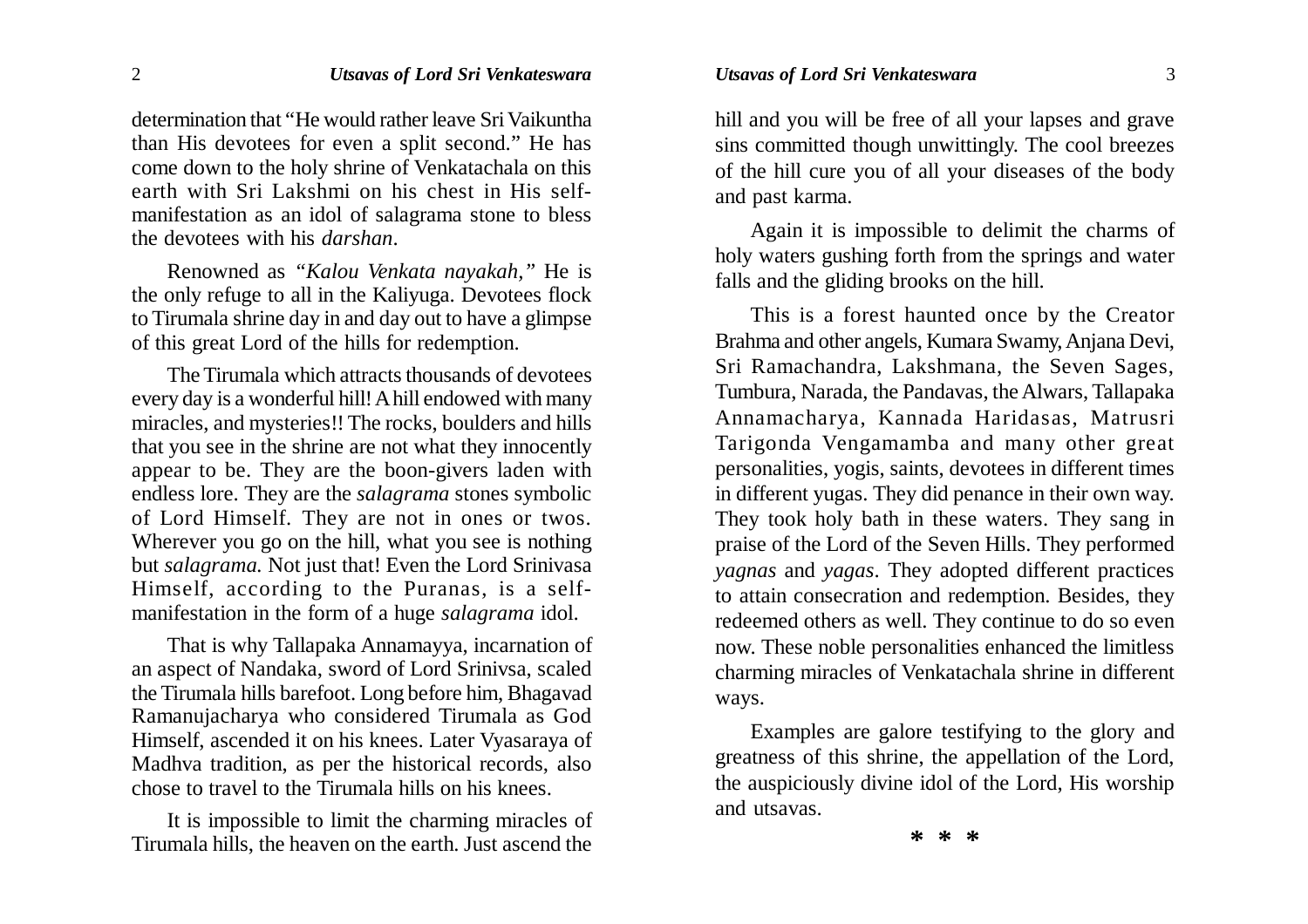# **WONDERFUL IS THIS HILL**

Venkatachala shrine is a wonderful hill. An amazing hill! Annamayya has visualized its greatness directly in this padam.

#### *Kattedura Vaikuntamu kaanaachayina konda! Thettelaya mahimale Tirumala konda!*

*Vedamule shilalai velasina dee konda! Ye desa punyarasule erulainadee konda! Gaadili Brahmaadilokamula konala konda! Sree Devudundeti Seshadri yee konda!!*

What is this hill if not Vaikuntham right before you? This Tirumala Hill, full of miracles like beehives! The stones here are the disguised Vedas! Heaps of good deeds have flowed down here As brooks wherever you go! On the edge of this hill are the worlds Of Brahma and other angels with love! This Seshadri is but the abode of the Lord!!

Annamacharya's son Peda Tirumalayya also describes it thus:

*Kondaa! Choothamu raaro! Kondoka Tirumala Kondaa! Kondani yadigina varamulosagu maa kondala Timmayakondaa! Idiye ksheeraambudhi yanuchu mari idiye dwaaraka yanuchu Idiye nandavraja manuchunu mari idi daa nayodhya yanuchoo*

*Idiye Vaikuntham banuchunu idi paratatvambanuchu Yidiye paramapadam banuchu Vedamula yennagagala maa kondaa!*

Let us all go to see the hill! The Tirumala hill! This hill of our Timmaya Which showers boons whatever you ask for, This is the Ocean of Milk, Dwaraka, Nandavraja and the Ayodhya, Vaikuntham and the quintessence of ultimate truth, The last place of refuge Thus the Vedas count this great hill!

The way the greatness of the hill is described is simply marvellous and wonderful!

### **STRANGE ARE THE DIVINE NAMES OF THE LORD**

Lord Sri Venkateshwara has innumerable names! Are they the actual names of the Lord? We are not sure. What is true is the devotees call Him by the names they like most. The Lord, however, responds to them whichever way they call Him. All these names appear very strange and wonderful. They surprise as well as delight us.

Some devotees passionately address Him as "The Lord of the Seven Hills" since the Lord resides on the seven hills known as Sheshachalam, Venkatachalam, Narayanachalam, Garudachalam, Vrishachalam, Vrishabhachalam, and Anjanachalam. Let us try to know the story behind these names.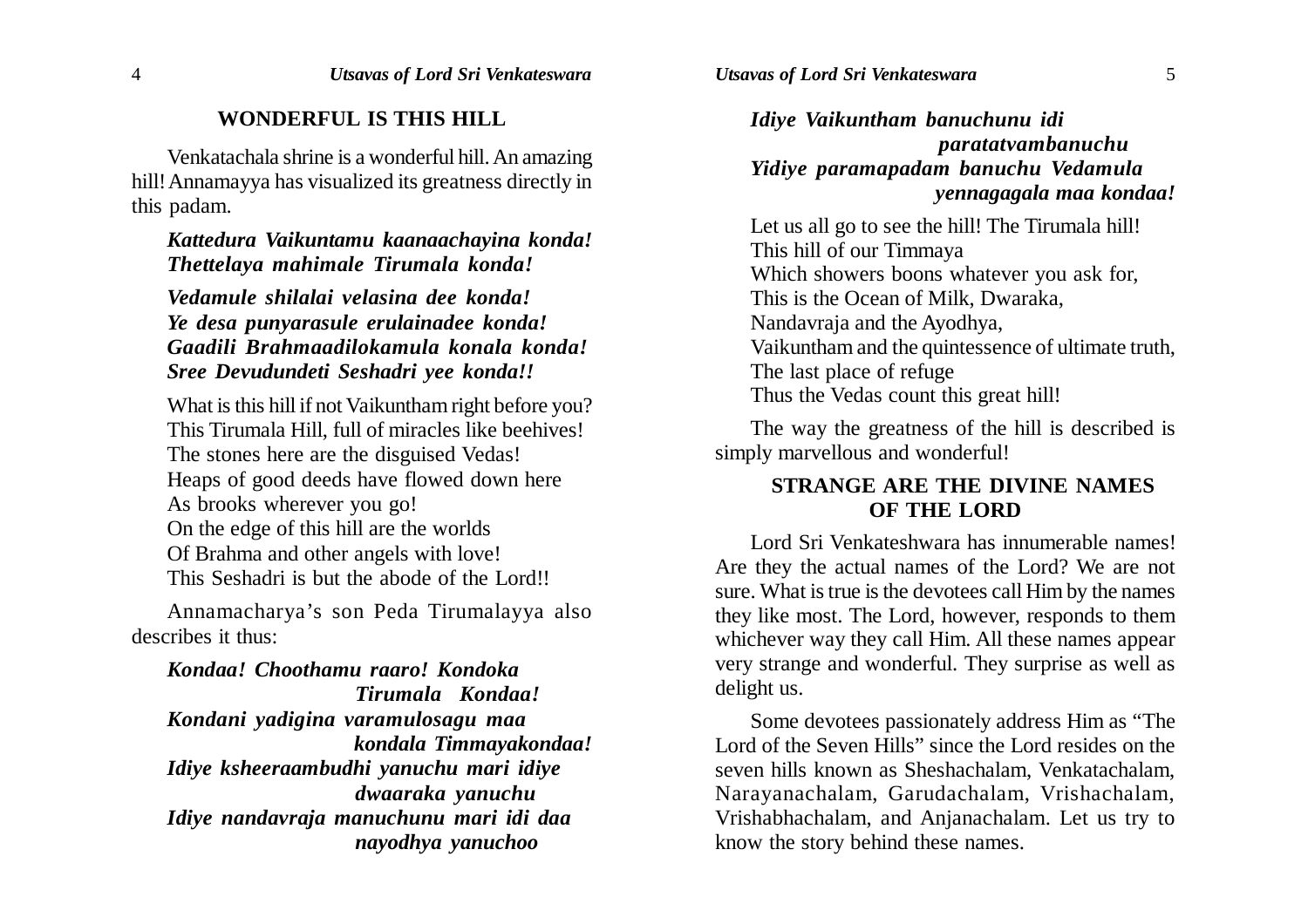### **SHESHACHALAM**

Once upon a time, there was a heated argument between Adishesha and Vayudeva. When tempers ran high, each of them started claiming his superiority over the other. Angry Adishesha coiled round Lord's Kreedachala and challenged Vayudeva to move him a little. Gathering all his force, Vayudeva blew him out alongwith the hill. And Lo! Adishesha alongwith the hill was tossed down to the earth and got very much depressed at the insult. Srimannarayana patted him with love and asked him not to worry as He would wear him as an ornament on his shoulders. He also assured that the hill from that day onwards will assume his name as Sheshachalam. He assuaged him further that "I would also be known hereafter as Sheshachalapathi, the Lord of Sheshachala." Thus, the first hill is known as Sheshachalam or Sheshadri.

#### **VENKATACHALAM**

The second one is Venkatachalam! The root *'Vem'* means sins and *'kataha'* means burns. So, the word Venkatah means that which burns the heaps of sins. Just touch the Venkatachala and all your sins perish like the cotton flakes in the raging fire! That is why, it is called Venkatachala. Further, it is said in *Venkachala Purana:*

*Venkaaromritha beejasthu katamaishwarya muchyathe Amrithaishwarya sanghatvat Venkatadririthi smrithaha*

*'Vem'* means immortality; and *'kataha'* means riches; Thus the hill is said to impart mundane wealth as well as the other worldly redemption. Hence, it is

called Venkatah or Venkatachala.

#### **NARAYANACHALAM**

#### The third one is Narayanachalam or Narayanadri!

In the old days, there was a devotee named Narayana who reached Venkatachala shrine wandering through the forests. He was attracted to the natural beauty of the hill and the forests. He was immensely delighted to watch the water falls and bathe in the gliding brooks.

 He used to bathe in the holy spring on the hill. He bathed in the holy waters of Swami *Pushkarini,* and intensely meditated upon the Vyuha Lakshmi resting on the chest of the Lord. When Lord Srinivasa appeared before him Narayana implored him thus: "Oh Lord! Venkatapathi! This is my desire! Let this hill be known with my name as Narayanadri. Also may you descend on this hill to protect the devotees with your *darshan."* Conceding his request immediately, Sri Venkateshwara liberated his soul. The hill is thus known as Narayanadri from that day onwards.

#### **GARUDACHALAM**

The fourth of the seven hills is Garudachalam or Garudadri!

Sri Maha Vishnu manifests Himself on the earth in every yuga to punish the wicked and save the virtuous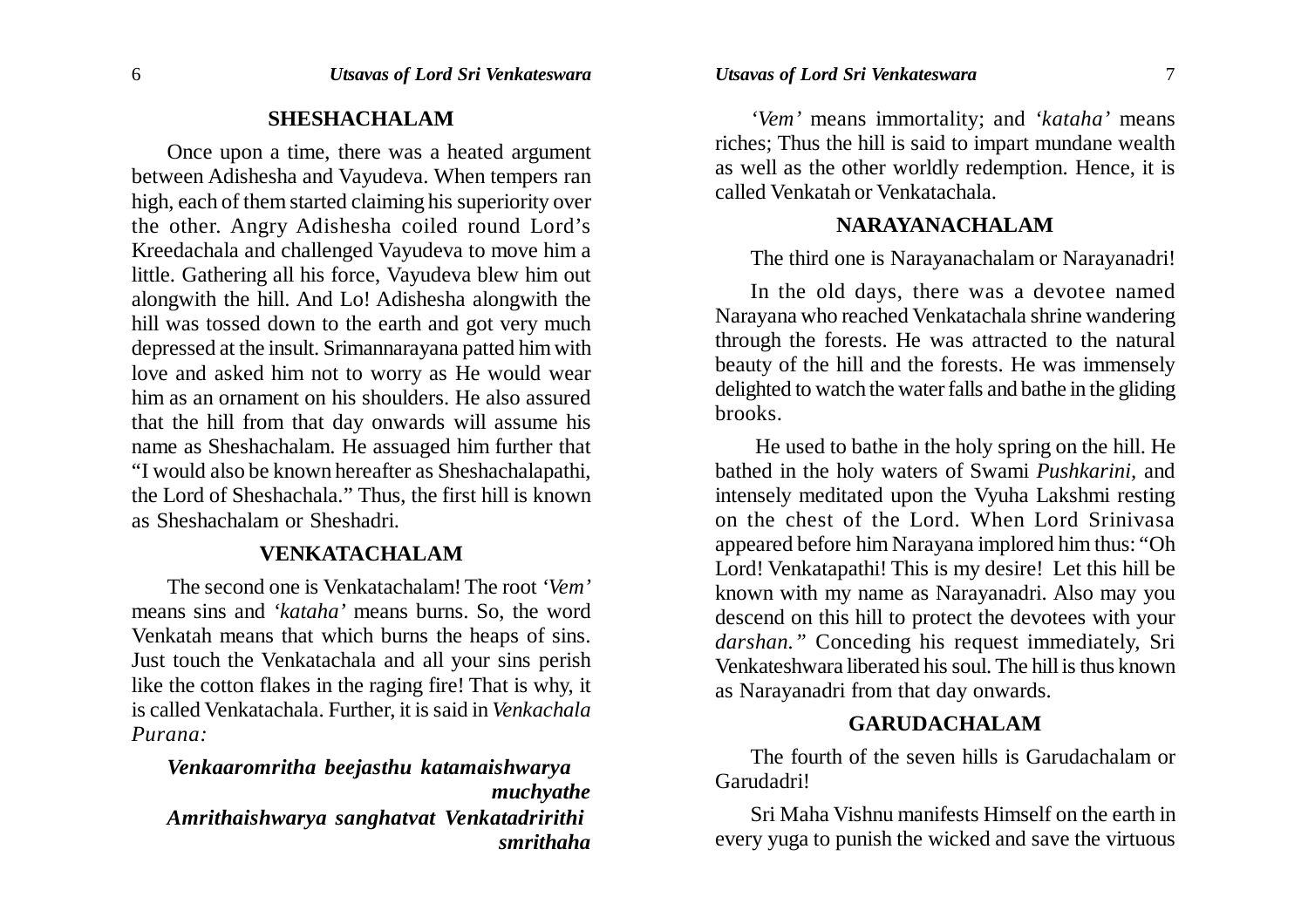as it is said in the Gita: *"Parithranaaya Saadhoonam Vinashayacha Dushkrutham! Dharma Samsthapanaarthaya Sambhavami Yuge Yuge!!"*

Once upon a time, a demon known as Hiranyaksha started torturing the people of different worlds in different ways. Unable to bear his cruelty, the saints pleaded with Lord Sri Hari to come to their rescue.

As if it is not enough, Hiranyaksha rolled the entire earth like a mat and took it to the Underworld. He took delight in kicking it like a foot-ball. Goddess Bhudevi prayed to the Lord of Vaikuntha to save her. Then Sri Maha Vishnu assumed the form of Shwetha Varaha Swamy and killed Hiranyaksha with his sharp, terrifying tusks and retrieved the earth on his tusks.

Greatly delighted at the stupendous act of the Lord, Brahma and other angels, kinneras, gandharvas, saints and yogis praised Adi Varaha Swamy in different ways. They requested him to stay put there in the same form in which he saved Bhudevi, and bless the people. Adi Varaha Swamy conceded their request and ordered Garuthmantha: "Oh Garuthmantha! Go back to Sri Vaikuntham and get the Kreedadri hill there in which I used to flirt with Sri Maha Lakshmi and also the Kreedavapi spring and place them here." Immediately, Garuda said, "Yes," flew to Sri Vaikuntham and did as commanded. At the instance of Garuda, it came to be known as Garudachalam. That is Garudadri!

# **VRISHACHALAM**

The fifth one is Vrishachalam. *'Vrisham'* means dharma. Once upon a time, it is said the Goddess of Dharma did penance for the sake of the Lord of Tirumala. She wanted God to empower her to dispense dharma dispassionately and flourish. Srinivasa conceded her desire. From then on, it came to be known as Vrishachalam or Vishadri.

#### **VRISHABHACHALAM**

The sixth is known as Vrishabhachalam. There is a wonderful story behind it.

There used to be a demon called Vrishabhasura. He was a great devotee of Lord Siva. But he was equally cruel and wicked. At the instance of devotees, Sri Hari assumed the form of a hunter. There was a fierce fight between them. At last, Srinivasa released his sudarshana disc. Realising the inevitability of his death, Vrishabha prostrated before the lotus feet of the Lord and sought his refuge. "Oh, Lord Srinivasa! Please forgive me. I feel it my past good fortune to be killed by your great disc. I seek a favour from you and I am sure you are kind enough to concede the same. That is, this hilly area of mine should assume my name and be known as Vrishabhachala. I also implore upon you to stay put here as Vrishabhadripathi, the Lord of Vrishabhadri and save the devotees." Granting his prayers Srinivasa said, "Amen!" and put an end to the demon. Thus, the hill came to be known as Vrishabhachala.

There is also another story of a different period in the myth and history of the place. In the holy spring of Tumbura on this hill, there used to be a demon known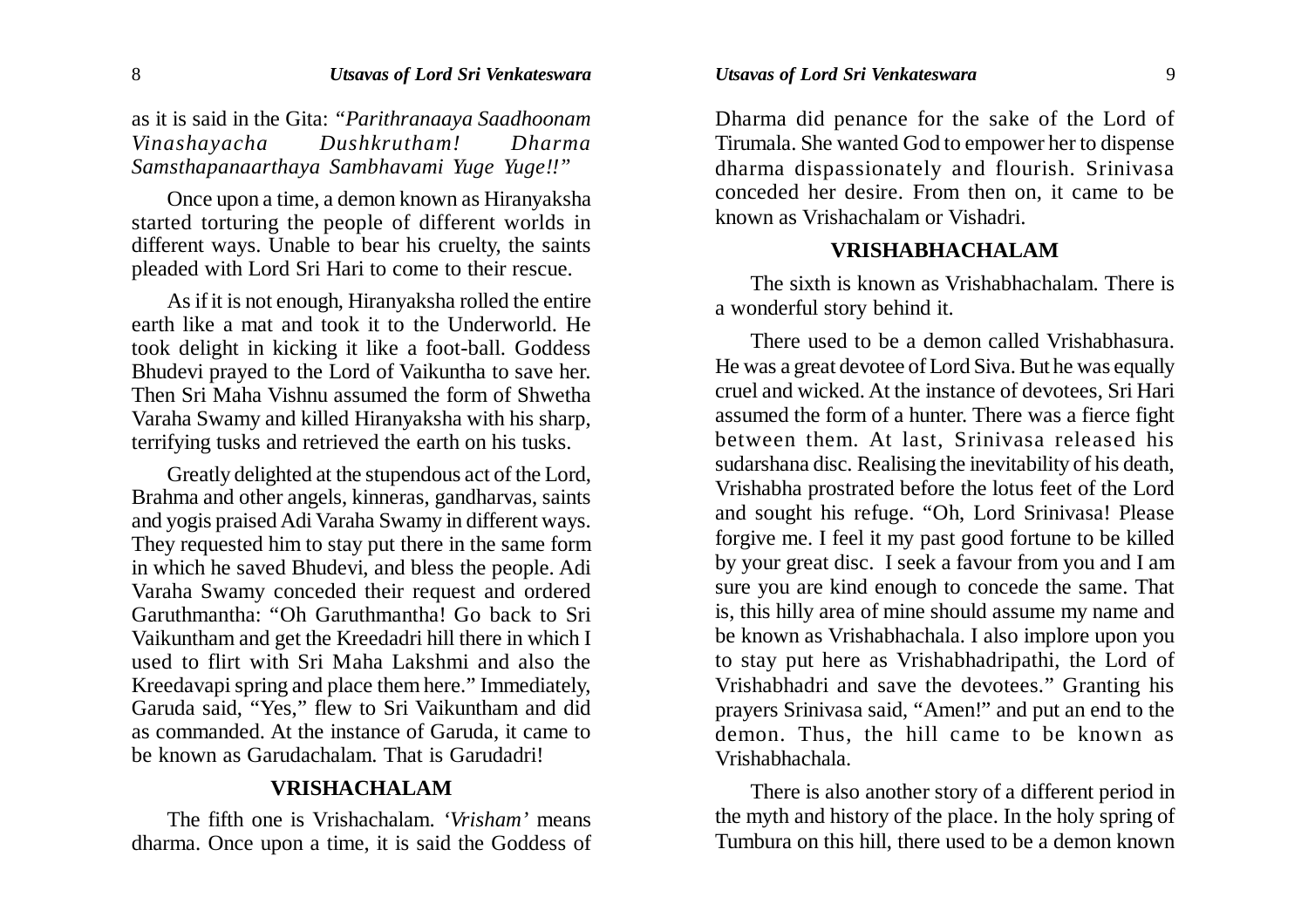as Vrishabhasura. He was, nevertheless, a great devotee of Lord Narasimha Swamy. He was also very cruel. He used to hound the saints, yogis, and others out, and torture them to death. Unable to bear his torture, all the people went to Lord Srinivasa and prayed to save them from his cruelty.

Ironically Vrishabhasura, though cruel, used to be quite soft at the time of worship. He used to perform daily a yaga for the sake of Lord Narasimha and offer his head at the end in the sacrificial fire of *purnahuthi.* Miraculously, the head used to re-appear on his neck. There was no end to his yagas and torture.

At the instance of devotees, Srinivasa once appeared before Vrishabhasura all of a sudden. Overwhelmed by the sight, he bowed to him and foolishly pleaded with the Lord to fight with him. He considered it a boon to be fulfilled by the Lord who is very compassionate. There was a fierce fight between them. As usual, Srinivasa released his *chakra* at last to cut his head off his neck. Just at that moment, Vrishabhasura prayed to God: "Oh Lord! Please grant me this last request of mine. Let this hill and thou assume my name!" and he became a prey to the *chakra*.

Thus, this hill came to be known as Vrishabhachala or Vrishabhadri. From that day onwards, Sri Venkateshwara has been regarded as Vrishabhachalapathi or Vrishabhadreeshwara, the Lord of the hill for ages now in order to save the devotees.

#### **ANJANACHALAM**

The seventh hill is known as Anjanachalam. There is a divine story behind this dating back to Tretha Yuga.

There used to be a monkey-god known as Kesari in the olden days. His wife was Anjana Devi. They had no issues. Anjana Devi went to Saint Mathanga and revealed her anguish. After meditation, Mathanga suggested a way out. "Dear Mother! There is a Narasimha Swamy shrine at a distance of five hundred yojanas to the east of Pampa river. To the south of this is a highly influential divine shrine known as "Narayanagiri". There you will find an auspicious, divine spring known as Swami Pushkarini, which cleanses all the sins. There is a water fall by name "Akasha Ganga" to its north at a distance of about two miles. You bathe in it everyday and make penance for twelve long years. You will certainly have children. You will beget a son who is virtuous, noble-minded, highly valorous, and reverent."

Following the dictates of Saint Matanga, Anjana Devi went to Venkatachala shrine and bathed in Sri Swamy Pushkarini. She circumambulated the peepal tree and visited Lord Sri Adi Varaha Swamy in the vicinity. Then she left for the Akasha Ganga water falls to perform a *vratha* and do penance fasting for a year. Later, she ate a fruit offered by Vayudeva everyday and continued her penance. All her sins vanished with this austere ordeal. An aura of effulgence radiated around her. One day Vayudeva offered her a fruit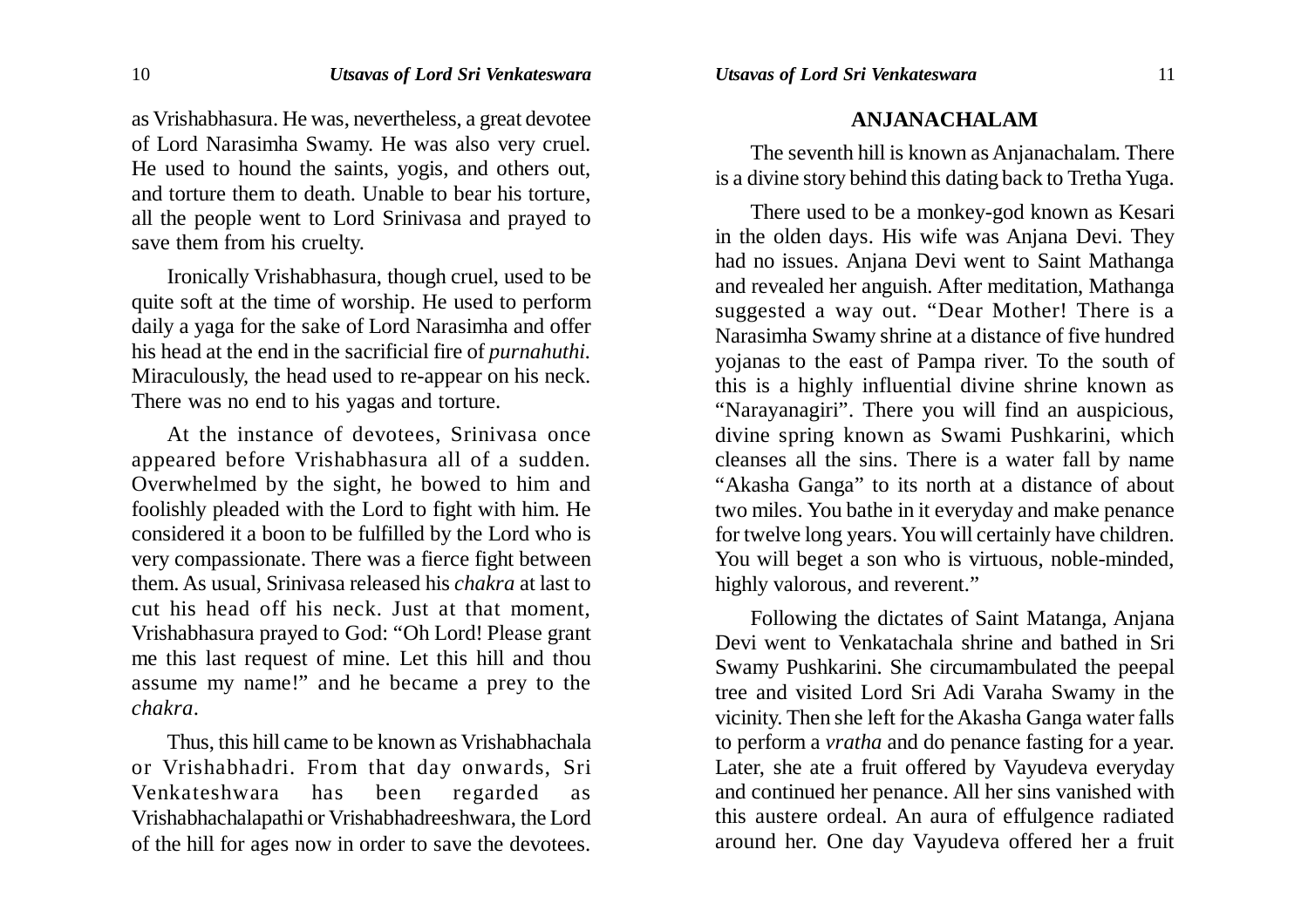embedded with his semen and Anjana Devi ate it as usual considering it just a fruit. As a result, she conceived and gave birth to a son after ten months. He was Anjaneya well-known as Hanumantha or Vayuputra. On account of this, the hill came to be known as Anjanachala or Anjanadri. Lord Srinivasa got the name of Anjanadreeshwara.

Thus, the Tirumala shrine has got seven appellations and Lord Srinivasa is known as the Lord of the Seven Hills.

Do you think that there are only seven hills in this mountain range and just seven names for this hill? No. These are the only important names given by devotees with love based on the stories pertaining to different yugas. No one knows how many names it has since times immemorial. You may count the stars in the sky or the water drops in the sea. You may also calculate the dust particles on the earth. But, it is impossible to count the names of Tirumala hill or its miracles and mysteries of its Lord. Let us try to learn at least some of them to the best of our knowledge.

In the good old days, Brahma and all other angels went to Venkatachala, the heaven on the earth. There Srinivasa in the mysterious form of a persona was moving about with his consorts - Sri Devi and Bhu Devi. He was invisible always, but at times appeared before a few saints, angels and devotees out of compassion. One day, all these angels prayed to the Lord in different ways. "Oh Lord! There is the advent

of Kali yuga now. Men of this yuga will be very weak and short-lived. In this short life also they will have many troubles and travails, desires and anxieties. Hence, we request you to manifest in the form of a salagrama idol in this divine shrine and save all the devotees of this Kali yuga with your healing touch!"

Conceding their request Sri Maha Vishnu started residing on this hill alongwith Sri Devi and Bhu Devi. He has become a living God readily responding to the call of his devotees in tune with the adage, *"Kalou Venkata Nayakah."* Thus, this Tirumala hill is known with different names in different yugas.

If you pray for riches and fortune, this hill like a Wishing Stone (Chintamani) gives you all the fortunes. Hence, it is called "Chintamani hill."

If you practice and pray for permanent wisdom that is complete, and not the mundane pleasures and wealth, this hill immediately gives you the same. Hence, it is called Jnanaadri or Jnanachalam. There is more to it than meets the eye.

There are countless holy springs on the slopes of the hill. Lord Venkatesha alone knows its number. They are not the ordinary springs of water. The moment you bathe in them, you will be cleansed of all your sins. The moment you see some of them, you get whatever you want. Just think of them and you get the result of bathing in them and all your wishes are fulfilled. As the Tirumala hill is endowed with such wonderful, holy springs of water, it has been known as Teerthadri or Teerthachalam since times immemorial.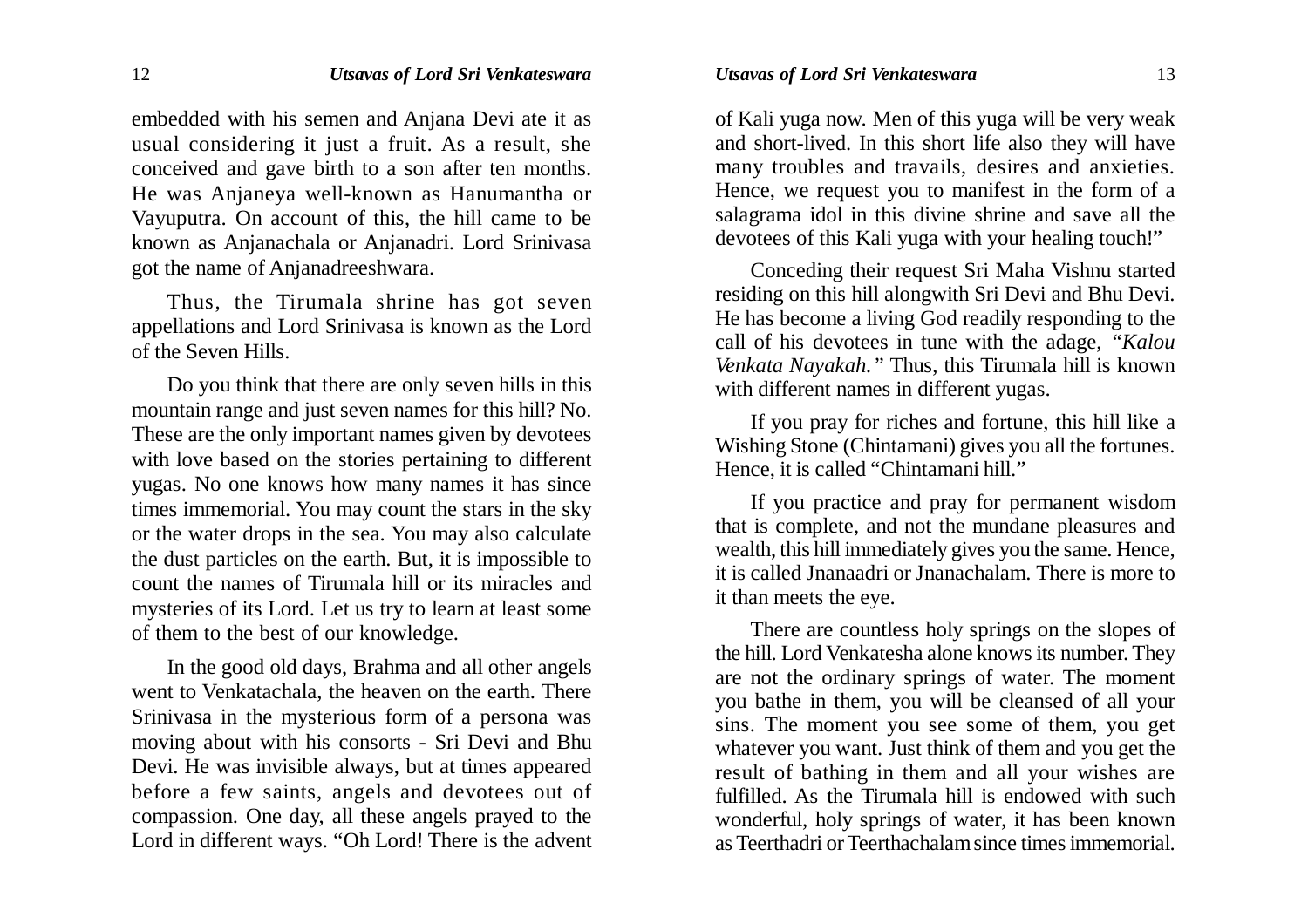Similarly, there are many springs or pushkarinis on this divine shrine purging the devotees of all their sins. Hence, the hill gets the name of Pushkaradri or Pushkaraachalam or Pushkara shailam.

Vaikunthadri is another name of the hill. As Garuthmantha got Sri Vaikuntha direct from heaven at the instance of Lord Srinivasa and erected it here on the hill, it has become Vaikunthadri or Vaikunthachalam.

Once upon a time, this shrine was also called Adi Varaha or Swetha Varaha shrine. The following are the reasons for the same.

Sri Maha Vishnu, it appears, assumed the terrible form of Swetha Varaha in order to protect the inhabitants of the earth and Bhu Devi from the tortures of Hiranyaksha. Later, he relented and palliated his terrible form into Adi Varaha Swamy and killed Hiranyaksha with his sharp tusks. He retrieved Bhu Devi on them. Then he stayed there itself in the form of Adi Varaha along with Bhu Devi imparting it the name Adi Varaha shrine. As the Swamy was white in colour, it is called Shwetha Varaha shrine; and since he is with his consort Bhu Devi, it is also known as Sri Bhu Varaha shrine. Once upon a time, a devotee named Neela did his penance and attained realization in this place and hence it assumed the name Neeladri or Neelachalam.

Further, as Srinivasa used to play with His consorts in this place, it got the name Kreedadri or Kreedachalam.

Srinivasa stays here in the wonderful golden towered palace known as Ananda Nilayam with Sri Maha Lakshmi on his chest and appears to the devotees in the form of Ananda or Bliss. Hence, it is called Anandachalam. Since Srinivasa along with Sri Maha Lakshmi moves about this holy place, it is called Sri Shailam. Thus, Tirumala hill is popular with different names.

*Bahooni chaasya naamaani kalpabhedaadbhavanthi hi Yaavaduktaa bhagavathaha kalyaanagunaraashayah Thaavanthosya giressanthi gunaah paramapaavanaaha Asya Venkatashailasya maahaatmyam yaavadasthi hi Thaavadvakthum cha karthnyena na samarthaschathurmukhah Shanmukhashcha sahasraasyaha phanee devaah parekamu?*

Who can count and guess the series of auspicious virtues of the Lord of Tirumala, the supreme Lord of the worlds created by Brahma? Who knows them? The names of this shrine have great significance and virtue. We lose count of them in different kalpas or yugas. It is impossible for anybody - even for the fourheaded Brahma, or six-faced Kumara Swamy or thousand-hooded Adi Shesha or multitudes of other angels - to talk about the significance of Venkatachala hill or explain its countless names.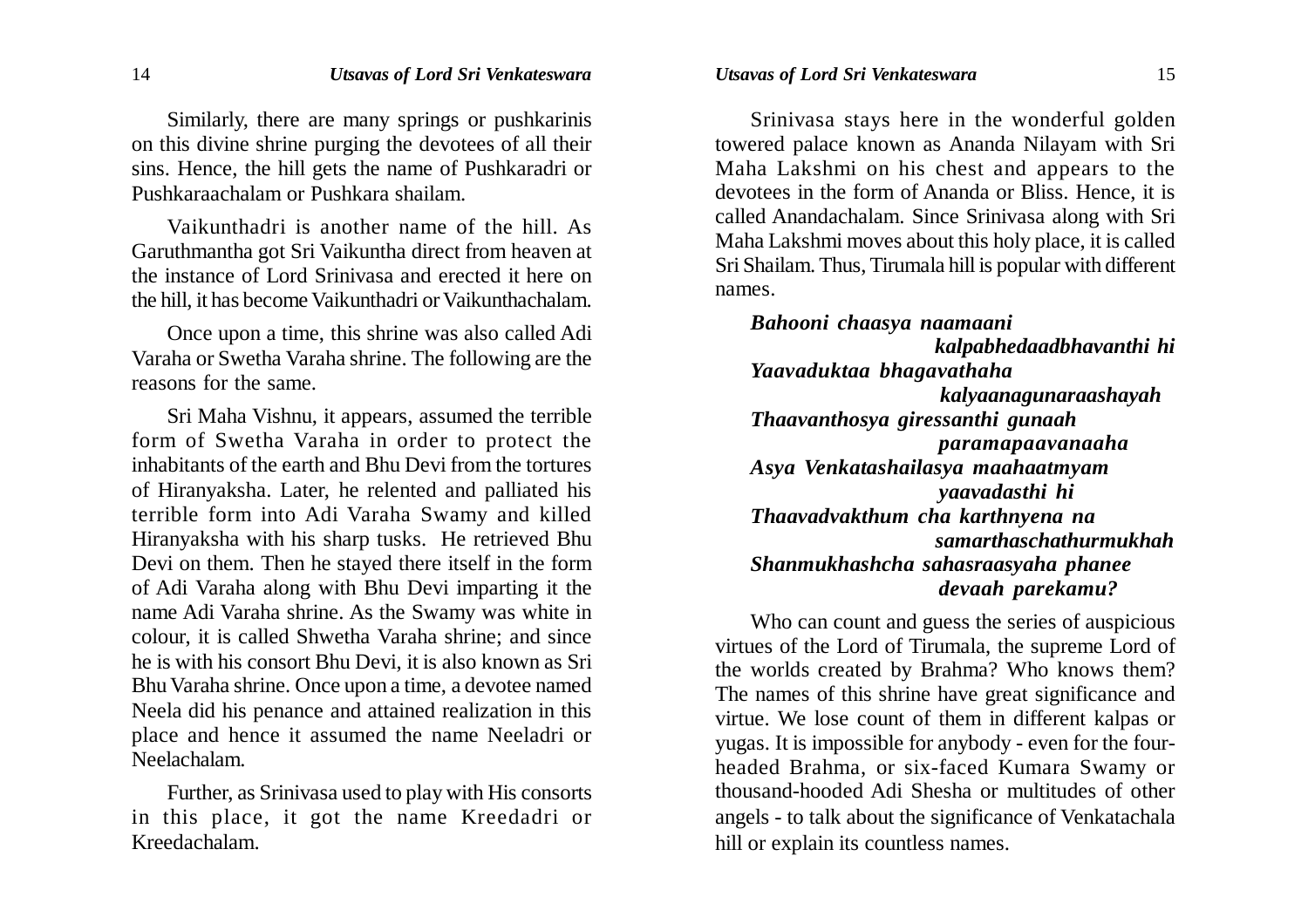#### **VENKATAPATHI**

Devotees bow down to the Lord of Seven Hills at every step and He readily goes to their rescue. Some people regard Him with great love as Venkatapathi, because He dispels all their sins and imparts immortality and redemption. *Vem* means sins and *katah* means destroy; according to another interpretation, *Vem* means immortality and *katah* means imparting redemption. Quite justifiably, He is named after these dual duties as Venkatapathi. Who can guess the original name of this Lord.

#### **SRINIVASA**

Some call Him "Srinivasa" endearingly. This appears to be a strange name, because he is referred to with the name of his consort, as if He has no name of his own. "What a great Lord he is!"

Sri means Lakshmi Devi. Lord Venkateshwara has Lakshmi on his chest. He is known as Srinivasa after his consort's name. It is alright. But what then this Lakshmi Devi does on his heart? How does she stay there?

*Eeshaanaam jagatho sya Venkatapathe rvishnoh paraam Preyaseem Tadvakshahsthalanityavaasarasikaam ta kshaanthisamvardhineem Padmaalankritha paani pallavayugaam padmaasanasthaam shriyam Vaatsalyaadigunojjwalaam Bhagavatheem Vande Jaganmaatharam*

This mother of us is there steadily on the chest of Lord Sri Venkateshwara as if embossed on it. In tune with the saying *"Dwibhujaa Vyooha Lakshmee"*, Sri Maha Lakshmi is stationed there on a lotus holding in her two hands two other lotuses. *"Vatsalyadi Gunojjwalaam"* can be explained thus: the cow cleanses the calf just delivered with her tongue; Similarly, the Mother Goddess cleanses the devotees of their sins and lapses and grants them the boons through her Lord! Further,

# *Sree Vathsavakshasam Sreesham Sreelolam Sreekaragraham Sreemantham Sreenidhim Seeidyam Sreenivasam Bhajenisham*

The Lord has on his chest a mole named *"Srivatsam"*. This Lord of Lords is Himself the husband of Lakshmi. He flirts with her. He has accepted her hand. He is completely educated in all fields of studies. At the same time, he has all the riches in his hand. He is called Srinivasa as Vyooha Maha Lakshmi on his chest meditates and sings in his praise continuously.

When asked about His actual name, the Lord with numerous names seems to say: "What difference does it make if you know my name or not? Why do you require it?

Whatever be the way of your address, am I not responding to you and fulfilling you desires?" Thus Sri Venkateshwara gets Himself addressed wonderfully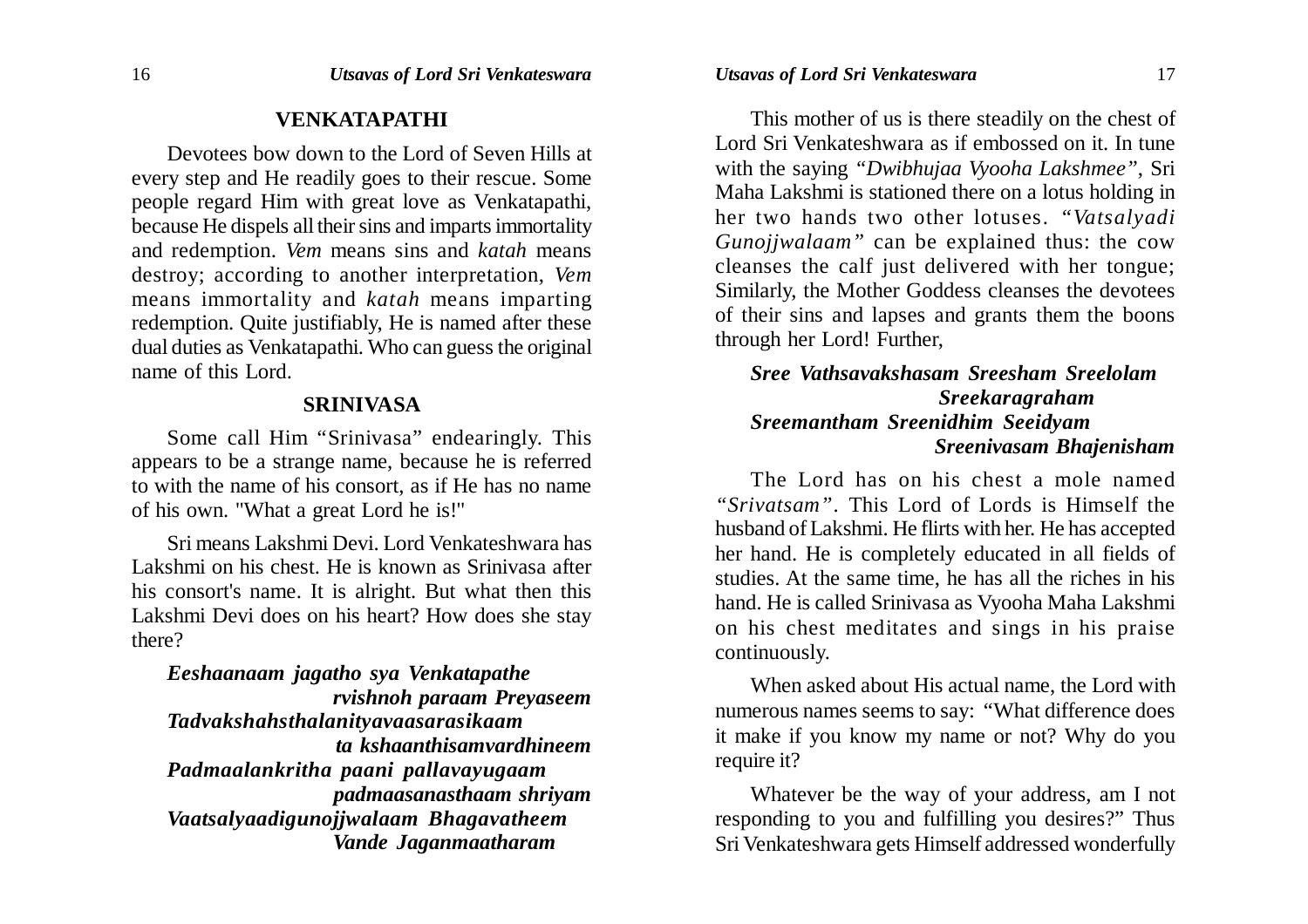by many names. Just call Him "Ko!" and you will get the immediate response, "O!" Thus flourishes the Lord as a living God in these hills of Tirumala.

### **STRANGE POSTURE**

We have learnt that Venkatachalam is a wonderful hill and the names of Sri Venkateshwara of the hill are also marvellous. The posture of Srinivasa who resides in the Ananda Nilayam on the hill is also very strange, surprising, and delightful. He is praised thus:

# *Bhavaabdhithaaram kativarthihastham Swarnaambaram Rathnakireetakundalam Aalambisootrotthama maalyabooshitham Namaamyaham Venkata shailanasyakam*

He has disc in his upper right hand and conch shell in his upper left hand. The lower right hand is in the protective symbol of *varada hastha mudra*, and points to his dual feet. Similarly, his lower left hand kept on his waist points to his knees. What can it be but Sri Vaikuntham where the Lord stands thus in this strange posture. He asks us to take refuge in his feet. "Whoever courts my feet as the last resort saying *'Anyadhaa sharanam naasthi tvameva sharanam mama,'* I assure him of redemption." As it is said *"Samsaara saagara samuttharanaika setho,"* He becomes a bridge for such people to cross the ocean of this world easily by turning it knee-deep. Besides, he seems to assure them through his graceful posture of *varada hastham* that He will grant you all your desires.

An anonymous devotee seems to ask the Lord about his strange, graceful posture:

*Kudihastham bitu choopuchanda midi vaikunthambane yandamo Jadadhivraata pareetha bhoobhavana rakshaa dakshinambaina nee Yadugul choodumanevo, kaaka yoka yoyyarambo? Sandehamai Yadige naanathi yimmu Venkatanagaadhyakshaa! Jagadrakshakaa!!*

It means:

Does the posture of your right hand indicate that this is nothing but *Vaikuntham?*

Or do you want us to see your feet committed to protect this entire universe?

Or is it just to exhibit your grace? Doubts we have many.

Oh Lord of Venkatanaga! Oh Protector of the worlds! Please clarify!"

The questions of the devotee contain the answers in themselves vindicating the Lord's immense compassion for the devotees.

#### **AWESOME ORNAMENTS**

Strange are the names of Sri Venkateshwara Swamy and his posture too. Stranger are the ornaments worn by the Lord. Devotees are awe-struck by the divine ornaments and diamond-decked chains adorned by the Lord from head to foot. They delight us with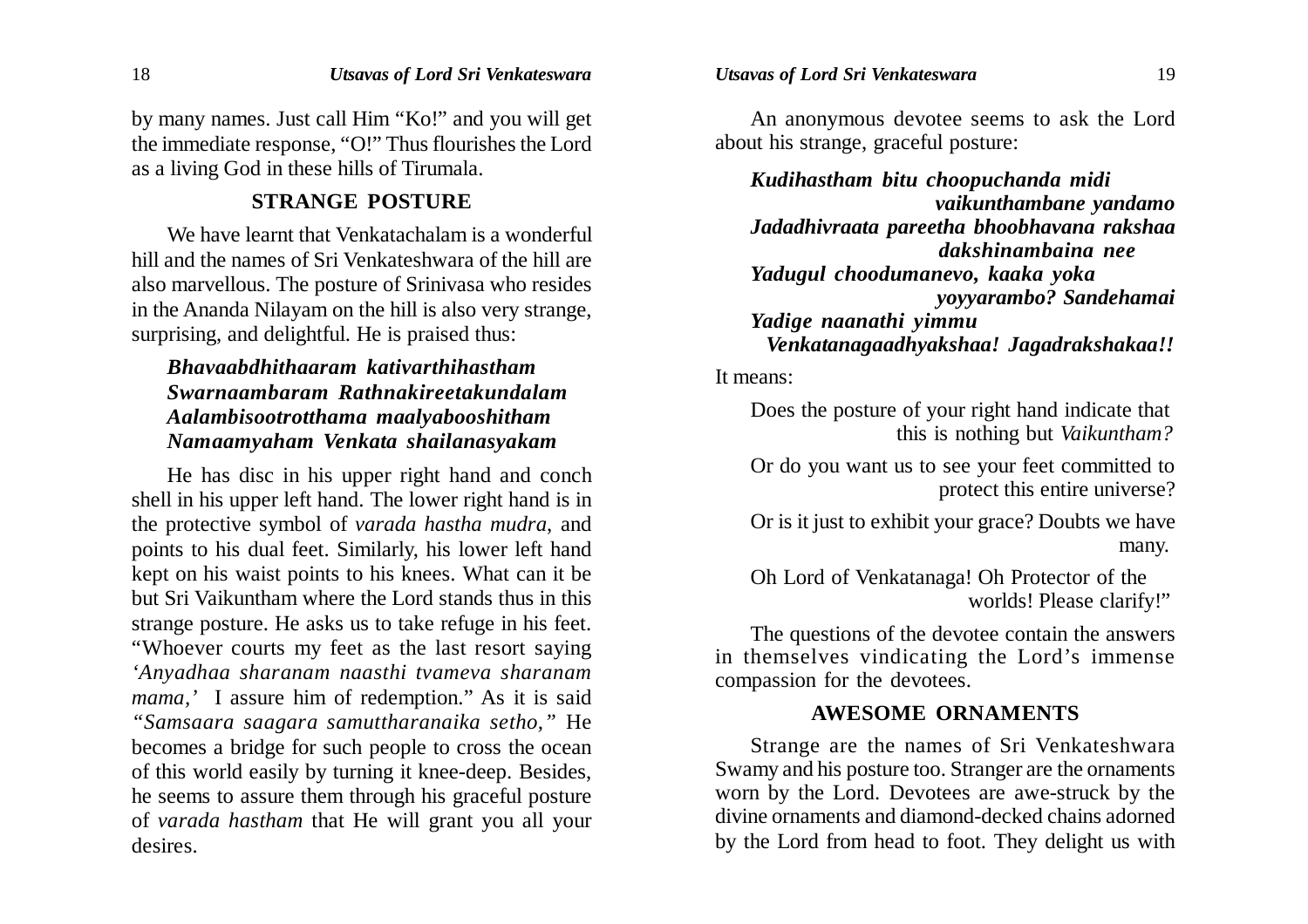their splendour. Annamacharya vividly describes the Lord's ornaments in mohana raga in the following padam.

*Chooda jooda maanikyaalu chukkalavale nunnavi Yeeduleni kannulave yinachandrulu // Kanti ganti vaade vaade ghanamaina mutyaala Kanthamaala lave padakamulu nave Minti podavainatti minchu kireetam bade Jantala velugu shankhachakraa lave // Mokku mokku vaade vaade mundarane vunnaadu Chekkulave nagavutho jigimomade Pukkita lokamu lave bhujakeerthulunu nave Chakkanamma Alamelu javaraalade // Mungaimuraalunu nave molakathaarunu nade Bangaaru niggulavanne pachchabattade Yingitha merigi Venkateshudide kannulaku Mungiti nidhaanamaina moolabhoothamade //* Gaze upon the rubies of the Lord They look like stars! The ageless eyes of the Lord

Are like the Sun and the Moon!!

I have seen those necklaces and pendants made of precious pearls,

The crown taller than the sky And the pair of the disc and conch shining bright!!

Just bow to Him and He is there before you! Look at the smiling face And all the worlds enveloped in his mouth, The decorations of the shoulders And His charming beloved Alamelu!!

Those bracelets and the dagger tied to the waist And the yellow dhoti shining like gold If only you open your inner eye and see Him None else than the primaeval source of all souls Standing at your doorstep!!

The Lord has the Lotus pedestal, golden armours of feet, golden dhoti, diamond-decked golden sword named Surya Kathari, Vaikuntha Hastam, Varada Hastham, (the diamond-decked golden armours of the Lord), the golden armours of the two hands, the twisted bangles called nagaabharanas (serpentine decorations) of the hands, the chains of the consorts on the chest, the golden salagrama chains engraved with thousand names of the Lord, Lakshmi chain, four-stringed chain of golden coins, the ornaments of the shoulders, the golden armours of the disc and conch, diamonddecked disc and conch, golden crowns, diamond crowns and the crocodile-shaped arch. These are the only few ornaments of the Lord mentioned. Besides, there are many nine-gemmed chains, pearl chains, and ornaments decorated on certain special days in the treasury of the Lord. Weighing in tonnes, it is impossible to assess the value of this wealth.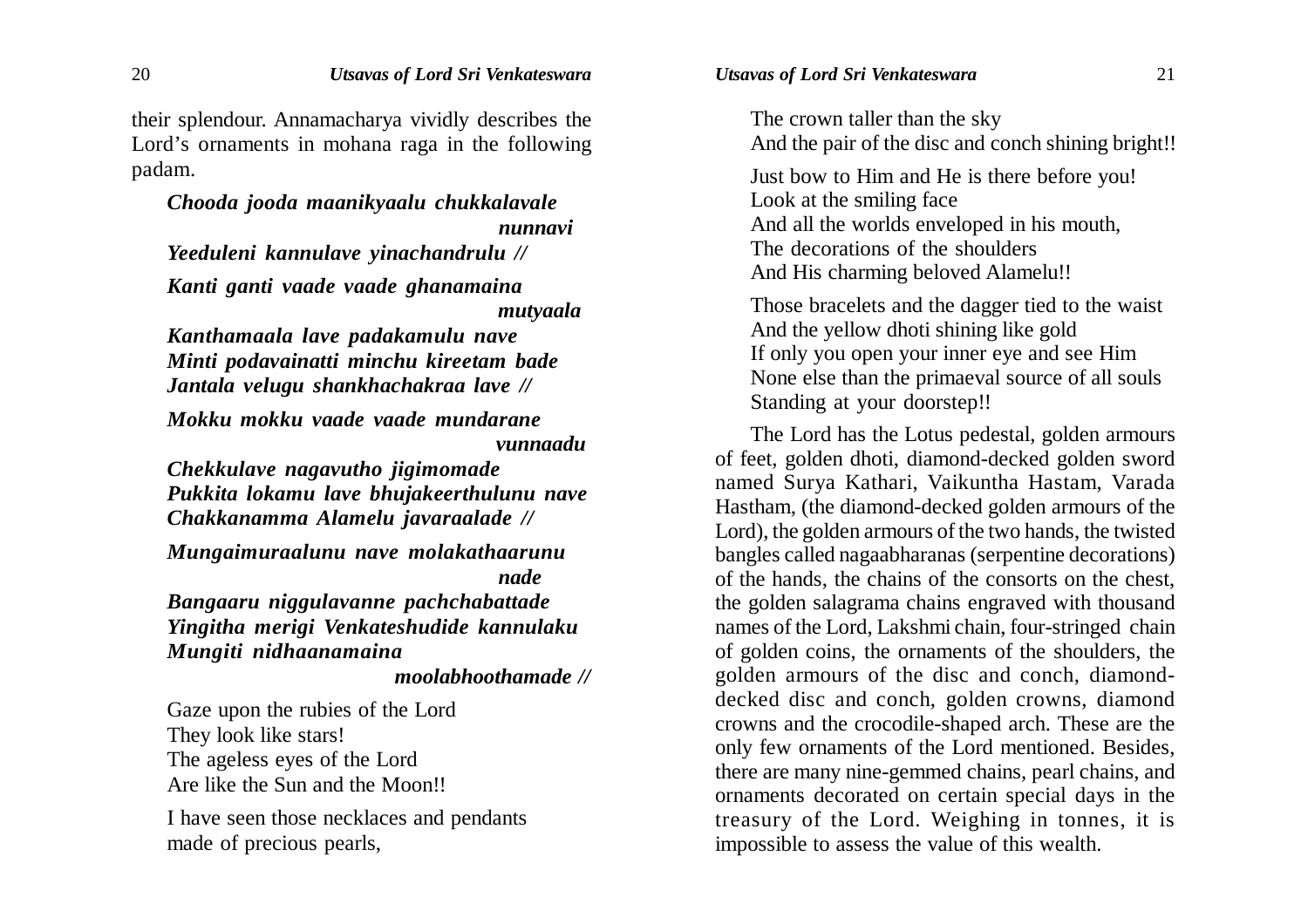No one knows who gave these ornaments to the Lord and when. The Lord alone may be in the know of it. Devotees must have given them to the boongiver Lord whenever their wishes are fulfilled. The Lord of Ananda Nilaya must be adorning them to the delight of his devotees.

But with or without ornaments, the Lord is handsome. On Thursday He appears to the devotees without ornaments giving a glimpse of his eyes in the Netradarshana. The same night He appears in the flower-service (Poolangi Seva). On Friday the sight of His ablutions provides immense delight to the devotees. Annamacharya describes the ritual of ablutions of the Lord thus in his padam.

#### *Kanti shukravaaramu gadiya ledinta Anti Alamelmanga andanunde Swaamini*

*Sommulannee kadabetti somputho gonamu gatti*

*Kammani kadambamu kappu panneeru Chemmathoda veshtuvalu rommu thalachutti Tummeda maichayatona nemmadinunde Swaamini*

*Pachchakappurame noori pasidi*

 *ginnelaninchi*

*Techchi shirasaadiga diganaladi Achcherapadi chooda andari kannulakimpai Nichchamallepoovu vale nitu taanunde Swaamini*

*Tattupunuge koorichi chattalu cherichi nippu Patti karaginchi vendi palyalaninchi*

#### *Dattamuga menunintha pattinchi diddi Bittu veduka muriyuchunde bittari Swaamini*

It can be rendered in English as follows:

Such a Lord I have seen On Friday at the seventh hour With his consort Alamelmanga Who is always glued to Him.

Stripped of all ornaments in heaps Showered with rose water all over The wet garment entwined round His head The Lord black as a bee remains quiet.

Smeared from head to foot With green camphor Ground smoothly and brought in golden bowls He appears to all in his bewitching charm Like a pure white jasmine

Smeared thickly all over his body With choice musk melted in fire and brought in silver plates

Exults in relief He with his unsteady looks. Such a Lord I have seen.

 $*(Gadiya = 24$  minutes)

What a good fortune it is for the devotees who watch the Lord just in loin cloth on Friday in the *Abhisheka darshana*.

Such is the specialty of the Lord that He appears to a single devotee in four different ways at four different times imparting four different experiences. Again at the same time, He imparts four different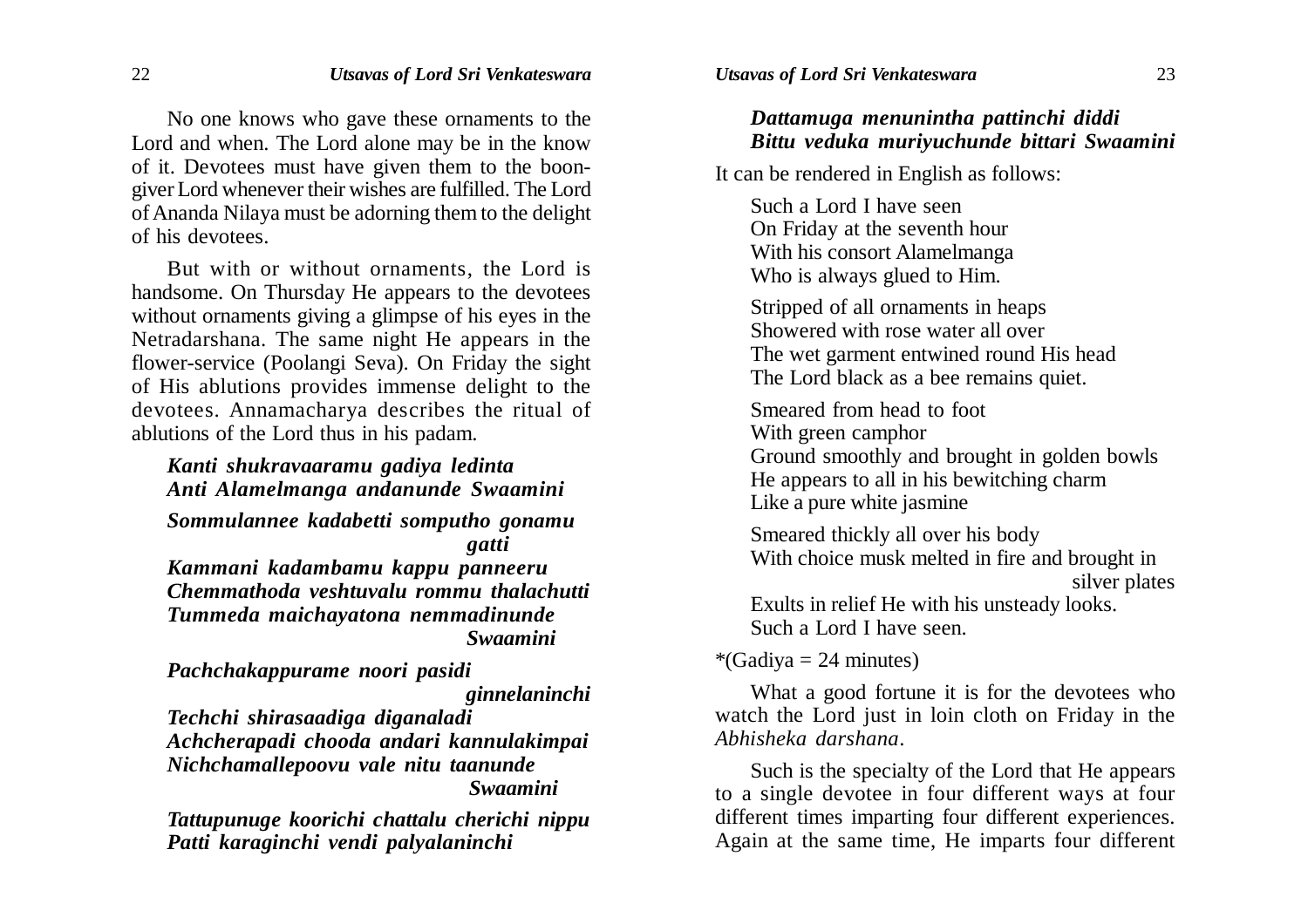experiences to four different devotees. That is the greatness of this original idol of the auspiciously divine Lord.

### **TASTY OFFERINGS OF FOOD**

The Lord of Ananda Nilaya loves to be welladorned. He is a gourmet. He is a lover of his devotees, too. It is for them that he eats tasty offerings of different kinds of rice, puddings and flour-preparations.

The day starts with the offering of milk and butter and continues with sweet and hot preparations of food such as pongali (sweet rice), pulihora (rice dressed with acid sauce of tamarind), chakkera pongali (a savoury mixture of rice, split pulse, spices and sugar), dadhyodanam (a pudding of curds, rice, spices with salt), ksheeraannam (boiled milk rice with sugar), kadambam (sambar rice), mulahora (a preparation of rice), pongali (Pongal with moongdal with pepper powder and ghee), sira (a kind of sweet made of wheat granules), kesari (sweet rice with spices), laddus (round sweet balls made of Bengal gram flour and sugar juice), vadas (cakes of green gram flour fried in oil), appams (a kind of sweet cake), dosas (a kind of cake), jilebies (sweet juicy preparation), tenetolalu (a sort of vermicelli), poleelu (cakes made of wheat, pulse and treacle), sukhiyalu, and guggillu (boiled gram). The Lord relishes these dishes with great satisfaction and delight. His glance consecrates them and the left-over food is offered as *prasadam* for the devotees. The devotees who taste them get satisfaction, delight and

strength. Their wishes are fulfilled, ailments cured and health restored.

Besides these *prasadaas,* there are special extra preparations of food offered to the Lord, such as Chalimidi pindi known as Amritha kalasham on Sunday, big vadas on Monday, ksheeraannam on wednesday, jilebis and tene tolalu on thursday, Purnam Bhakshyalu and sukhiyalu on Friday. Annamacharya exhorts the Lord to accept the offerings of food in one of his padams:

# *Indira vaddincha impuganu Chindhaka itle bhujinchavo Swami !*

*Akkalapaashaalu, appaalu, vadalu, Pekkaina sayidampu penulu Sakkera raasulu, sadyoghrithamulu Kikkiriya naaraginchavo Swami //*

It may be rendered in English as

Accept O Lord! The food Served by Indira with great love.

Different preparations and puddings Like kaala pashalu, appalu, vadalu, Variety sweet penies\* Heaps of sugar and tins of fresh ghee Eat to the fill O Lord!!

(\*penies = cakes made of wheat and sugar)

In another padam Annamacharya describes the feast of the Lord thus: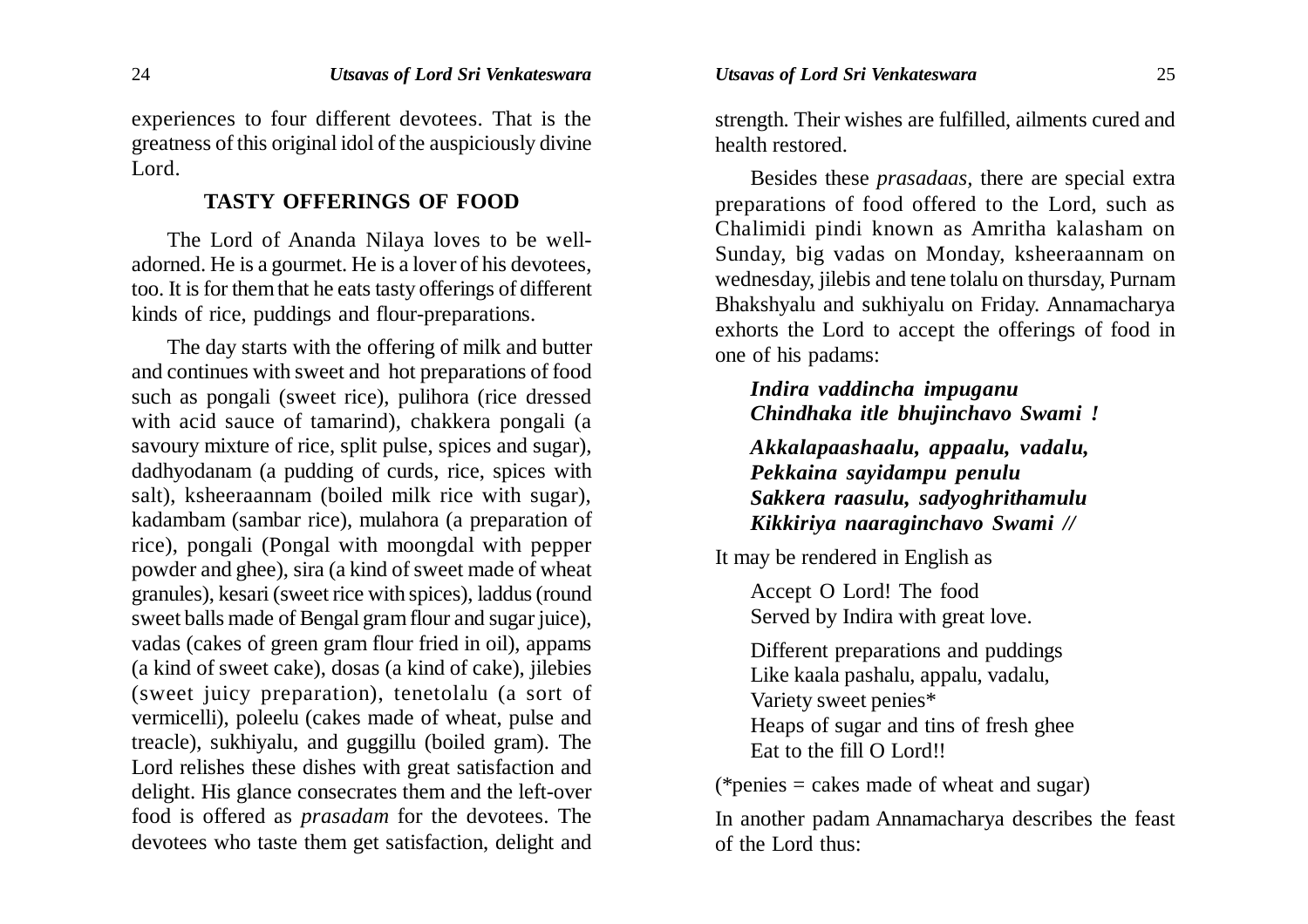*Ariselu noone booreyalu nougulu Jakkera mandagal vadal Burudalu, palamandega lapoopamu Layyalamelumanga nee Karuduga vinduvettu baramaanna Shathambula soopakotlatho Niratha vinirmalaannamulu Sonala Venkateshwaraa!!*

In English it may be rendered as:

Alamelu Manga feeds you Oh Venkateshwara! With rare puddings and soups diverse Pure and hygienic preparations of rice - Sweets such as arishelu, boorelu, nougulu, Sugar mandagas, besides vadas, Burudas, palamandega and apoopams many.

(arishelu, boorelu, apoopams = different sweet cakes; nougulu  $=$  sweet biscuits made of Bengal gram flour)

Another anonymous poet reveals Lord's taste for food listing out those puddings:

*"Paalu, venna, bakaalabaathu, dadhyodanam,*

*Buvuli, yoremu vennabooriyalu Saradaala paashamul, chakkera pulagamul, Nuvvumandigalu manoharamulu*

*Appamu liddena lathi saaramul holigal Vadalu, doselu, gala vantakamulu*

*Shaakamul soopamul chaaru lamballu Shuddhodanamulunu, sadyoghrithammu Pandlu tene hobbatlu pachchadulunu"*

It may be rendered in English as:

Milk, butter, bakalabaatu, curd rice Buvuli, yoremu, butter boorelu, deelightful juices, sugared pulagams, Til mandigas beautiful

Appams, idlies, light liquids, holigal, Vadas, dosas, such puddings Vegetables, soups, tamarind liquid, ambalies Pure rice preparations, freesh ghee, Fruits, honey hobbatlu and pickles

These are the only few preparations offered to the Lord. Unable to count the number of puddings and rice preparations offered to the Lord, Tenali Ramakrishna humorously calls Him "Tindi Mendayya" meaning one who is fond of a variety of delicious dishes.

Such is the praise showered on the Lord. Such a great Lord, however, takes food in the plates which are not washed. Food is not offered in already used plates. They are thrown out and fresh plates are used! They are nothing but half-broken earthen pots called *Oti kundas* or *Odu*. Devotees can't but gape at such a peculiar mode of offerings to the illustrious Lord of Ananda Nilaya! Let us sing in praise of the Lord who eats in unwashed plates alongwith Annamayya.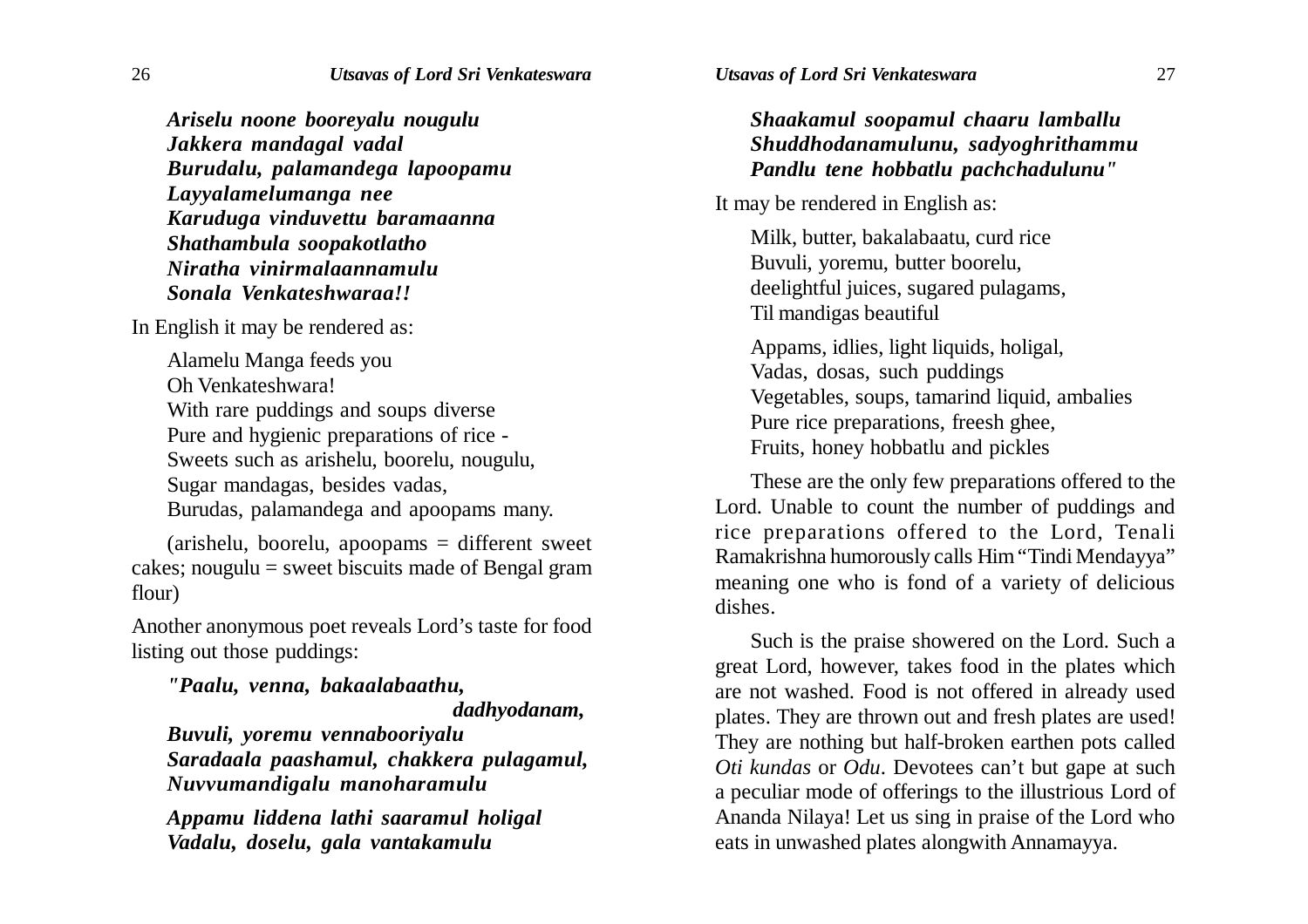*Vedukondaamaa! Venkatagiri Venkateshuni! Aamati mokkulavaade Aadidevude vaadu Thomani pallalavaade durithadoorude Vaddikaasulavaade Vanajanaabhude puttu-Goddurandraku biddala nichche Govindude Elami gorina varaalichche devude vaadu Alamelmangaa Sree Venkataadrinadhude*

The meaning of the padam is as follows:

Let us all pray to Venkateshwara of Venkatagiri! Several vows He receives from Devotees Whenever they are in danger The first primaeval Lord, Adideva Beyond the reach of sins, In unwashed plates He takes His food!

The Lord of *vaddikaasulu,* He collects interest to pay off His debt! From His umbilical card emerged Lord Brahma, the procreator He is Govinda who blesses the barren women with issues

Fulfils fondly whatever you wish for He is none else than the Lord of Sri Venkatadri Belonging to Alamelmanga!

(vaddikaasulu=coins paid towards interest)

# **UNIQUE WISHES AND VOWS**

It is said "variety is the spice of life." But here is the Lord Venkanna of Tirumala who meets all the diverse tastes and attitudes of His devotees. That is why, Tallapaka Annamayya remarks:

*"Enthamaathramuna nevvaru dalachina antha maatrame neevu Antharaanthamu lenchi chooda bindanthe nippati yannatlu"*

If only you unfold your inner soul He appears to you as much as you think of Him Just as you get as much of cake as the pan Neither more nor less.

Though the devotees may belong to different traditions, languages and offer their vows to the Lord in unique ways, He accepts and fulfils all their wishes without any discrimination. He draws devotees to His place on the pretext of their vows. That is why, He is regarded as the Lord of vows offered by the devotees in times of stress.

#### **OFFERING OF TONSURE**

The primary vow of all the devotees who visit Tirumala is tonsure. Irrespective of their age and sex, all men and women, young and old, married women or widows, saints and ascetics offer their tonsure to the Lord. While some offer their tonsure completely, some offer three cuts of their hair. Though it is not clear when this practice started, it is said it was there since the early  $19<sup>th</sup>$  century. The Lord takes your twisted locks of hair and clears all the tangles of your woes. Don't you think He is the real saviour?

Some devotees conduct utsavas for the Lord; some offer services; some offer flowers, while some others ornaments and jewellry.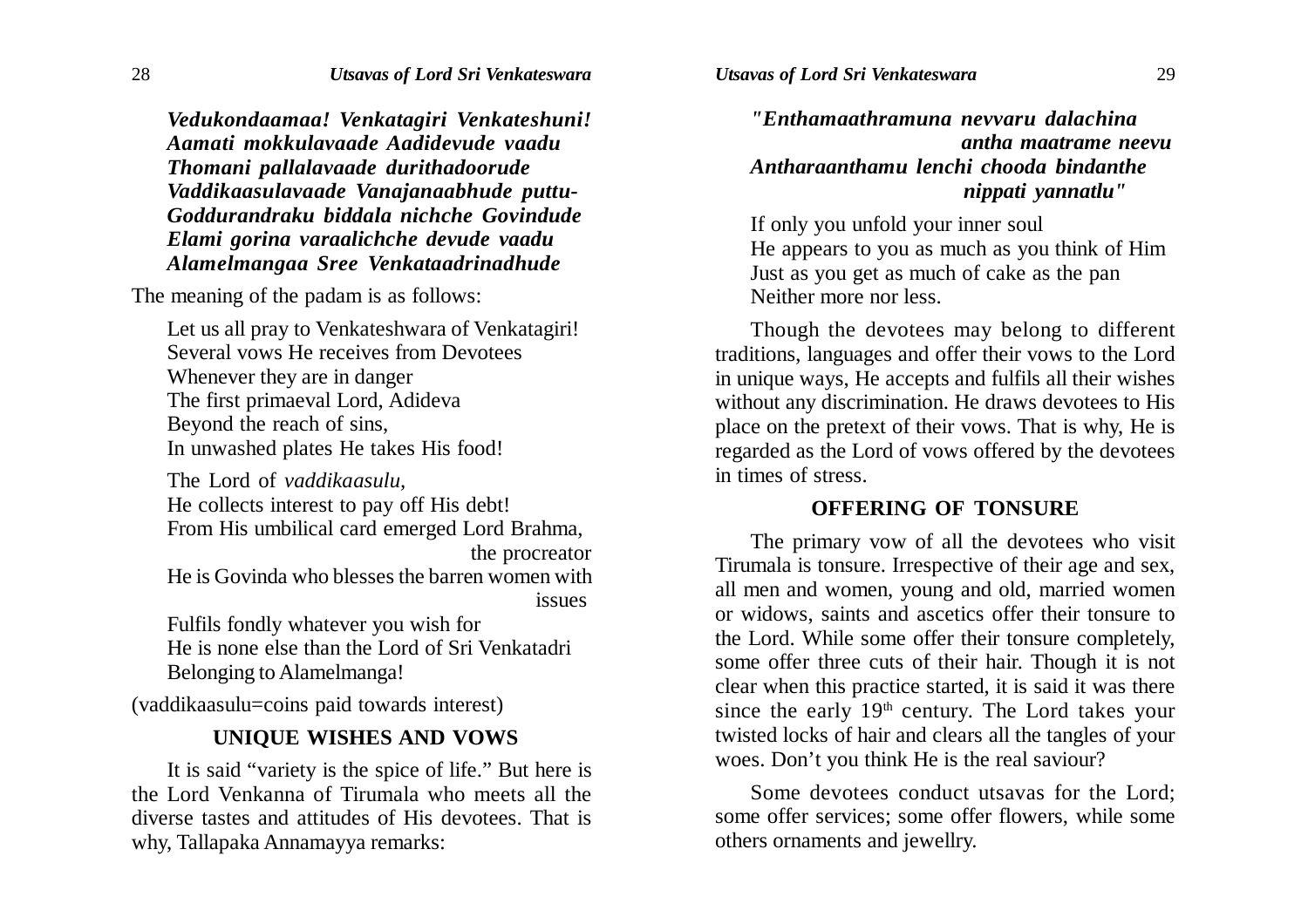Sri Krishna Devaraya, the emperor of Vijayanagara visited Tirumala seven times during 1513 and 1521. He offered different kinds of vows to the Lord to mark his victories by the grace of God. He presented to the Lord the nine-gemmed crown (kireetam), 25 silver plates, invaluable diamond ornaments, crowns as well as the crocodile-shaped arch (makara toranam) for the processional deities, and golden bowls for ablutions. In addition, he arranged for gold-plating of the tower of Ananda Nilayam. Later, many emperors like Achyutha Raya, Venkatapathi Raya offered several vows to the Lord of the Seven Hills, the Emperor of Emperors.

Some devotees offer different kinds of food to fulfil their vows. To keep their vows, some take a walking tour to the hill. They beg for alms and come to Tirumala. Some offer all the ornaments on their bodies (*Niluvu dopidi*). Some offer the money promised as a vow. Some undergo tulaabhara and offer valuable material equivalent to them in weight. Some circumambulate the temple; some do it rolling their bodies on the floor. Some light the lamps uninterruptedly (*akhanda deeparaadhana*). Some break coconuts. Some offer raw flours (*chali pindlu*). Some offer tamarind rice and sweet rice. Those, who beget children by the grace of the Lord, offer gold or silver swings (*ooyala*).

Some offer elephants, horses and oxen that lead the procession of the Lord in different utsavas. The King of Mysore offered elephants to the Lord in the past and the Karnataka government continues to offer the same now. Some manufacturers offer their first products like lorries, cars and scooters to the Lord.

Don't you think Tirumalesha is a charismatic God who takes all these offerings from the devotees and in turn purges them of their sins and diseases and fulfils their wishes?

#### **PLEASANT MIRACLES**

Tirumala shrine is full of wonders and miracles at each and every step. Wherever you see, you will find such wonders either in the past or future. It is *sui* generis and such a miraculous shrine that none can equal it in the entire universe. Not to speak of the greatness of Venkatachalapathi who resides on such a miraculous hill.

# *Kaamadhenuhu Kalpavrikshah Chinthaamanirithi trayam Venkatesha thvamevaasi Sheshaage sarvadaanatah*

Tirumalesha shines on this shrine as a triple combination of *Kalpavriksha, Kaamadhenu* and *Chintamani* on our palm fulfilling all our wishes. They are, as you know, wish-fulfilling divine tree, cow and diamond of the heaven respectively. Besides fulfilling your wishes like them, the Lord of the Hills also grants you redemption! That is why, Tallapaka Annamacharya lauds Venkateshwara's parental love for the devotees and readiness to grant their wishes.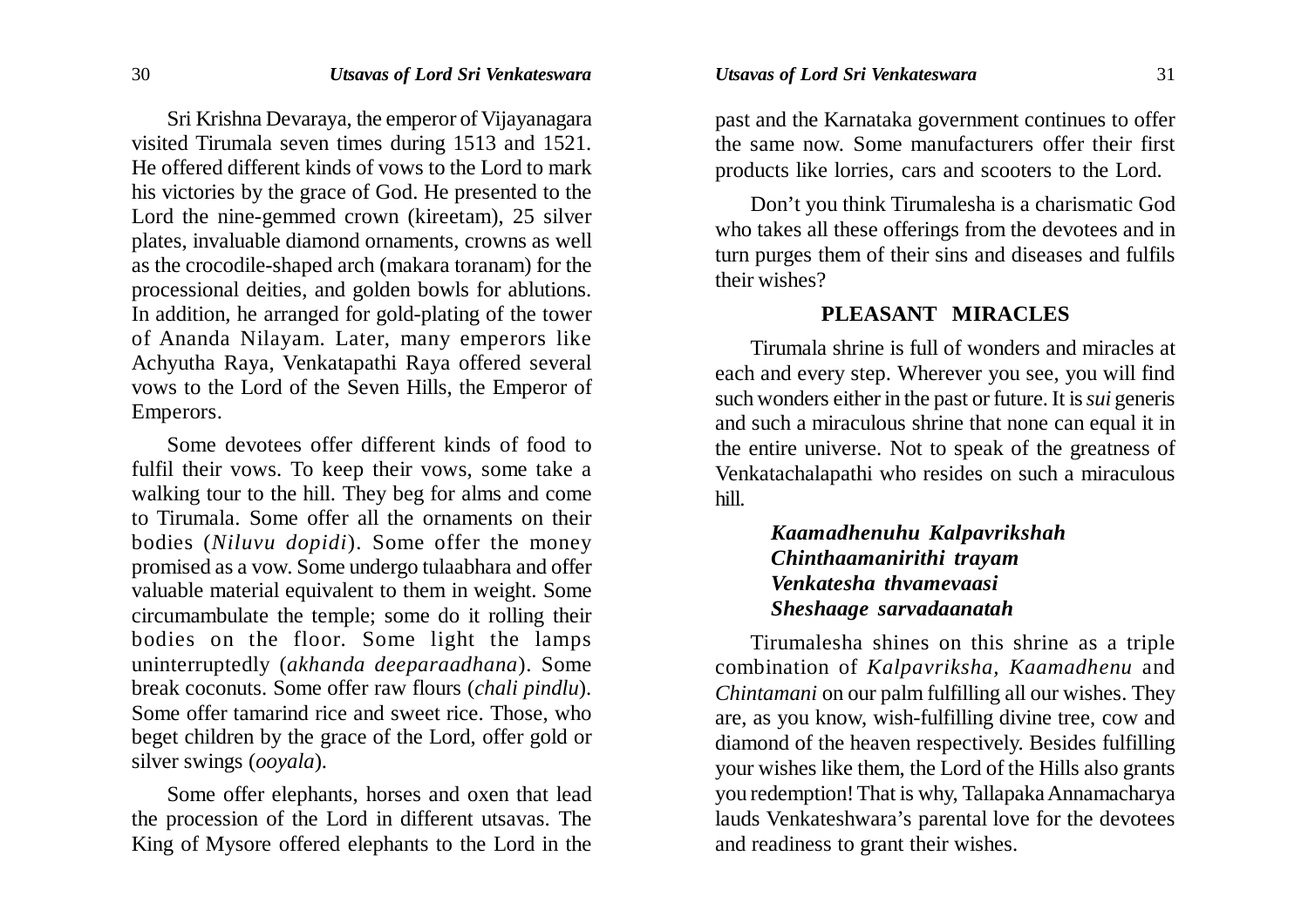*//Emivalasina//*

*Emi valasina ichchu neppudainanu Emaraka kolichina neethade daivamu //Pallavi// Ghanamugaa nindariki gannulichchu gaallichchu Paniseya jethulichchu baliyudai Thanu goluvumani chitthamulichchu karuninchi Vonara lokaanakella nokkade daivamu //Emivalasina// Machchika thanugoluva manasichchu maatalichchu Kuchchitamu leni kodukula nichchunu Chochchinachote chochchi shubhamichchu sukhamichchu Nichchalu lokaanakella nijamaina Daivamu //Emivalasina// Panthamaadi kolichina praanamichchu praayamichchu Yenthati padavulaina nitte yichchu Vintha vibhavaala Venkateshudide maa Yantarangamuna nunde arachethidaivamu*

It can be rendered into English as follows:

If only you worship Him without forgetting,

He always gives you whatever you want!

Greatly He gives you eyes, legs And hands to work with and grow strong With great compassion He gives you The heart to worship Him. For the entire universe He is the suitable God alone!

He gives you the heart and speech To serve Him fondly. He gives you sons who are fair and frank. He comes to you again and again To grant you wealth, wishes and well-being.

Stubbornly if you worship Him And quarrel for His grace He is ready to give you life and youth And positions however lofty they might be Such a great miraculous God is Sri Venkatesha Always within your fold Right in your inner being.

If you worship the Lord without forgetting, He gives you eyes, legs and hands to work with. He inspires your entire being to worship Him and fulfils your wishes. He is the only God of such generosity in this world. None else is like Him.

If you worship him with affection, he gives you the ability to talk. The dumb can speak. He gives you frank-hearted sons. He gives you auspicious things time and again. He gives you luxuries. Where is such a truthful God like Him in this world?

If you worship Him stubbornly without any let up, He is ready to give you even life and youth. He gives you easily power and positions however lofty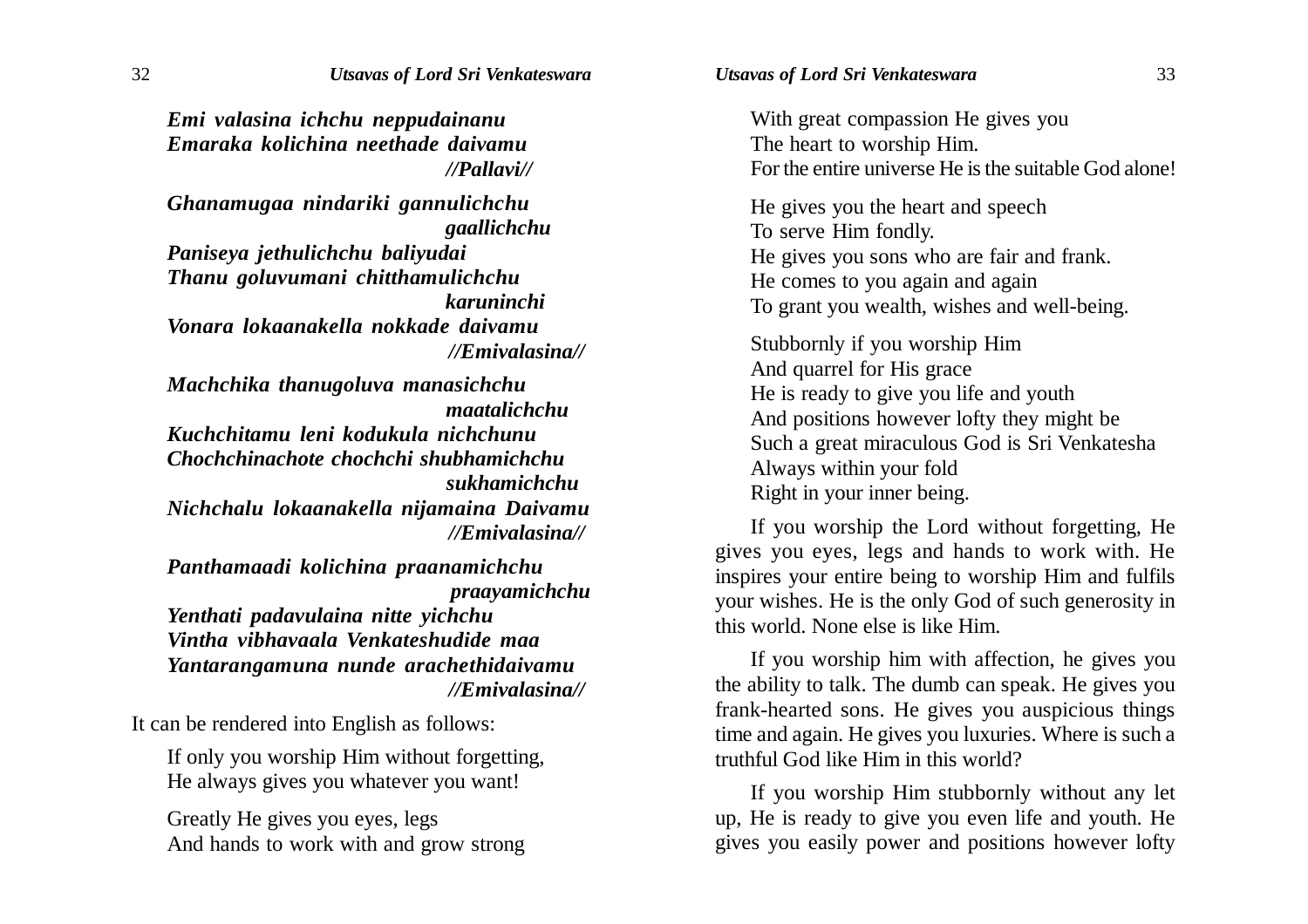they may be. Annamayya is sure that there is no such an accessible God in the entire universe.

The miracles of the Lord of Anand Nilaya are unlimited. It is impossible even to the ten thousandhooded Adishesha to learn and understand these miracles. Let us browse a story.

Five people were going on a road. One was dumb and another deaf right from birth. Third one was without hands, the fourth one completely blind and the fifth one lame. Holding one another's hands they were crying hoarse and groping for the way. Their cries were heart-rending. A virtuous man saw them. Giving alms he advised: "How long will you travel like this without any direction? When will your miseries come to an end this way? Look here! I will give you a piece of advice. Turn to that direction and go ahead without any delay. You will find Venkatachala hill there which purges you of all your sins." Thus saying, the goodhearted traveller left the place. All of them complied with his instructions and took a few steps towards the pointed direction. Do you know what happened?

*"Mookaarabdham kamapi badhirah Shloka maakarnayanthi Shradhdhalustham vilikhathi kuni Shlaaghayaa veekshathendhah*

*Adhyaarohathyahaha! Sahasaa Pangurapyadrishringam Saandraalasyaa shishubharanatho Mandamaayaathi vandhyaa" (Venkataadhvari, Vishwagunaadarsham)*

The cool breezes of Venkatachala touched them. The compassionate glances of Venkateshwara fell on them. What else do you want?

The dumb fellow got the voice and started reciting the shloka clearly. The deaf fellow was able to hear him. The fellow without hands started writing the shloka in a beautiful hand. Seeing everything, the blind fellow began praising it as marvellous. The lame fellow got back his legs and started climbing the Tirumala hills faster.

There was a barren woman cursed by all. She pleaded with the Lord for His grace. She was blessed by the Lord with a son. She wanted to show her child to the Lord for He gave it to her. So she was climbing the hill slowly. Don't you think that His ways are strange?

Instead of praising the Lord time and again that He fulfils wishes of all, shall we pray to him in one sentence as follows?

> *"Srinivasa! Bahookthya kim? Bhakthasarvarthinaashane Sarvaarthapoorane chaapi Thvathsamonde na kuthrachit"*

There is no other God in the entire universe who can compete with Thee in mitigating the miseries of the devotees and fulfilling all the wishes!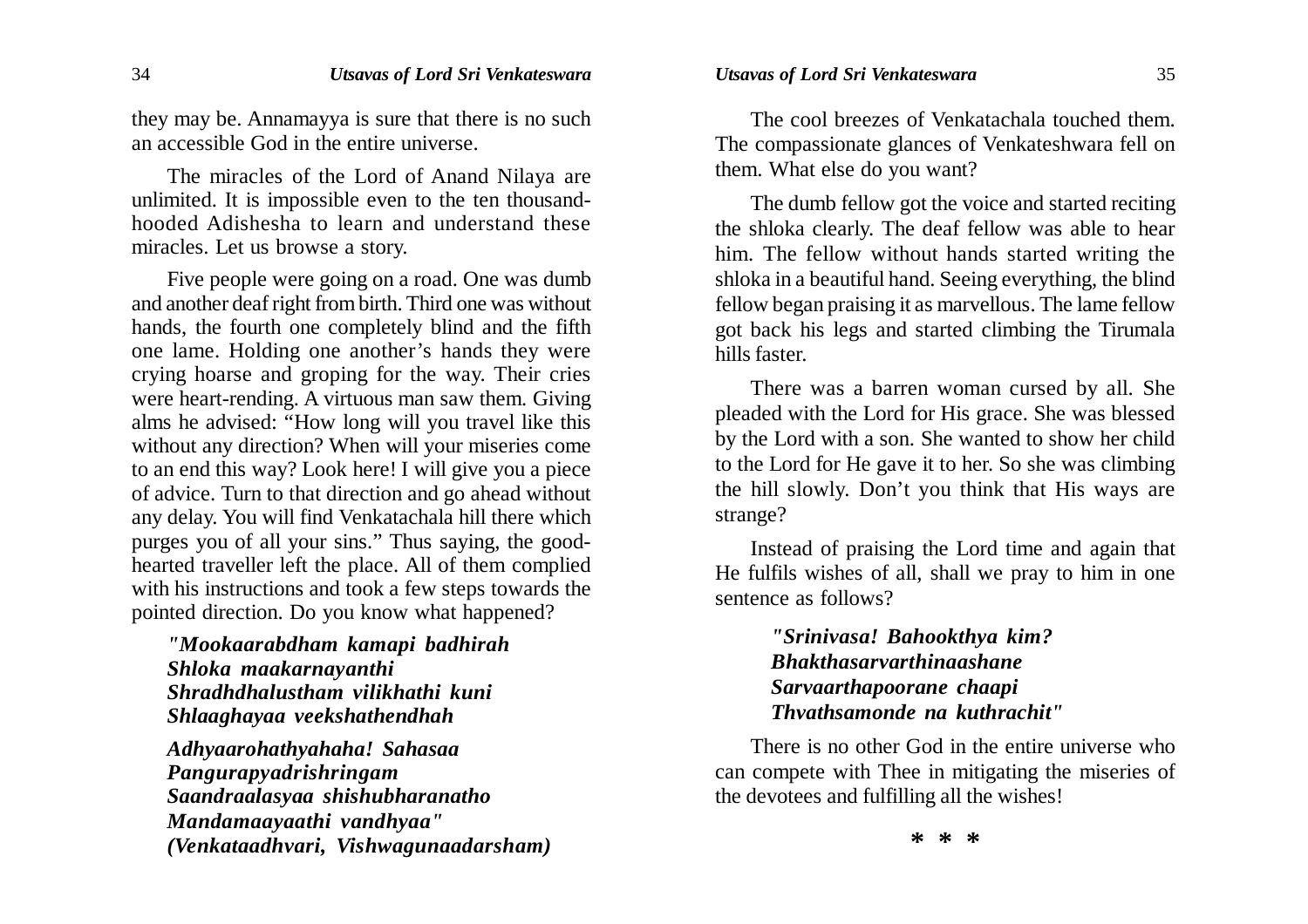So far we have learnt, to the extent possible, about the miraculous hill of the great Lord Venkateshwara, His names and their significance, His peculiar posture, His ornaments, different kinds of puddings and preparations of food offered to Him, and the vows He owes from the devotees. Let us try to know about the five images of the Lord before we switch over to his utsavas.

# **FIVE IDOLS OF THE LORD (***PANCHA BERAMS***)**

Lord Srinivasa is the heavenly Wishing Tree (*kalpa taruvu*) to those who yearn for Him, gold to those who hold his hand, advance honorarium to those who worship Him, a diamond on hand to those who serve Him, the Ultimate God to those who conceive of Him, fulfiller of desires and an unforgettable God, a form of ananda to those who are lost in his praise, a miraculous doctor who gives issues even to the barren, a resident of Ananda Nilaya and a saviour to the griefstricken.

That is why, the devotees continuously stream to Tirumala hills for a glimpse of the Lord who is like gold in the fist. Some choose to participate in the early morning 'Waking up Service' (*Suprabhata Seva*) of the Lord, offer worship (*archana*) and *naivedyam* (food). Some participate in the daily ritual of Lord's marriage to witness the glory. Some participate in *Poolangi Seva* (Garlanding Service) and *Tiruppavada Seva* (offering of huge heaps of tamarind rice and other *prasadas* to the main deity as a veil between the deity and the devotees on Thursday), while some others participate in *Abhisheka Darshan* (ablutions) of the Lord on Friday and go into raptures. Thus devotees participate in *kalyaanotsavas, Brahmotsavas, Vasanthotsavas* and other ceremonies to receive the grace of the Lord.

In this context, the devotees, however, get a genuine doubt. Is the deity of Lord Srinivasa the same in all these utsavas or different? If different, how many deities are there? How distinctly are the services offered to each of them? Let us look into the details to dispel these doubts, to some extent.

The self-manifested deity of Lord Sri Venkateshwara in Tirumala shrine receives rituals of worship and offerings as per the most ancient *Vaikhanasa Agama*. Devotees attribute to God whatever is relevant to them and follow a prescribed method of worship (*Upasana*). That is why, we conduct services of bathing (*abhishekam*), worship (*archana*), feeding (*naivedyam*), procession (*ooregimpu*), going to bed (*Panpu seva*), etc. to God. Since the presiding deity is stationary, it is not possible for us to offer all the services, especially taking it in a procession or laying it in bed. Hence, the Agama science has allowed five kinds deities (*Pancha Beras*) for this purpose. They are (i) *Dhriva Beram* (Presiding Deity), (ii) *Kautuka Beram* (Sri Bhoga Srinivasa Murthy used for daily worship), (iii) *Snapana Beram* (Sri Ugra Srinivasa Murthy used for ablutions), (iv)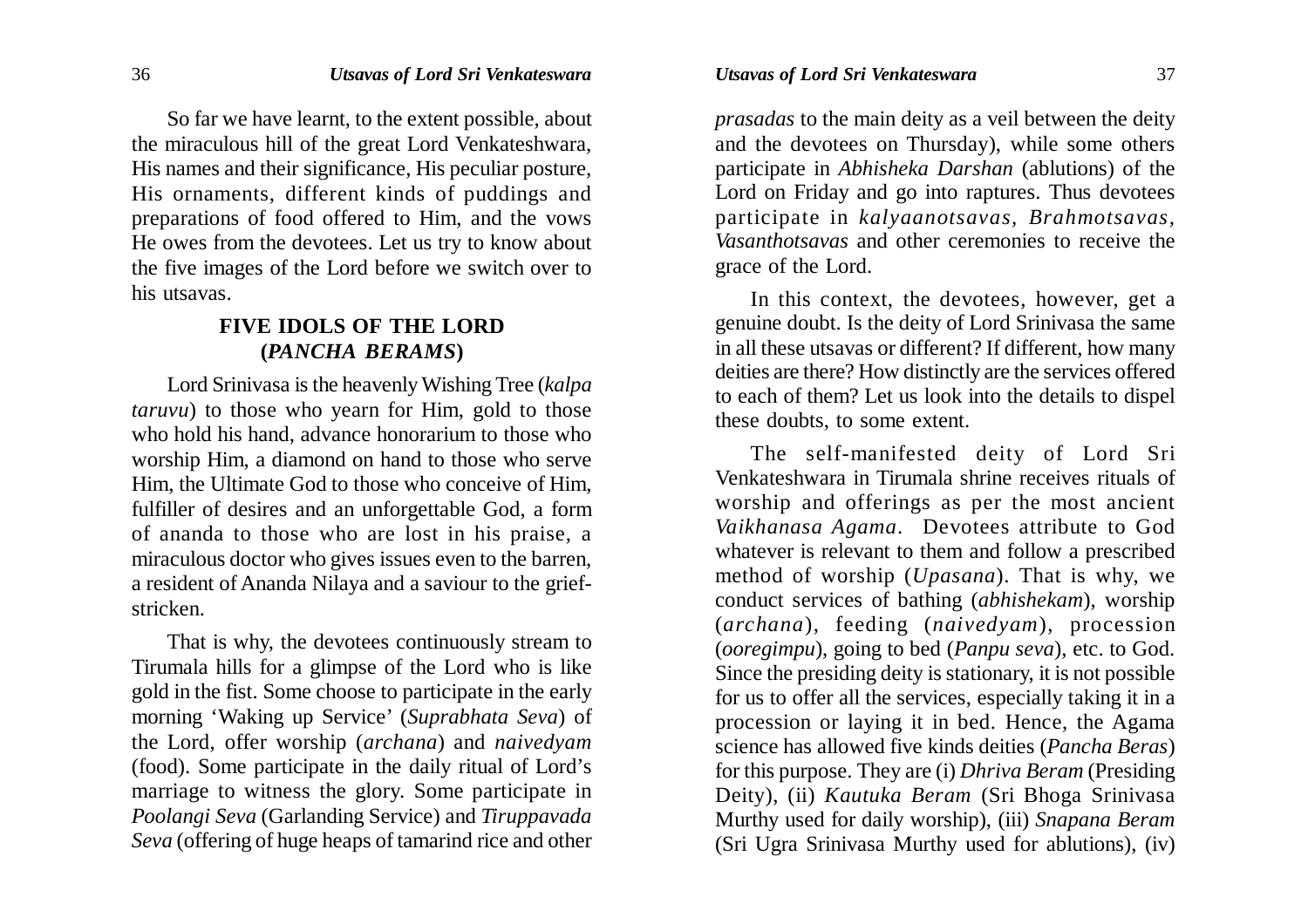*Bali Beram* (Sri Koluvu Srinivasa Murthy, the supervising deity for offering oblation to the secondary gods and goddesses of the temple, and (v) *Utsava Beram* (Sri Malayappa Swamy, the Processional Deity). *Beram* means an idol or deity. The five-idol system of the *Vaikhanasa Agama* is followed in Tirumala shrine. *Utsavas* are performed for different idols here.

#### **1. DHRUVA BERAM**

The presiding deity or main deity is also termed *mula virat, dhruva murthy,* or *mula beram*. This idol of salagrama stone is a self-manifestation of the Lord wearing disc and conch in the *sanctum sanctorum* of Ananda Nilayam. It is about 8 feet high. There will be mainly *tomala seva* (garlanding service) twice and *archana* (brief worship) and *naivedyam* (food) thrice for this deity. Devotees queue up to see this deity everyday. Every Tuesday as part of the second *archana*, this main deity with Sri Maha Lakshmi on his chest is offered *Ashtadala Pada Padmaaraadhana* with 108 gold lotuses. Every Thursday there will be *Tiruppavada* seva and *Netra darshana* (glimpse of Lord's eyes) in the morning, and *Poolangi seva* (garlanding service) in the evening. In the early hours of every Friday, there will be *Abhishekam* (bathing with holy waters) to this deity with spices.

# **2. KAUTUKA BERAM**

This deity is called Bhoga Srinivasa Murthy or Manavalapperumal. The deity with four hands and disc and conch is a small replica of the main deity by all means. It appears this silver idol of 1.5 feet high was presented by Pallava Queen Samavai in 614 AD. It is always kept at the feet of the main deity of Lord Venkateshwara. It is bathed with the holy waters of Akasha Ganga every day and with one thousand and eight silver vessels (*Sahsra Kalashabhishekam*) before the golden entrance every Wednesday morning. There will be *Ekantha Seva* or *Pavalimpu Seva* (Going to bed in privacy) every night for the deity. During Dhanurmasa (period of *Tiruppavai vratham of Andaal*), however, the deity is replaced with that of Lord Krishna with butter in his hand for this seva.

#### **3. BALI BERAM**

This idol is known as Koluvu Srinivasa Murthy or Lekhana Srinivasa Murthy. It is made of five precious metals and resembles the silver idol of Bhoga Srinivasa Murthy.

A court (*Koluvu*) is held in the Snapana Mandapam on the golden throne supported by sculptured lions every day after *Tomala Seva* before the *Archana*. In this court, Koluvu Srinivasa Murthy is offered royal felicitations with *chatra* (the royal umbrella) and *chamara* (a fly-flap) befitting an emperor. The particulars of *tithi* (the number of the day in a month), *vaara* (weekday) and *nakshatra* (the presiding star) of the day are read from the Hindu Calendar (*Panchanga Shravanam*) alongwith the income and expenditure statement of the earlier day to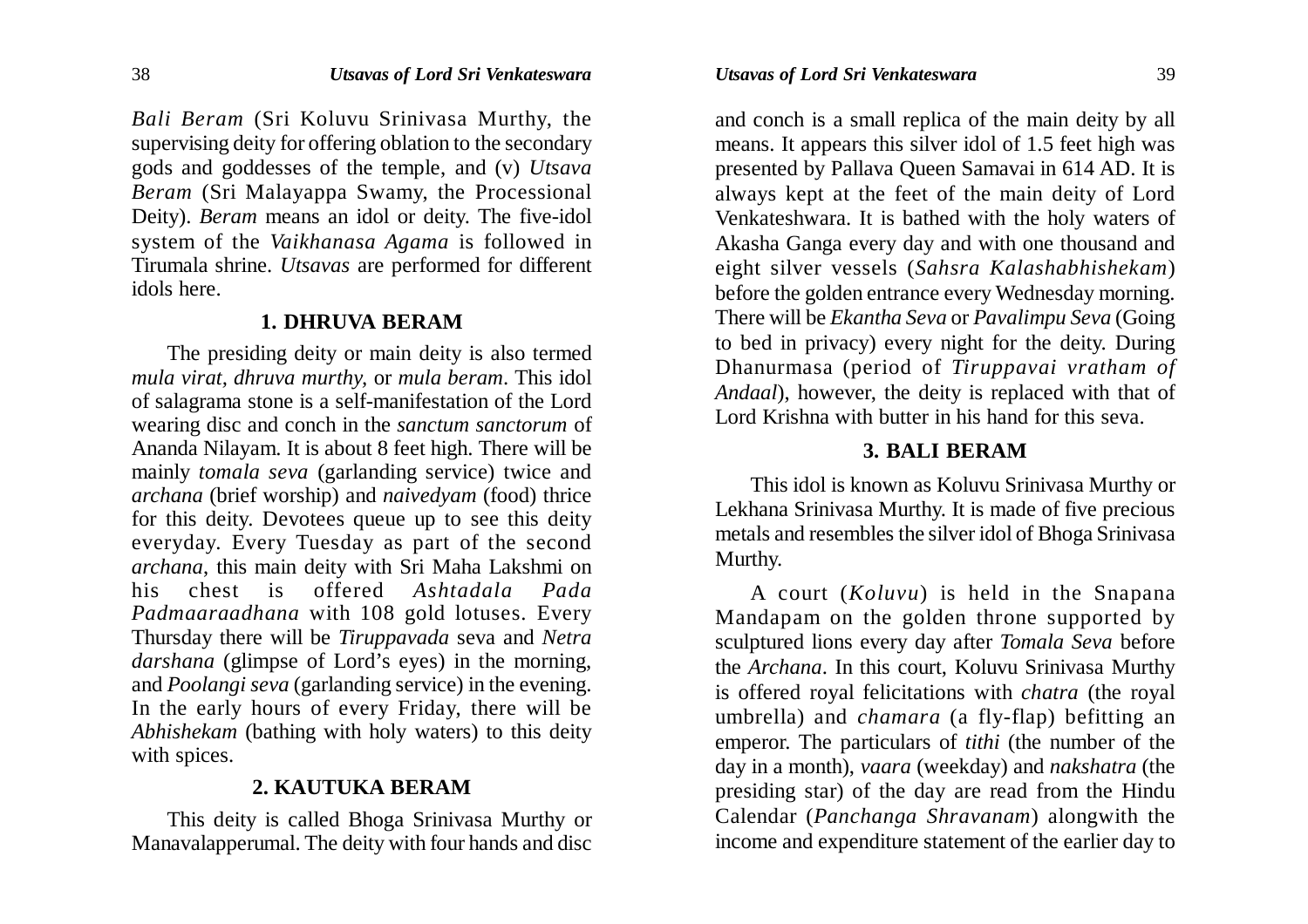this deity. Obviously, Koluvu Srinivasa Murthy is regarded as the supervising authority of the temple's income and expenditure.

#### **4. SNAPANA BERAM**

The *Snapana Beram* is also known as Ugra Srinivasa Murthy, Venkatatturaivar or Snapana Murthy. It is 25 inches high. The idols of Ugra Srinivasa Murthy along with Sri Devi and Bhu Devi are made of five precious metals. They were used for the *utsavas* in the past. This practice was dispensed with in the  $14<sup>th</sup>$ century as some untoward incidents occurred in one of the *Brahmotsavas*. On Kaisika Dwadasi however, the procession of this deity is taken out from the temple early in the morning which ends much before the sunrise.

#### **5. UTSAVA BERAM**

It is known as Malayappa Swamy or Utsava Srinivasa Murthy. There is a reference to it in 1339 AD. This deity appears to the devotees in all the utsavas held outside the temple such as *Nityotsavas* (daily ceremonies), *Varotsavas* (weekly ceremonies), *Masotsavas* (monthly ceremonies) and *Varshikotsavas* (annual ceremonies). It is also made of five precious metals and its height is about 30 inches. Since the idol was found in the *Malayappa kona* (a recess of Malayappa hill), it is called Malayappa Swami.

Besides the above idols, there are many other idols in the *Ananda Nilayam* such as - (i) Sri Sudarshana Chakrattalwar, (ii) Sri Sita, Rama and Laxmana, (iii) Sri Rukmini and Sri Krishna, (iv) the retinue of Sri Venkateshwara Swamy such as (a) Anantha, (b) Vishwaksena (c) Garuthmantha, and (v) the retinue of Sri Rama, viz - (a) Sugreeva, (b) Angada, (c) Ajnapalaka Anjaneya Swami, etc. A few utsavas are conducted for these idols also.

Thus, *utsavas* and sevas are held for Lord Sri Venkateshwara alongwith the above deities on specified days on a grand scale. Let us now try to know about the daily *utsavas* held for the Lord.

#### **THE FESTIVITIES OF UTSAVAS**

The utsavas of the Lord held throughout the year can be divided into (i) *Nityotsavas* (daily ceremonies), (ii) *Varotsavas* (weekly ceremonies), (iii) *Masotsavas* (monthly ceremonies) and (iv) *Varshikotsavas* (annual ceremonies). Let us try to know about them briefly.

### **NITYOTSAVAS**

Every day several sevas and utsavas are held for the Lord in Tirumala right from early morning till night. Let us discuss them in brief.

# **1.** *SUPRABHATHAM* **(WAKING UP THE LORD)**

The first service offered to the Lord in Tirumala is *Suprabhatam* (Waking up the Lord). Waking up Srinivasa Prabhu lying down in the silken bed in *Shayana Mantapa* (Bed Room) is called *Suprabhatam*.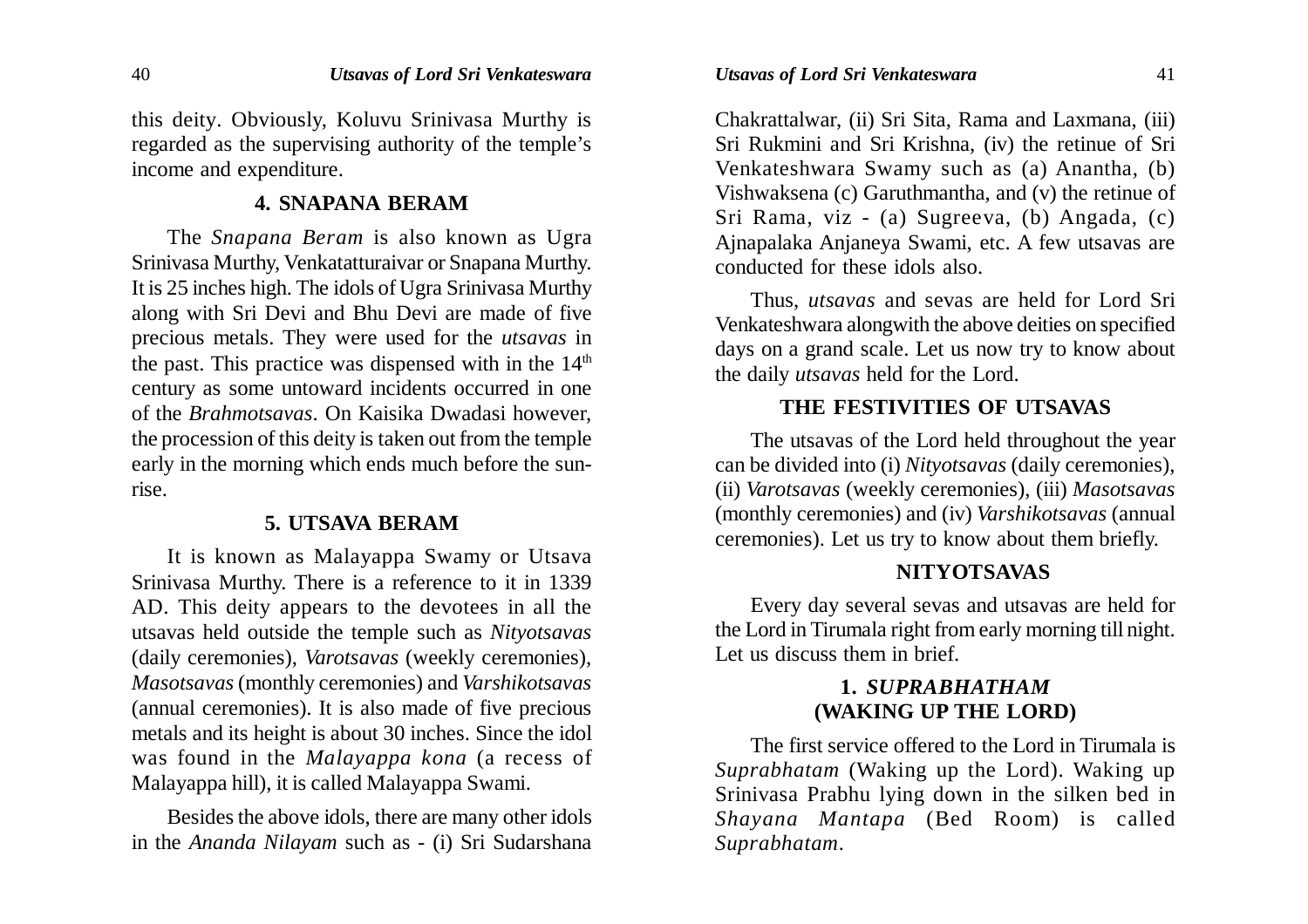Every day early in the morning the Acharyas sing at the Golden Entrance the verses from the *Suprabhatam* such as "Kousalya Supraja Rama…" just as one of descendents of the Annamacharya family sing "Meluko Shringara raya" to wake up the Lord. At that time, the priests, jiyyangars, officers of the temple, and those devotees who paid for the *Suprabhata Seva* will be waiting eagerly at the Golden Entrance for the doors of the temple to be opened.

The doors of the Golden Entrance are opened after completion of *Suprabhatam* recital by the Acharyas. All the people go there one by one to have a glimpse of the Lord and to receive haarathi (camphor lit), teertham (holy water) and shathari (the symbolic feet of the Lord). The devotees of the *Aarjitha Seva* also go to see the Lord. The vision of the Lord from head to feet in this seva is called *"Visvarupa Sandarshanam"*. It cleanses you of all your sins. Hence, it is said, *"Padadarshanam papa vimochanam,"* that is, the sight of the Lord's feet redeems you of all your sins.

#### **2.** *TOMALA SEVA* **(GARLANDING SERVICE)**

Garlanding the main deity and utsava deitites of Lord Sri Venkateshwara along with other idols with flowers and sacred basil is called *Tomala Seva*. The way the garlands are hung down from the shoulders of the Lord is called *Tolmalai*. This, in turn, changed to *Tomala*. *Tol* means shoulder. While those who paid for the seva can participate in this, there is no entry for any one in the evening *Tomala Seva*.

The priests decorate the main deity with the garlands brought by the *Ekangi* (a recluse) or Jiyyangars from the flower room. The seva takes place for about half an hour.

#### **3.** *KOLUVU* **(COURT)**

After the *Tomala Seva,* there will be *Koluvu* (Court) for Koluvu Srinivasa Murthy who is placed on the throne in the *Snapana Mandapa* of the Golden Entrance. The particulars of tithi (the number of the day in a month), vaara (weekday) and nakshatra (the presiding star) of the day are read from the Hindu Calendar (*Panchanga Shravanam*) alongwith the income and expenditure statement of the earlier day to this deity. Later the Lord is offered the mixture of jaggery and sesamum flour as *naivedyam*. On the *Dhvajaarohan* day (Flag Hoisting of Garuda), the first day, however, the *Koluvu* takes place before the Golden Entrance.

Every day in the *Koluvu*, Srinivasa gives rice along with betel leaves and honorarium (*dakshina*) in charity (*Tandula Daanam*) to the priests. The priests bless Lord Srinivasa to be wealthy every day (*Nityaishvaryo bhava*). This takes place in complete solitude.

# **4.** *SAHASRA NAMAARCHANA* **(WORSHIP WITH THOUSAND DIVINE NAMES OF THE LORD)**

After *Tomala Seva*, *Sahasra Namaarchana* is done to the main deity every morning. Reciting the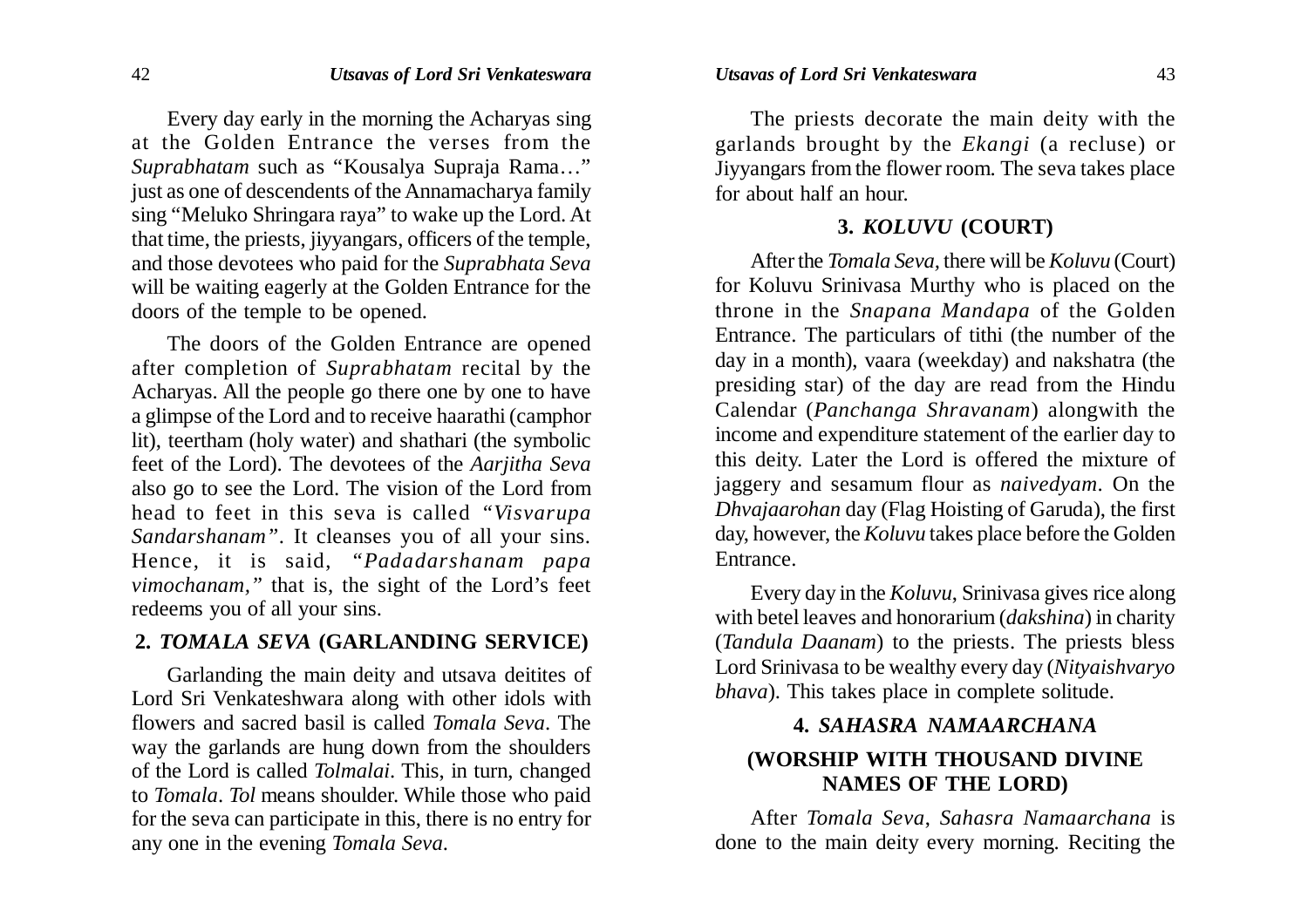thousand divine names of the Lord, the holy feet of the Lord are worshipped with the basil leaves offered by the Jiyyangars. Later the basil at the feet is taken out to worship Sri Maha Lakshmi reciting her 24 divine names. It takes place for about half an hour. The devotees can participate in this on payment of required fees.

In addition to the above, the Lord is worshipped twice reciting his 108 divine names (*Ashtottara Shata Namaarchana*) after the second and third bells. They are done in solitude. The paid devotees, however, can participate in the *Ashta Dala Pada Padmaraadhana* as part of the second *archana* on Tuesdays on payment of required fees.

#### **5. OFFERING OF FOOD (***NIVEDANA***)**

Immediately after the *Sahasra Namaarchana*, Laddus, Vadas, Tamarind Rice, Pongal, Curd Rice, etc are offered to the main deity and other images of the Lord in the *sanctum sanctorum* every morning. The first food offering is called the first bell. The second one in the after noon is called the second bell. The third one at night is called the third bell.

Sweet Pongal called "*Tiru Veesam*" bell is offered to the Lord just before *Ekantha Seva* (Laying the Deity to sleep). Later, it is offered to Sannidhi Bhashyakara. All these foods are offered by the priests alone.

# **6.** *SHATTUMORA*

*Prasadams* like Curd Rice, Sweet Pongal already offered to the main deity are again offered to Ramanuja.

Later, Sri Vaishnava Acharyas recite Divya Prabandhas. It is called *Shattumora*. The Achryas receive the *prasadams* after the *nivedana*.

# **7.** *KALYANOTSAVAM* **(MARRIAGE CEREMONY)**

In the Sri Venkata Ramana Swamy Marriage Pandal of the Sampangi circumambulation, the marriage ceremony (*Kalyanotsavam*) takes place for Sri Malayappa Swami with Sri Devi and Bhu Devi every noon at 12 O' clock.

Devotees can participate in this utsava on payment of prescribed fees.

Kalyanotsava is generally conducted as part of special utsavas or on significant occasions. It was Tallapaka Annamacharya who conducted it as *Nitya Kalyanotsava* (Daily Marriage Ceremony). That is the reason why the descendents of Tallapaka Annamacharya have the privilege of being kanyaadaatas (those who offer daughter in marriage) in these ceremonies even today.

This *Nitya Kalyanotsavam* is performed every day without fail except during special Utsavas like *Brahmotsava, Pushpa Yaga,* and *Pavitrotsava.*

The devotees who participate in this ceremony get *prasadams* of the Lord.

# **8.** *DOLOTSAVA* **(SWING CEREMONY)**

There will be *Dolotsavam* or swing ceremony for the Malayappa Swami alongwith his consorts at 2 p.m.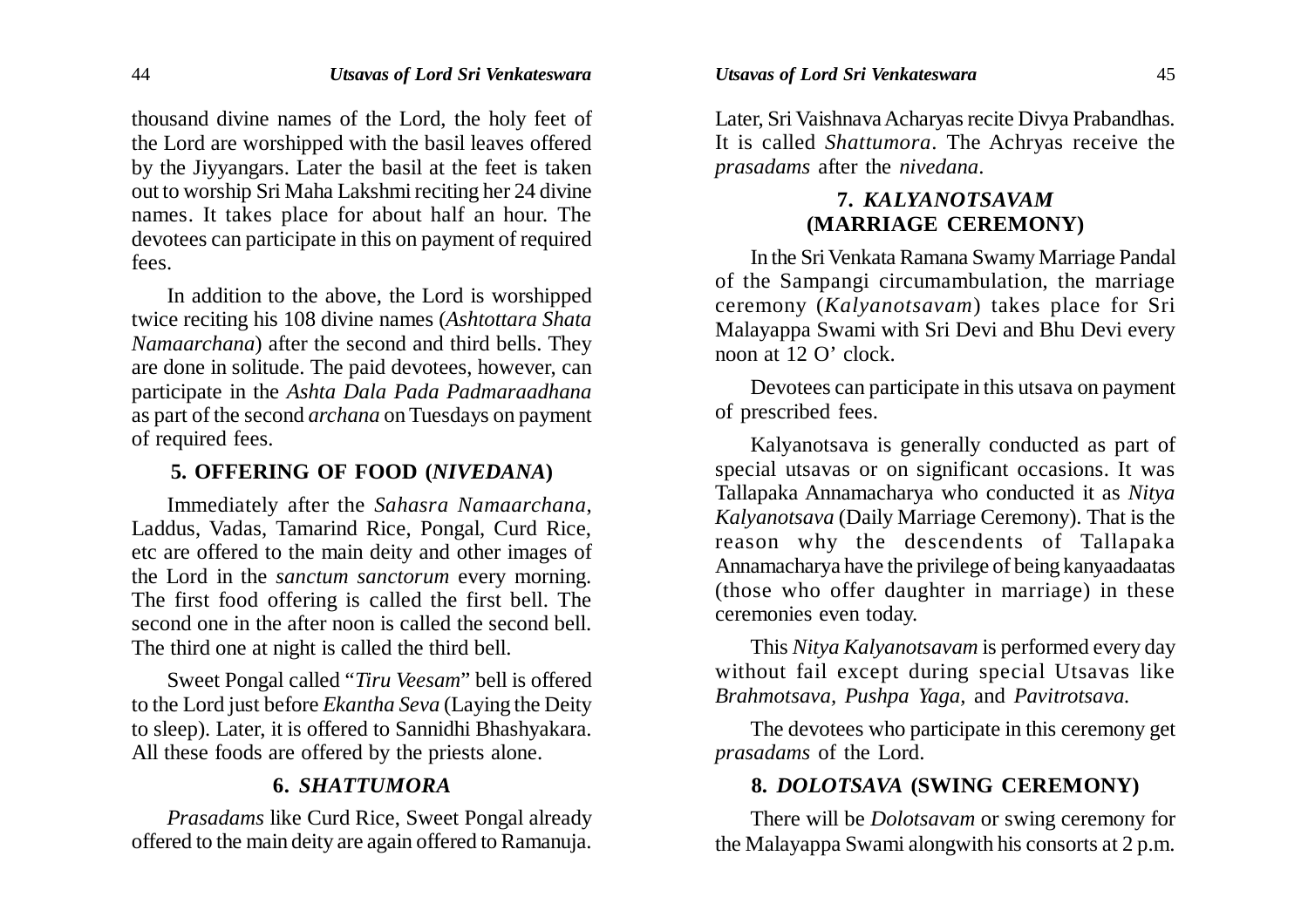every day in the Mirror House (*Addala Mantapam*) at the instance of the devotees who pay for it only. This service will not be available if there are no paid takers.

### **9.** *ARJITHA BRAHMOTSAVA*

There will be paid Brahmotsavam for Sri Malayappa Swami alongwith Sri Devi and Bhu Devi in the Vaibhava Mantapa situated in front of the temple at the instance of the devotees who pay for it. It will be conducted after the *Kalyanotsava.*

# **10.** *VAAHANA SEVALU* **(CARRIAGE SEVICE)**

Devotees can offer carriage service for Lord Sri Venkateshwara if they so desire on payment of prescribed fees. It will not be held in the absence of paid requisitions. There will be mainly *Garuda Vahana, Hanumantha Vahana, Pedda Shesha Vahana,* etc. every day at 2 pm in the *Vaibhava Mantapa* situated in front of the temple at the instance of the devotees only who pay for it.

# **11. ARJITHA VASANTOTSAVA**

*Arjitha Vasantotsava* will be held again at 3 pm everyday for the paid devotees only in the *Vaibhava Mantapa* situated in front of the temple for Sri Malayappa Swami alongwith Sri Devi and Bhu Devi.

# **12.** *SAHASRA DEEPALANKARANA SEVA* **(SERVICE WITH THOUSAND LAMPS)**

Every evening at 6 O'Clock there will be *Unjal Seva* (Swing ceremony) known as *Sahasra* *Deepalankarana* Seva in the *Koluvu Mantapa* (Court) situated on the south east side of the temple outside.

Malayappa Swami alongwith Sri Devi and Bhu Devi is taken in procession to the Pandal where a thousand lamps are lit for the *Unjal Seva*. Those who paid for the Seva can also participate in this. It is conducted every evening without fail. After the *Sahasra Deepalankarana Seva,* the Lord is taken in procession in the wider circumambulation path. *Sahasra Deepalankarana Seva,* however, is offered to Rukmini and Sri Krishna on the day of Rohini star and to Sita, Rama and Lakshmana on the day of Punarvasu star every month. On the day of Arudra star, there will be procession of Sri Ramanuja idol in a palanquin opposite to that of Sri Malayappa Swamy.

#### **13.** *EKANTHA SEVA*

*Ekantha Seva* (Leaving in Solitude) is also called *Panpu Seva* (Going to Bed) or *Pavvalimpu Seva* (Putting to Sleep). This last seva is quite important in the daily programmes of Tirumala Lord's temple. *Sarva Darshanam* (free entrance for all) is stopped at the time of *Ekantha Seva*. In this seva Bhoga Srinivasa Murthy is placed in the golden swing cot hung in the *Shayana Mantapam* (Bed Room) by silver chains.

One of the descendents of Tallapaka family will be ready in the Ramulavari path to sing a lullaby for the lord. There will be camphor plate *(haarathi)* sent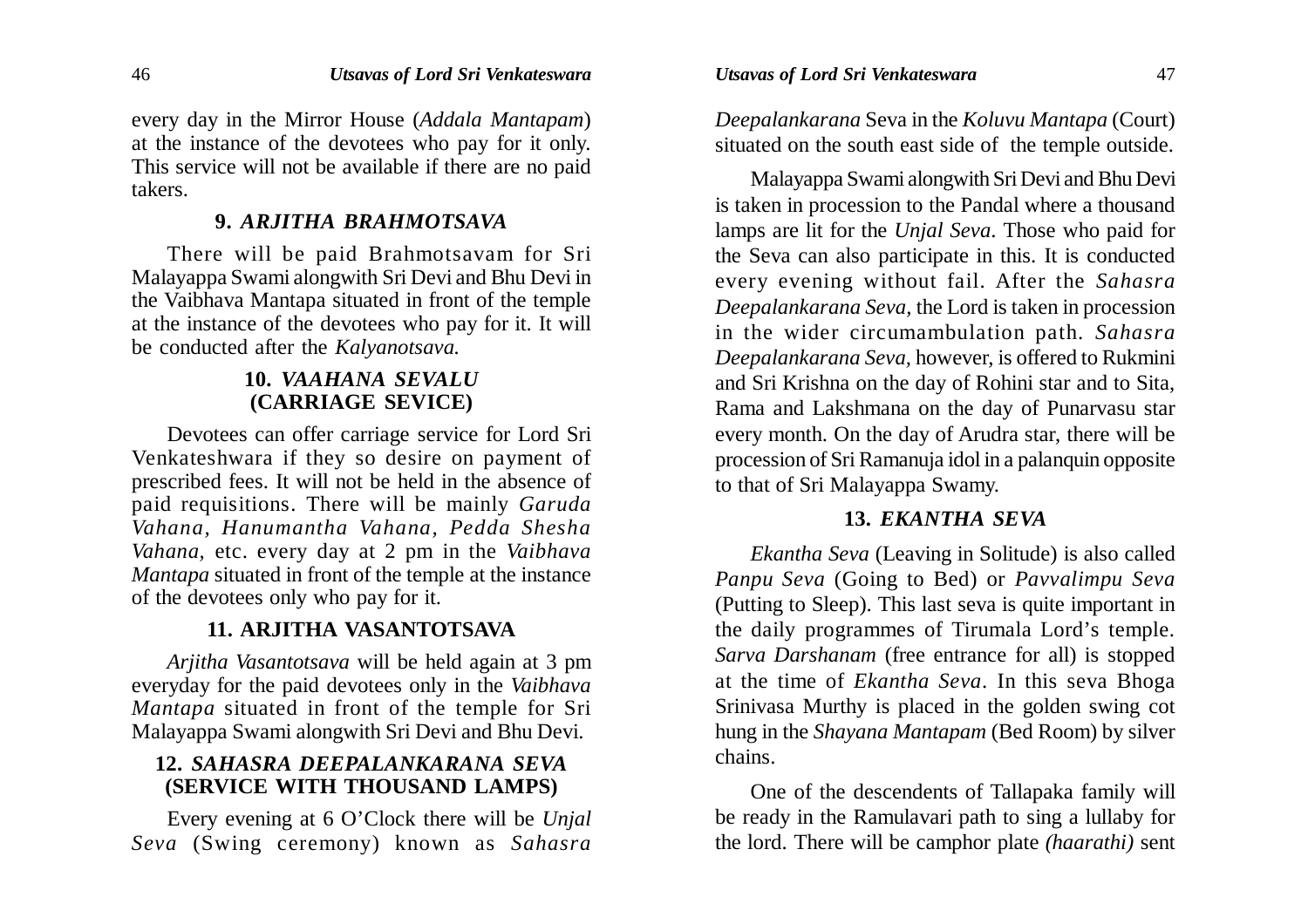on behalf of Tarigonda Vengamamba. As the paid devotees sit and watch in rows, Annamayya descendents sing the lullaby, *"Jo Achyuthananda Jo Jo Mukunda…"* and the pearl *haarathi* of Tarigonda Vengamamba is offered to the Lord. Lukewarm milk and the *panchamritha prasadam* prepared with several fruits called *"Meva"* is distributed to the paid visitors. At the end of this, doors of the Golden Entrance are closed.

#### *VAAROTSAVAS* **(WEEKLY SERVICES)**

There are a few services rendered to Lord Sri Venkateshwara as *Vaarotsavas* once in a week without fail. Let us try to know about some of the sevas conducted on different days of a week.

# **1. MONDAY :** *VISESHA PUJA* **(SPECIAL WORSHIP)**

There is mainly a *Vishesha Puja* (Special worship) on every Monday at 6 am. It is conducted for Sri Malayappa Swamy along with Sri Devi and Bhu Devi in the *Kalyana Mantapam* (Marriage Pandal) of *Sampangi* Circumambulation. This seva offered on every Monday commenced on April 8, 1991 and later became an *arjitha seva* (paid service).

After the second archana and second *naivedyam* in the Lord's temple, Sri Malayappa Swami alongwith His consorts is taken to the *Kalyana Mantapam*. After completion of *Homas* as per the *Vaikhanasa Shastra, Tirumanjanam/Snapana* (Oblution) is conducted for

the Lord. The participants are given tirtha (holy water of the Lord) and prasadams.

# **2. TUESDAY:** *ASHTADALA PAADA PADMAARAADHANA* **(WORSHIP OF THE LORD'S FEET WITH GOLDEN LOTUSES)**

The main deity is offered the service named *Ashtadala Paada Padmaaraadhana* as the second archana every Tuesday at 6 am with 108 golden lotuses. This takes place for about 20 minutes. It is interesting to note that a muslim devotee from Hyderabad donated the required 108 golden lotuses to the Lord. It is now offered as the paid service. It is a feast to the eyes of the devotees.

# **3. WEDNESDAY:** *SAHASRA KALASHABHISHEKAM*

#### **(OBLUTION WITH THOUSAND VESSELS)**

*Sahasra Kalashabhishekam* is an important seva that takes place every Wednesday before the Golden Entrance. This is done to Sri Malayappa Swamy along with Sri Devi and Bhu Devi and Vishwaksena, the Chief Commander of the Lord. There is evidence to suggest that this has been taking place since 1511 AD or even earlier.

Only paid visitors can participate in the seva which takes place before the Golden Entrance. Later, they will be offered the darshan of the main deity and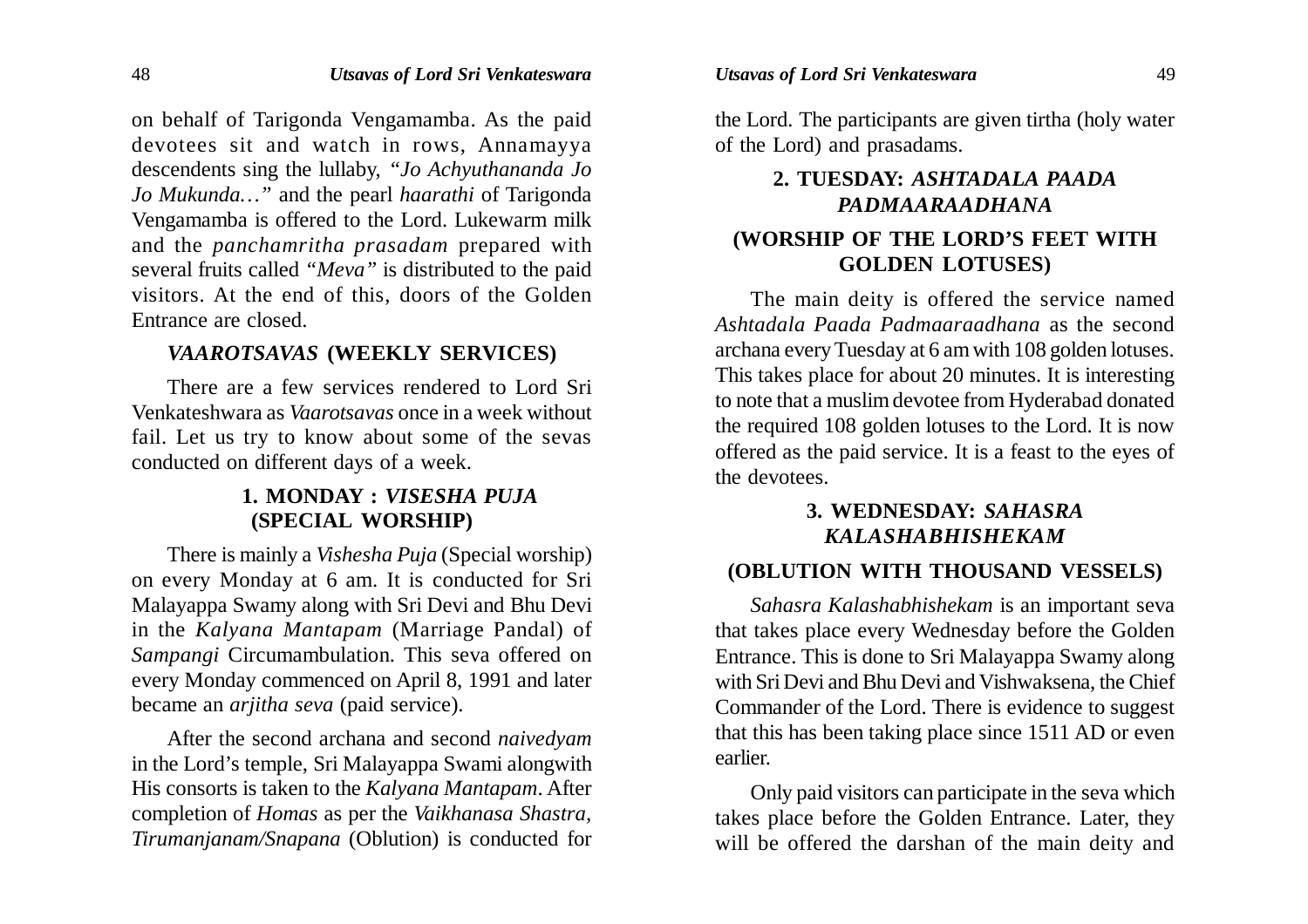prasadams. It is believed that the participants will be cleansed of all the thousand types of sins.

# **4. THURSDAY :** *TIRUPPAVADA SEVA*

### **Netra Darshanam (Sight of Lord's Eyes)**

The food offered every Thursday after the second *archana* is called *Tiruppavada Seva* or *Annakoototsavam*.

At 6 O' Clock in the morning every Thursday the main deity is stripped of all the ornaments. The *namam* (upright mark) of the Lord on His forehead is reduced in size to have a clear vision of the Lord's Eyes. Later, a big heap of tamarind rice *(pulihora), jilebies* and *murukus* is laid before the Lord at the Golden Entrance. It is decorated with flowers and offered direct to the main deity in the *sanctum sanctorum*. Vedic scholars recite the Vedas as well as Srinivasa Gadya (prose). Only paid visitors can participate in this seva.

Later, all the devotees get the opportunity to see *Tiruppavada Seva* as well as *Netra Darshana* (the sight of Lord's Eyes).

It is said that those who pay for the seva are purged of all their lapses related to food and get plenty of food down the generations.

# **5.** *POOLANGI SEVA* **(GARLANDING SERVICE)**

*Tomala Seva* that takes place every Thursday in the evening is called *Poolangi Seva* (Garlanding Service). This takes place completely in solitude. Priests adorn the main deity from head to feet with the flowers brought by the Jiyyangars. The Lord appears as though he has worn flower dress. The visitors are enraptured by the sight of the Lord in *Poolangi Seva* emitting fragrance. The sight, it is said, burns all your sins and scents of the past lives.

#### **6. FRIDAY:** *ABHISHEKAM* **(ABLUTIONS)**

The ablutions that take place to the main deity of Lord Sri Venkateshwara Swamy at 5 O' Clock early in the morning on Friday is called *Shukravaraabhishekam.* It is said that this practice has been there since 614 AD. Bhagavad Ramanuja, it appears, offered *Abhisheka* on the occasion of instituting the golden Alamelu Manga image on the chest of the Lord.

*Abhishekam* is done with the sacred waters of Akasha Ganga along with spices like civet, saffron and camphor for about an hour. Later, *Abhishekam* is done with turmeric for Maha Lakshmi situated on the chest of the Lord. It is only during the *Abhishekam* that the devotees can see the original figure of Lord Srinivasa who manifested Himself for the sake of people in Kali Yuga at the instance of Brahma and other angels.

Later, *Abhishekam* is conducted for the golden Alumelu Manga clinging to the neck of the Lord. The devotees are greatly attracted to the seva. The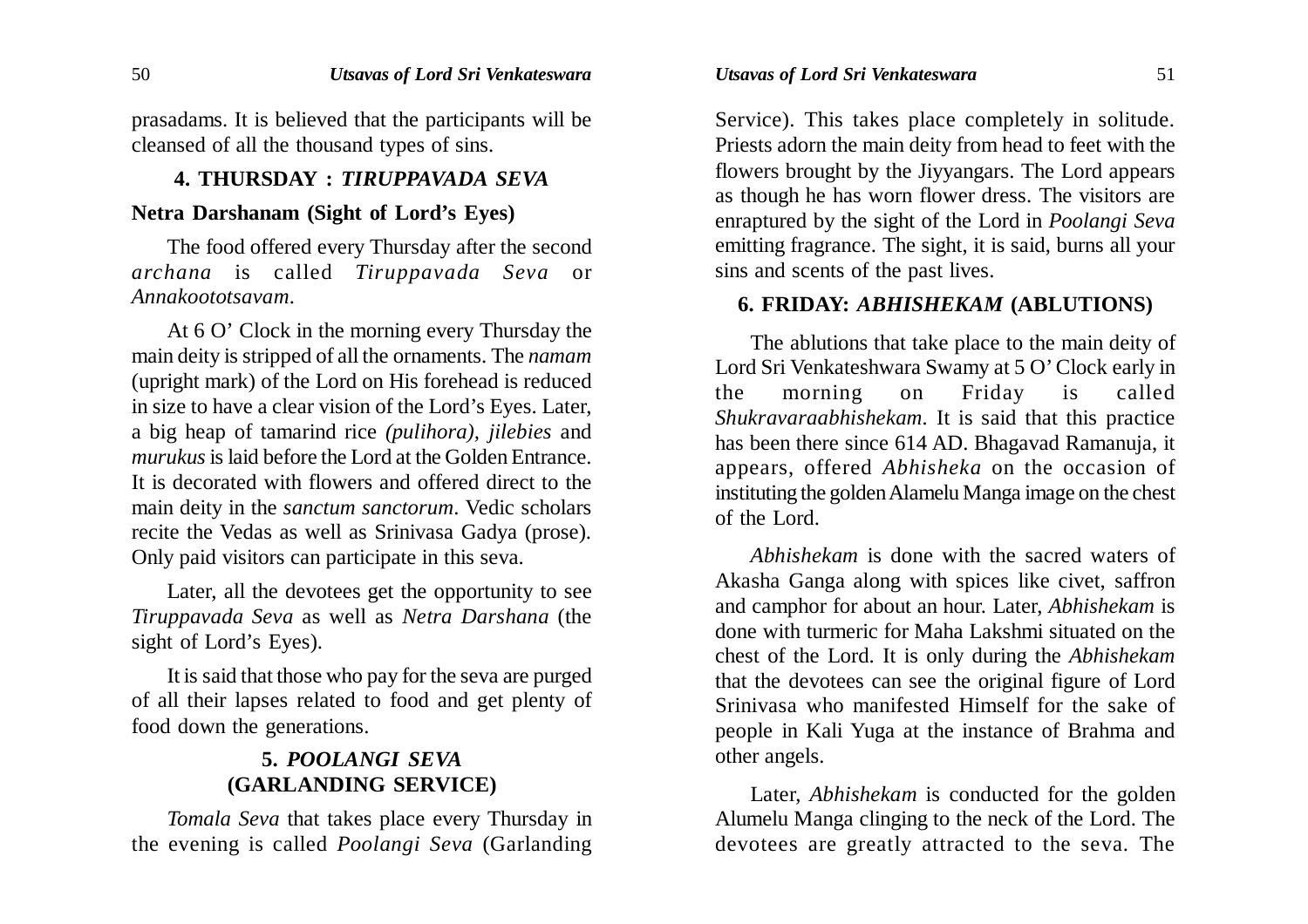*Abhisheka Darshana* comes to an end with the sprinkling of holy *abhisheka* water on the devotees which cleanses them from all sins and endows them with health and wealth.

# **7.** *NIJA PADA DARSHANAM* **(VISION OF THE HOLY FEET)**

After the couples have a glimpse of the Lord at the end of *Abhisheka* starts the *Nija Pada Darshanam* (sight of the feet of the Lord).

The paid devotees can participate in this seva and see the Holy Feet of the Lord without any covering. This is the only seva in which one can see the feet of the Lord. At all other times, the feet of the Lord shine with golden coverings. According to the Puranas, the sight of the Lord's feet purges the devotees of all their sins.

# *PAKSHOTSAVAS* **(FORTNIGHTLY CEREMONIES)**

*Pakshotsava* (Fortnightly Ceremony) is conducted during every Ekadashi (the eleventh day of the Full Moon). Though there may not be any special utsavas or processions in this, the preparations of rice are reduced and dosas and sondelu (baked Bengal gram) are specially offered to the Lord.

# *MASOTSAVAS OR NAKSHATROTSAVAS* **(MONTHLY CEREMONIES)**

There are a few ceremonies in the Tirumala Lord's temple every month on certain days of special stars. These stars come only once in a month, and hence they are also called *Masotsavas*.

#### **1.** *ROHINI NAKSHATROTSAVAM*

There will be *Abhisheka* to Bhoga Srinivasa Murthy alongwith Rukmini and Srikrishna in the morning on the day of Rohini star every month after *Suprabhatam*.

The same evening Lord Sri Krishna alongwith Rukmini is brought out of the temple to participate in the *Sahasra Deepalankarana Seva* of the Court Hall (*Koluvu Mantapam*). After the procession, Rukmini and Sri Krishna enter the temple through the greater circumambulation path (*Maha Pradakshina Marga*). The visitors of the seva are purged of all the evil effects associated with stars, especially that of Rohini star.

#### **2.** *ARDRA NAKSHATROTSAVAM*

Ardra is the ruling birth star of Sri Bhagavad Ramanuja. On the evening of Ardra star every month Sri Malayappa Swami participates in the *Sahasra Deepalankarana Seva*. Sri Bhagavad Ramanuja placed on another pedestal before the Lord is also taken out in procession in the streets of Tirumala.

The utsavas of Sri Bhashyakara commence on a grand scale ten days before Ardra star especially in the Mesha masa. The procession of Sri Ramanuja during these ten days takes place face to face with the Lord. The *Asthanam* of the Lord (Court meeting) is held in the premises of Sri Bhashyakara of the temple.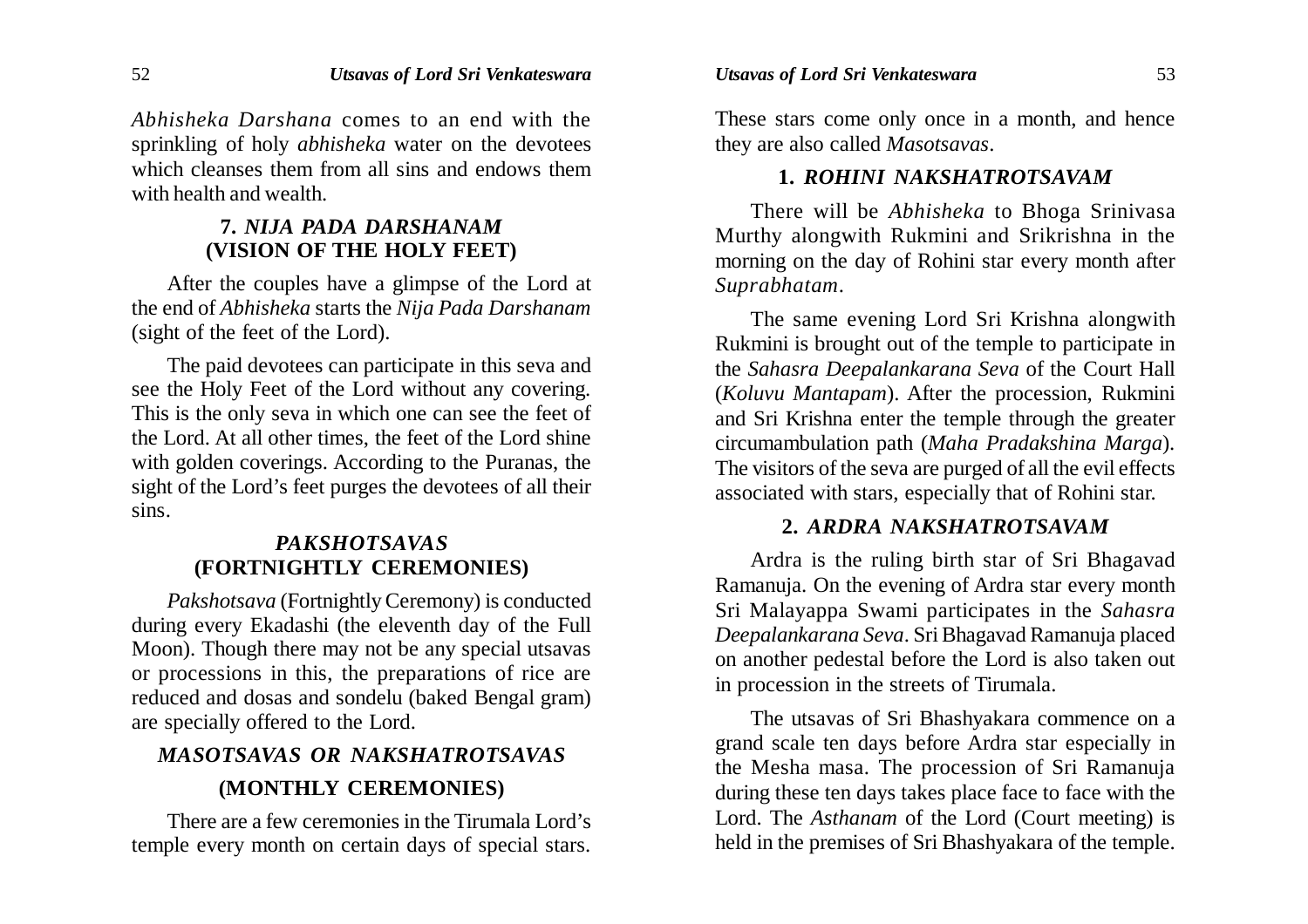After the *Nivedana,* the garlands and the *Shesha harathi* (lit camphor) of the Lord are offered to Ramanuja. The defects of 27 stars and especially of Ardra are pacified through the seva.

# **3.** *PUNARVASU NAKSHATROTSAVAM*

Punarvasu is the ruling birth star of Sri Rama. There will be *abhishekam* for Sri Sita, Rama and Lakshmana alongwith Bhoga Srinivasa Murthy after *Suprabhatam* on the day of Punarvasu star every month. There will be *asthanam* (court meeting) for Sri Sita, Rama and Lakshmana on Sri Rama Navami and the next day, i. e. dashami before the Golden Entrance.

The same evening Sri Sita, Rama and Lakshmana and Ajnapalaka Anjaneya Swami participate in the *Sahasra Deepalankarana Seva*. After the procession in the Tirumala streets, Sri Sita, Rama and Lakshmana come to Sri Bedi Anjaneya Swami to offer the garland and *shesha haarathi* of Sri Rama to him.

Sri Sita, Rama and Lakshmana later enter the temple. The defects of 27 stars and especially of Punarvasu are pacified through the seva.

#### **4.** *SHRAVANA NAKSHATROTSAVAM*

Shravana is the ruling birth star of Lord Sri Venkateshwara. On that day of the star in the morning, there will be *abhishekam* for Sri Malayappa Swami and His consorts alongwith Bhoga Srinivasa Murthy. After all sevas and participation in the *Sahasra* *Deepaalankarana Seva* and procession in the evening, Sri Malayappa Swami will enter the temple.

There will be special utsavas for the star shravana in certain months in Tirumala.

*Brahmotsavas* always end on the day of shravana in every Kanya Masa. There will be Pushpa Yagotsavam for the Lord on the day of shravana star in Karthika Masa.

#### **5.** *PUNNAMI GARUDA SEVA*

Besides *nakshatrotsavas,* there will be *Punnami Garuda Seva* at night for Tirumalesha on Full Moon day every month. That day around 7pm, Sri Malayappa Swami is adorned with diamond armour, crown and other ornaments. Mounting Him on the golden Garuda vahana, a procession is taken in the Tirumala streets with the servants holding the *chatra* and *chamara* while elephants, horses and oxen participate in it.

### *SAMVATSAROTSAVAS* **(ANNUAL CEREMONIES)**

There will be utsavas for the Lord of the Seven Hills on certain special days in a year. They are called *Samvatsarotsavas*. Let us try to know about them in brief.

#### **1.** *KOIL ALWAR TIRUMANJANAM*

*Koil* means temple. Alwar is a devotee who identified himself with God. Just as God keeps His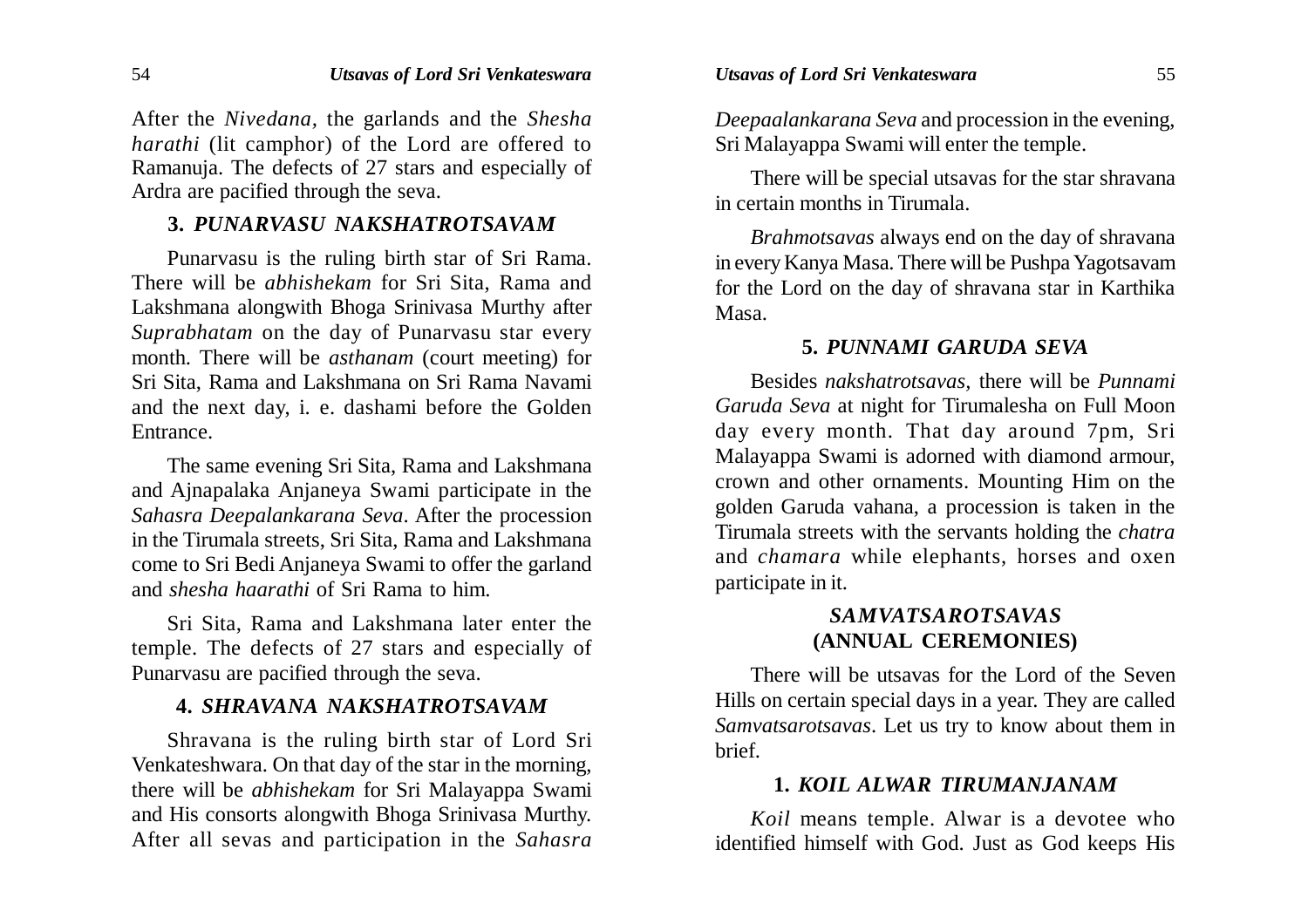devotee firmly in his heart, God is consecrated in the temple. That is why, temple is called *Koil Alwar*. *Tirumajjana* has become *Tirumanjana*. *Tiru* means Sri and *majjana* means bath or an auspicious bath. That is cleansing and consecrating the temple. There will be *Tirumanjana* for Tirumala temple four times a year. The entire temple is completely cleaned on Tuesdays before *Ugadi, Anivara Asthana, Brahmotsavas,* and *Vaikuntha Ekadashi* in *Koil Alwar Tirumanjana*. This is performed like a big *yagnya*.

All the utsava idols and golden and silver vessels of the *sanctum sanctorum* are brought out to the Golden Entrance. All the roofs and walls inside are washed and cleaned. The temples around are also cleaned thus. Later, the walls of the temple are daubed with *Parimalam,* a mixture of *namam kopu, sri churnam,* solid camphor, sandal powder, *kumkuma, khichili gadda*. This fragrant mixture is smeared all over.

Paid devotees can also participate in this. Those who participate in the seva get the beneficial virtue of having cleansed the temple.

#### **2.** *UGADI ASTHANAM*

On the Telugu Ugadi festival, there will be *Ugadi Asthanam* (court) for Lord Sri Venkateshwara who is the most worshipped Family God of Telugus *(ilavelpu)*. That day after the first bell, Sri Malayappa Swami comes to the Golden Entrance alongwith His consorts in the *Sarva Bhupala Vahanam*. His Commander Vishwaksena is placed on another pedestal facing south.

There will be *Panchanga Shravanam* after presenting to the Lord special silk clothes, food and *akshataropana* (auspicious turmeric rice). All the details of *Panchanga* (Hindu Calendar) like tithi, vara and nakshatra besides the results for the year and other affairs related to the country and times are reported to Lord Srinivasa.

There will be distribution of tirtha and prasada after offering *neerajanam* (lighted camphor) to the Lord.

# **3.** *SRIRAMA NAVAMI ASTHANAM*

There will be *Asthanam* (Court) for Sri Rama in front of the Golden Entrance on *Chaitra Shuddha Navami* (ninth day of Chaitra month). There will be procession on the Hanumadvahana that evening. Later, there will be *Asthanam* at the Golden Entrance for Sri Sita, Rama and Lakshmana and Hanuman. After offering food and *akshataropana* (blessing with turmeric rice), the life story of Sri Rama is recited from the *Sri Ramayana*. The *Asthana* comes to an end with auspicious *mangala neerajanam* (offering lighted camphor).

# **4.** *SRI RAMA PATTABHISHEKAM (CORONATION OF SRI RAMA)*

Every year on the evening of *Chaitra Shuddha Dashami* (tenth day of Chaitra), Anjaneya is taken in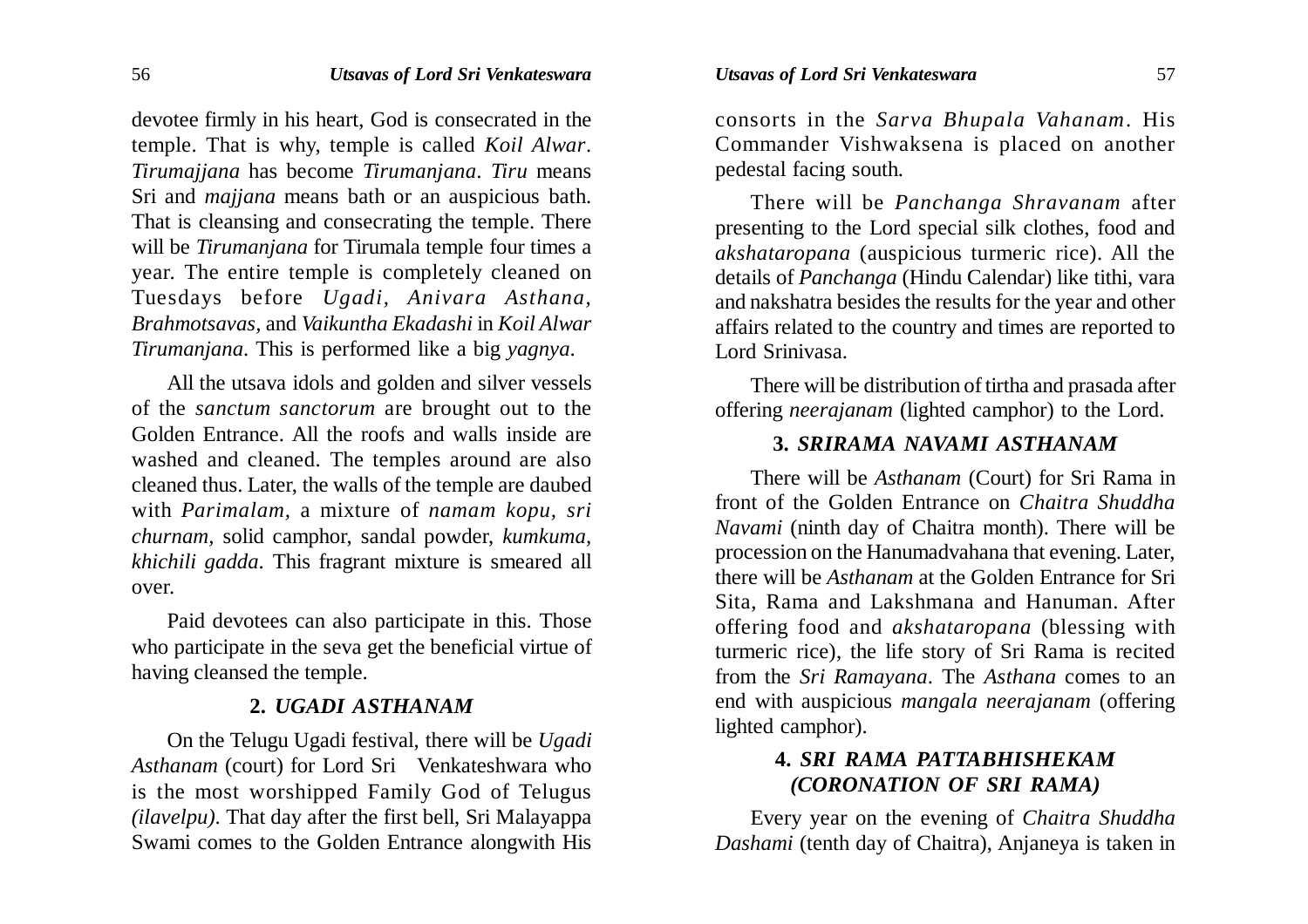procession on a pedestal opposite to Sri Sita, Rama and Lakshmana in the Tirumala streets.

Sugriva, Angada and Hanumantha are placed on pedestals by the side of Sri Sita, Rama and Lakshmana and *Asthanam* is conducted before the Golden Entrance. After *Akshataropana* and *nivedana,* the story of Sri Rama right from his birth to coronation is recited. The ceremony comes to an end with *mangala neerajanam* and distribution of Tirtha and prasada to the devotees.

### **5.** *VASANTOTSAVAMS* **(SPRING FESTIVALS)**

Every year there will be annual *Vasantotsavas* in Tirumala temple for three days ending on Chaitra Purnima.

On *Chaitra Shuddha Trayodashi* morning Sri Malayappa Swami alongwith Sri Devi and Bhu Devi comes to the Vasantha Mantapam on the south east corner of the temple. There will be *vasantotsava abhishekas, nivedana* and *asthana* for them. Later, He goes back to the temple.

On the second day after *Bangaru Rathotsava* (Golden Chariot procession), there will be a similar *vasantotsava* again.

On the third day, Rukmini and Sri Krishna, Sri Sita, Rama and Lakshmana in different palanquins reach the *Vasantha Mantapa* besides Sri Malayappa Swami in procession and return to the temple the same evening after the festivities.

Devotees can participate in this on payment of prescribed fees. The participants, it is believed, will be cured of serious ailments and restored to health.

# **6.** *PADMAVATHI PARINAYOTSAVAM* **(MARRIAGE CEREMONY OF PADMAVATHI)**

*Vaishakha Shuddha Dashami* is the marriage day of Padmavathi and Srinivasa. In this connection, *Padmavathi Parinayotsavas* have been performed for three days every year in Tirumala since 1992.

On the previous day evening, i. e. Vaishakha Shuddha Navami, Sri Venkateshwara Swami mounts Gaja Vahana and Sri Devi and Bhu Devi take to palanquins and a procession is taken to Narayanagiri garden where the marriage festivities take place on a grand scale. After music concerts and *Asthanam,* Swami alongwith His consorts returns to the temple.

The Lord comes to Narayanagiri on the second day, i.e. Vaishakha Shuddha Dashami, on Ashwa Vahana and the next day, i. e. Vaishakha Shuddha Ekadashi, on the Garuda Vahana while His consorts accompany Him in palanquins. The marriage festivities take place there on the second and third days as well. Marriages and other auspicious ceremonies take place on a large scale in the houses of those who witness these utsavas also. Devotees can participate in this seva on payment of the prescribed fee.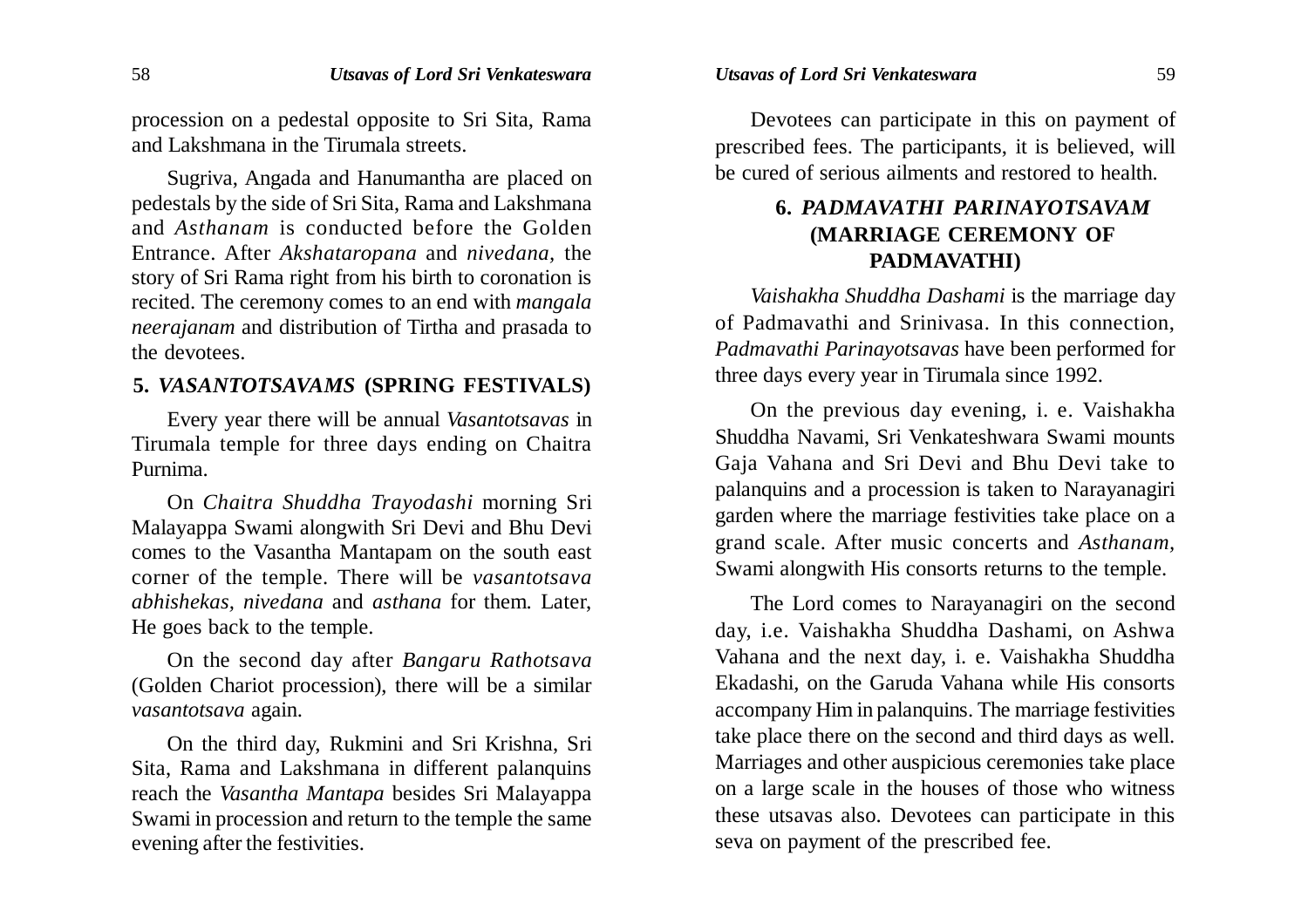# **7.** *JYESHTABHISHEKAM*

*Jyeshtabhishekam* takes place to Lord of Tirumala every year for three days ending on Jyeshta star in Jyeshta month in the Marriage Pandal of Sampangi Circumambulation. It is called *"Abhidheyaka Abhishekam".*

The utsava is conducted for three days with the aim of protecting the utsava idols from erosion due to the continuous *abhishekas* for generations together.

On the first day, Sri Malayappa is stripped of his golden armour. After *homas, abhishekas, panchamritha snapana tirumanjana,* etc., He wears the diamond armour and goes in procession in the streets of Tirumala.

Similarly on the second day, Sri Malayappa proceeds with pearl armour in procession. On the third day also after the *tirumanjana* and other formalities, He will be covered with golden armour and taken in procession. This armour will be removed again during *Jyeshtabhisheka*. Till then the Lord shines with the golden armour throughout the year.

Devotees can participate in this paid service. It is assumed that God protects such devotees like the armour.

# **8.** *ANIVARA ASTHANAM*

*Anivara Asthanam* takes place every year in Tirumala on Karkataka Sankranthi during the auspicious period of Dakshinayana on 16th July. Since it takes place on the last day of Tamil Ani maasa, it is called *Anivara Asthanam*.

In the past, the annual accounting of the Lord's income and expenditure, assets and liabilities, etc used to commence on the day of *Anivara Asthanam*. The budget is now shifted to April as per the modern practice. The utsava, however, continues to take place as usual.

On that day, Sri Malayappa Swami along with Sri Devi and Bhu Devi is taken on Sarva Bhupala Vahana to the front yard of Golden Entrance. Vishvaksena comes in a different palanquin. They are offered clothes and food on a grand scale. After the blessing with turmeric rice, the Executive Officer is handed over the key bunch of the temple and offered *harathi* and *shathari*. Prasadam is distributed later.

This ceremony takes place before the Golden Entrance in which only priests, Jiyyengars, officers and employees of the temple participate.

# **9.** *PUSHPA PALLAKI* **(FLOWER PALANQUIN)**

In connection with July 16<sup>th</sup> *Anivara Asthanam*, there will be a procession of Sri Malayappa Swami alongwith His consorts in a flower palanquin the same evening in the Tirumala streets. It offers an indescribable spectacle of the Lord along with His consorts in the palanquin adorned with different garlands. Devotees can participate in the paid service. It is said that the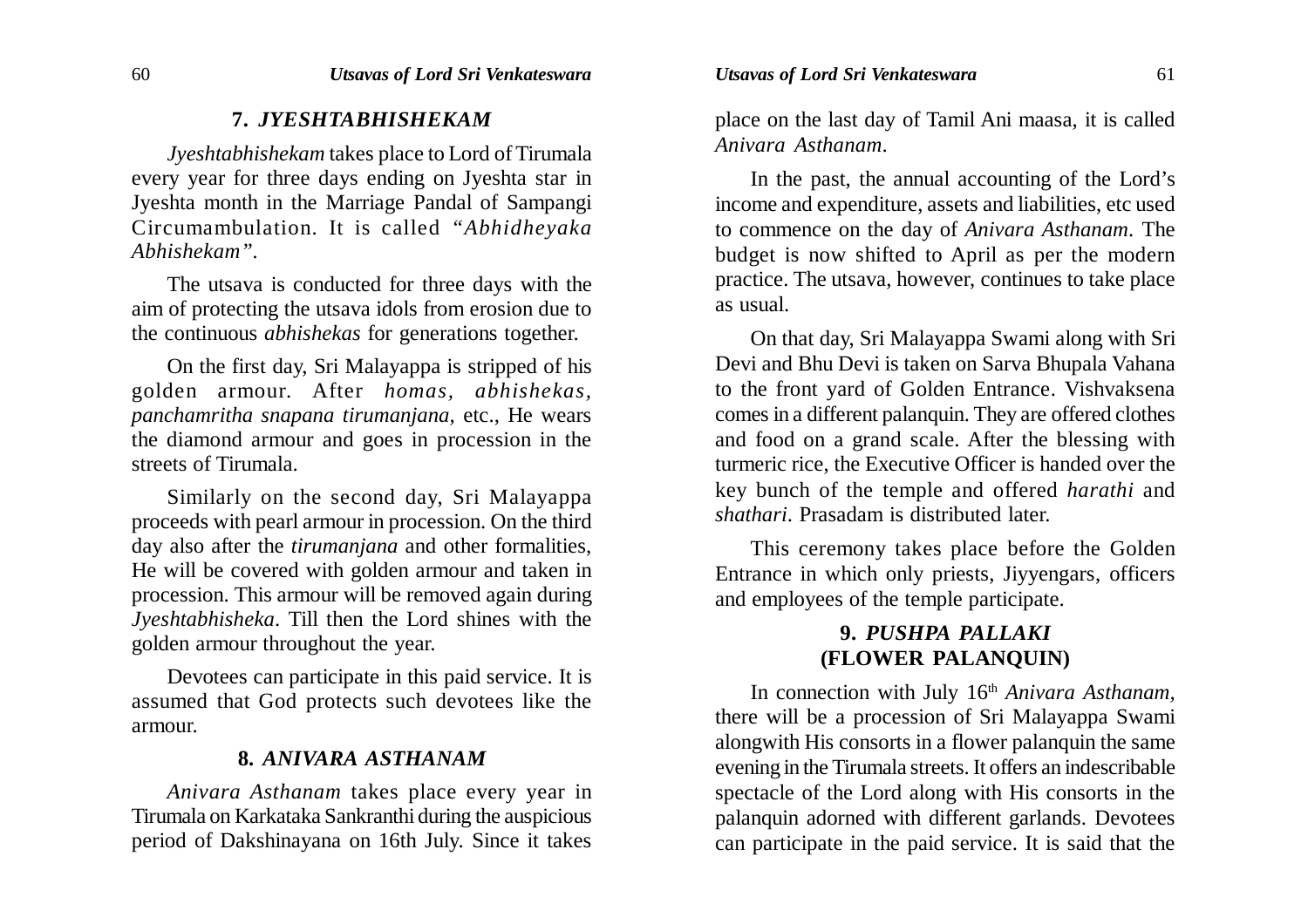participants in the seva will be divested of all the impressions of their past lives leaving scope for peaceful life.

#### **10.** *PAVITROTSAVAS*

As per the Vedic tradition, one is not supposed to enter the temple with *jatashoucham* (impurity due to birth of offspring) and *mrithashoucham* (impurity due to death of close relatives). But sometimes, this rule is violated knowingly or unknowingly by the tourists and staff. Purification ceremony that takes place in order to dispel the evil of such lapses is called *Pavitrotsavam*. It is different from the general purificatory programmes like temple cleansing, or *punyahavachanam* (purification through mantra).

There is evidence to suggest that *Pavitrotsavas* were conducted till 15-16 centuries in Tirumala. It stopped abruptly later. The temple has restored the practice since 1962. It takes place for three days.

It takes place every year in the Kalyana Mantapa during Shravana shuddha dashami, ekadashi and dwadashi.

On the first day, there will be consecration of *pavitras* (rings made of sacrificial grass), *homas* besides *abhishekas* for Sri Malayappa Swami and His consorts. On the second day, the pavitras are offered to the deities in the temple and the premises. On the third day, there will be *Purnahuti* ((Final offering to the sacrificial fire of a coconut, nine kinds of grains,

five precious metals, betel leaves, sandal wood sticks, etc. bundled in a silk cloth while chanting specified mantras). On these three days, there will be procession of Sri Malayappa Swami after the worship in the evening.

Devotees can participate in this seva on payment of required fees. The participants will be purged of the offences committed against the gods knowingly or unknowingly by any of their progeny. Peace and prosperity prevail in their lives.

#### **11.** *SRIKRISHNAASHTAMI*

There will be *Tirumanjanam* for Lord Sri Krishna at the Golden Entrance after *Tomala Seva* on *Srikrishnaashtami*. At the same time, *dvadasha tiruvaradhana* (12 kinds of worship) is offered to Ugra Srinivasa Murthy placed on another pedestal with Sri Devi and Bhu Devi. These *abhishekas* are performed in solitude. Ugra Srinivasa Murthy is later taken into Ananda Nilayam, while *Asthanam* is held for Sri Krishna Swami. After offering food to Balakrishna in sleeping posture, Akshataropanam is done.

Later, the story of Sri Krishna's birth is recited from *Srimad Bhagavatam*. The *Asthanam* ends with *harathi*.

The next day in the early hours Balakrishna is taken in procession and anointed (*tailakapu*). The oil is distributed to the devotees who anoint their heads with it and take auspicious bath.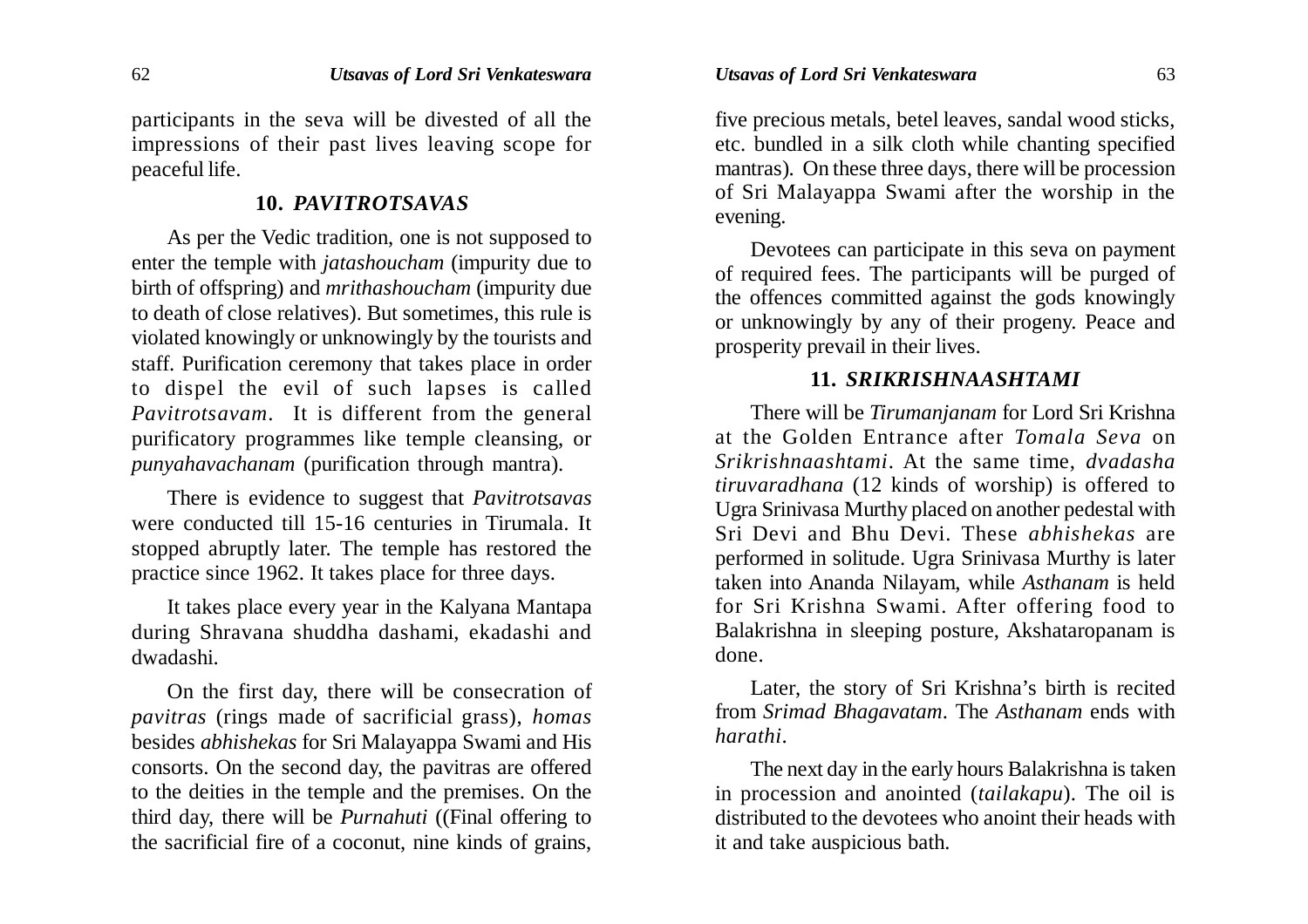In the afternoon there is *utla utsavam* (sling ceremony) as Sri Krishna with butter in hand goes in procession in a separate palanquin besides Sri Malayappa Swami. The festivities of breaking the milk and butter pots in the sling are carried out on a grand scale in Tirumala at every step. They come to an end as the Lord enters the temple.

#### **12.** *BRAHMOTSAVAS*

Although many utsavas are conducted for the Lord throughout the year, the *Brahmotsavas* which take place for nine days a year assume greatest prominence in the history of Tirumala.

At the instance of Brahma and other gods and goddesses, Sri Venkateshwara manifested Himself to protect the humanity in Kali Yuga on the day of Shravana star in Kanya Masam to give credence to the adage, *"Kalou Venkata Nayakah"*. Brahma Himself conducted utsavas for nine days ending on the day of Lord's self-manifestation. Since Brahma Himself conducted these utsavas to Sri Venkateshwara, direct manifestation of *Para Brahma,* these acquired prominence as *Brahmotsavas*.

In the course of time later, several queens organized *Brahmotsavas* to Tirumalesha.

It is said that in 614 AD Pallava queen Samavai presented the idol of Bhoga Srinivasa Murthy to Tirumala and ordained for His procession before the *Brahmotsavas* in Kanya Masa.

Till 1583 *Brahmotsavas* were conducted almost every month, for example, in the name of Telugu Pallava king Vijaya Ganda Gopala Deva in the *Chaitra masa* in 1254 AD, in the name of *"Adi Tirunallu"* by Tribhuvana Chakravarthi Tiruvenkatanatha Yadava Rayalu in the Ashadha masa of 1328 AD, in the name of Veera Prathapa Rayalu in the Ashvayuja masa of 1429 AD, in the name of *"Masi Tirunallu"* by Harihara Rayalu in 1446 AD, and in the name of "Achyutha Raya Brahmotsavas" by Achyutha Raya in 1530 AD.

In due course, though the utsavas instituted by those kings and kingdoms stopped, but the utsavas commenced by Brahma continued to be conducted till now for nine days.

A day before in the evening, there will be *Ankuraarpana* (beginning), *mrutsangrahanam* (collection of soil) by the Lord's Commander Vishwaksena. The next day happens to be the day of *Dhvajaarohana*. On this day, the flag of Garuda is hoisted on the golden *dhvaja sthambham* inviting the residents of all the worlds to the utsavas. There will be Pedda Shesha Vahana Seva for the Lord that night. Silk clothes are presented on this day on behalf of the government of Andhra Pradesh.

The next day, i. e. the second day there will be Chinna Shesha Vahanam and Hansa Vahanam both in the morning and evening, on the third day Simha Vahanam, Mutyapu Pandiri, on the fourth day Kalpa Vriksha Vahanam, Sarva Bhupala Vahanam, on the fifth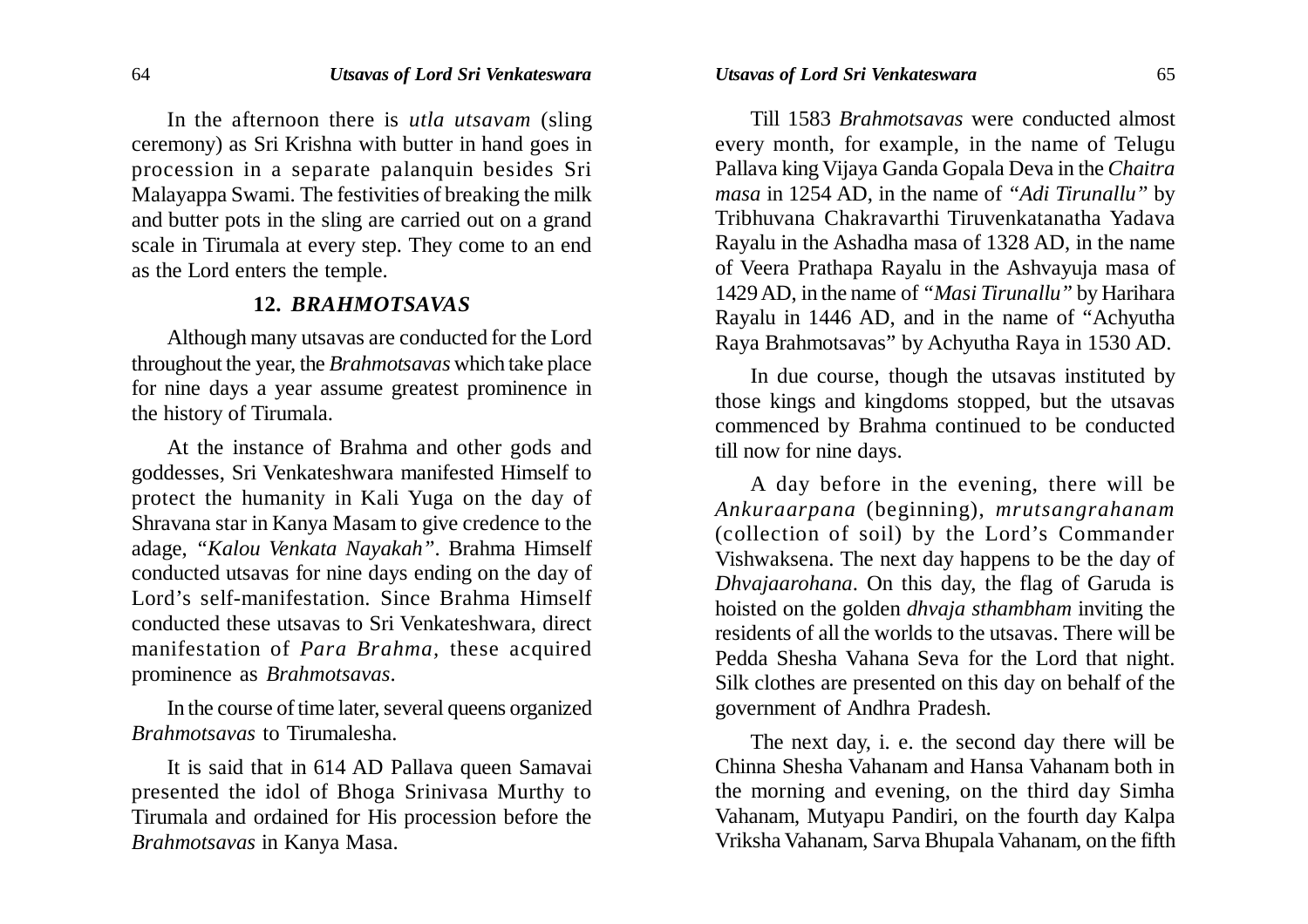day *Mohini Avataram* in ivory palanquin in the morning and Garudotsavam at night. The garland worn by Goda Devi from Sri Villi Puttur and new umbrellas from Chennai reach Tirumala. Malayappa adorned with all these goes in procession on the golden Garuda. Lakhs of people witness the spectacle.

On the sixth day, there will be Hanumad Vahanam, Gaja Vahanam, on the seventh day Suryaprabha Vahanam, Chandraprabha Vahanam, on the eighth day Rathotsavam, Ashva Vahanam, and on the ninth day Chakra Snanam. The same night there will be Dhvajaavarohanam.

There will be two *Brahmotsavas* for Tirumalesha in a year with adhika masa, one in Kanya masa and another in sharannavaraatris.

#### **13.** *DEEPAVALI ASTHANAM*

There will be *Asthanam* (court) for Sri Malayappa Swami before the Golden Entrance on Deepavali.

After the first *nivedana* in the temple as usual, Sri Malayappa Swami along with Sri Devi and Bhu Devi are placed before the Golden Entrance. On another pedestal will be Vishvaksena. After presenting new clothes and *nivedanas,* there will be akshataropana. The *Asthanam* closes with the offering of tirtha, chandana, and shathari after harathi.

### **14.** *PUSHPA YAGAM* **(YAGA WIH FLOWERS)**

Every year after Brahmotsavas, there will be *Pushpa Yagam* for Sri Malayappa Swami alongwith Sri Devi and Bhu Devi on the day of Shravana star in Karthika Masa. It was in vogue till  $15<sup>th</sup>$  century itself, but later got stopped abruptly. It is restored by Tirumala Tirupathi Devasthanams since 14<sup>th</sup> November 1980.

On the day of *Pushpa Yaga,* after the usual two *archanas* and two *nivedanas,* Sri Malayappa Swami alongwith Sri Devi and Bhu Devi arrive at the Lord's *Kalyana Mantapa. Homas, Snapana Tirumanjana* are conducted. Later the same evening, there will be *archana* with different varieties of flowers. As soon as these flowers reach the level of the Lord's heart, they are removed, and *Pushpaarchana* recurs. The *archana* will be carried out like this for twenty times. *Harathi* will be offered on a grand scale at the end.

The paid devotees can also participate in this *yaga*. It is said that the participants in the seva will be divested of all the impressions of their past lives and all the diseases, thus leaving scope for peaceful life with prosperity and happiness.

#### **15. DHANURMASAM -** *TIRUPPAVAI*

Though the *Suprabhatha* Seva is offered to the Lord throughout the year early in the morning, there will be recital of *Tiruppavai* in stead of *Suprabhatam* in Dhanurmasam for a month.

During Dhanurmasa, there will be recital of Goda Devi's 30 *pashuras* (songs) one each every day for thirty days. Imagining herself to be a *Gopika* of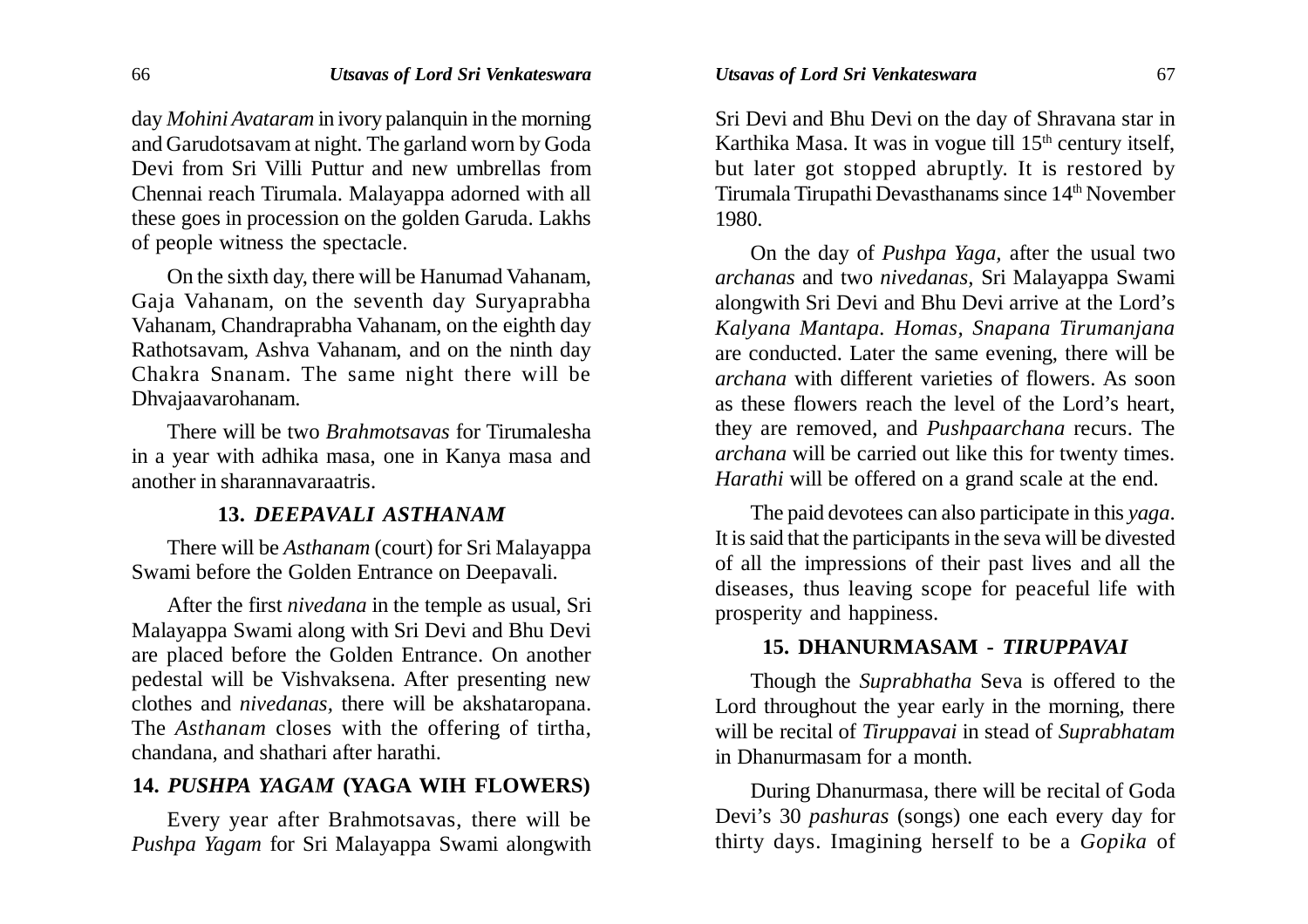*Dvapara Yuga,* Goda Devi, it appears, sang these *pashuras*. In this context, there will be *Ekantha* Seva for Sri Krihna with butter in his hand in stead of Bhoga Srinivasa Murthy. *Tiruppavai* is recited in complete solitude.

During Dhanurmasa, *Bilva* leaves instead of sacred *basil* are used for *Sahasra Namaarchana* for the Lord.

### **16.** *VAIKUNTHA EKADASHI*

*Shuddha Ekadashi* in Dhanurmasa is called Vaikuntha Ekadashi. In the early hours of this day, the Vikuntha Dwaram (door) will be opened and again closed in the early hours of the next day, i.e. Vikuntha Dvadashi. There will be procession for the well-adorned Sri Malayappa Swami alongwith Sri Devi and Bhu Devi in the golden chariot, followed by *Asthanam* in the temple.

# **17.** *GODA PARINAYOTSAVAM*

There will be *Goda Parinayotsavam* (marriage ceremony of Goda Devi) on the last day of Dhanurmasa, i.e. *kanuma* festival considering Lakshmi on the chest of the Lord as Goda Devi. That day the garland worn by Goda Devi in Govindaraja Temple will adorn the Lord of Tirumala.

# **18.** *PARUVETA UTSAVAM* **(HUNTING GAME)**

There will be *Paruveta Utsavam* every year on *Kanuma* festival day. After the second *naivedya* that day in the temple, the Lord adorned with his five weapons goes hunting. Sri Krishna accompanies on a different palanquin.

The Lord stays at *Paruveta Mantapam* situated a mile away to the northwest of the temple till the evening and participates in the hunting game. He obtains the services of Tallapaka Annamayya. Sri Krishna goes to the resort of the shepherds by the side to receive *archana* from them.

Thousands of people participate in the music and dance programmes arranged in connection with it. Those who witness the Lord in this utsavam will get the ability to control five senses.

#### **19.** *RATHA SAPTAMI*

There will be an utsava every year on *Magha Shuddha Saptami* (seventh day of Magha month according to Telugu Calendar), i. e. Ratha Saptami. That day, Sri Malayappa Swami will stroll into the city streets on as many as seven carriages, such as Suryaprabha Vahana, Chinna Shesha Vahana, Garuda Vahana, Hanumantha Vahana, Kalpavriksha Vahana, Sarvabhupla Vahana and Chandraprabha Vahana. There will be Chakra Snana (ablutions to the Disc) in the afternoon. Ratha Saptami festivities are called *Artha Brahmotsavas* or *Brahmotsavas* of the past.

### **20.** *TEPPOTSAVAS* **(BOAT FESTIVAL)**

There will be *Teppotsavas* (Boat Festival) for the Lord in the Pushkarini (Holy Pond) for five days ending on the full moon day (Poornima) of Phalguna month.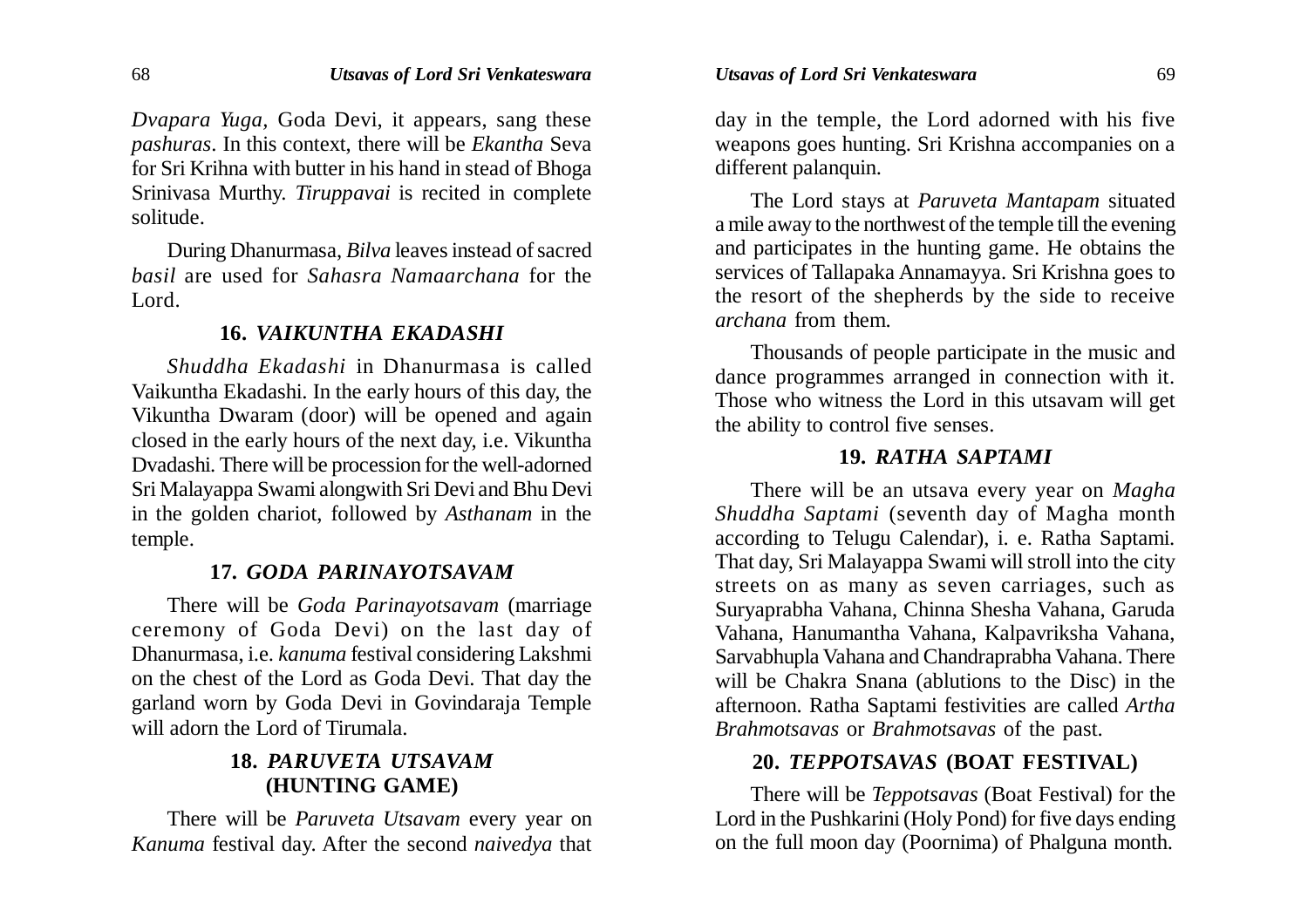These utsavas were in vogue as early as 1468 AD. Tallapaka Annamacharya describes *Teppotsavas* on a grand scale. Though they were stopped in the course of time, they were, however, restored in 1921.

*These utsavas* take place for five days. Sri Sita, Rama and Lakshmana participate in these *utsavas* on the first day, i.e. Phalguna Shuddha Ekadashi (eleventh day in Phalguna month) and Rukmini and Sri Krishna on the second day, i.e. dvadashi  $(12<sup>th</sup> \, \text{day})$ . Sri Malayappa Swami along with Sri Devi and Bhu Devi participates in them for the remaining three days from Trayodashi (13<sup>th</sup> day) to Punnami (15<sup>th</sup> day).

Those who paid for the Seva can also participate in this.

# **21.** *PRANAYA KALAHOTSAVA* **(LOVERS' QUARREL)**

There will be *Pranaya Kalahotsava* (Lovers' Quarrel Ceremony) every year for the Lord on the sixth day after *Vaikuntha Ekadashi*.

That day after the usual second bell *naivedyam,* Sri Malayappa Swami goes to the Pushkarini (Holy Pond) in a palanquin in *Maha Pradakshina Marga* (big circumambulation path), while His consorts on separate palanquins come there in an opposite direction face to face with the Lord. As the Puranas are recited, Jiyyengar beats the Lord with flower balls on behalf of the Goddesses. The Lord pretends to be afraid and pleads with His consorts that He did not commit

any mistake. Pacified Goddesses join Him on either side and receive *Karupur Harathi* alongwith the Lord. *Asthanam* is held after they reach the temple.

#### **22.** *ADHYAYANOTSAVAS*

There will be *Divya Prabandha Parayana* (Recital of *Divya Prabandha*) especially in the *Adhyayanotsavas* which commence eleven days before Vaikuntha Ekadashi and continue for 25 days. On the last day, there will be *Tanneeramudu utsava* as a mark of Srinivasa drinking water in the guise of a huntsman addressing Tirumala Nambi as grandfather. Bhagavad Ramanuja established the tradition of reciting *Divya Prabandhas* not only in these utsavas but in many others.

Besides the above, several annual utsavas like *Narasimha Jayanthi, Sri Varaha Jayanthi, Ananta Padmanabha Chaturdashi, Chakratirtha Mukkoti, Kaishika Dvadashi, Karthika Deepotsava, Kshetrapalaka Utsava, Tiruvadipuram Utsava, Sri Vari Bagh Savari Utsava-Purushai tota Utsava* are conducted in the Tirumala Lord's temple.

Devotees right from Creator Brahma down to common men and women conduct utsavas, uregimpus (processions), archanas, aradhanas as per their wishes to their full content. There will be one festivity or the other any time in Tirumala. That is why, teeming with large crowds Tirumala shrine is flourishing like anything proving the adage *"Nitya Kalyanam Pachcha Toranam."*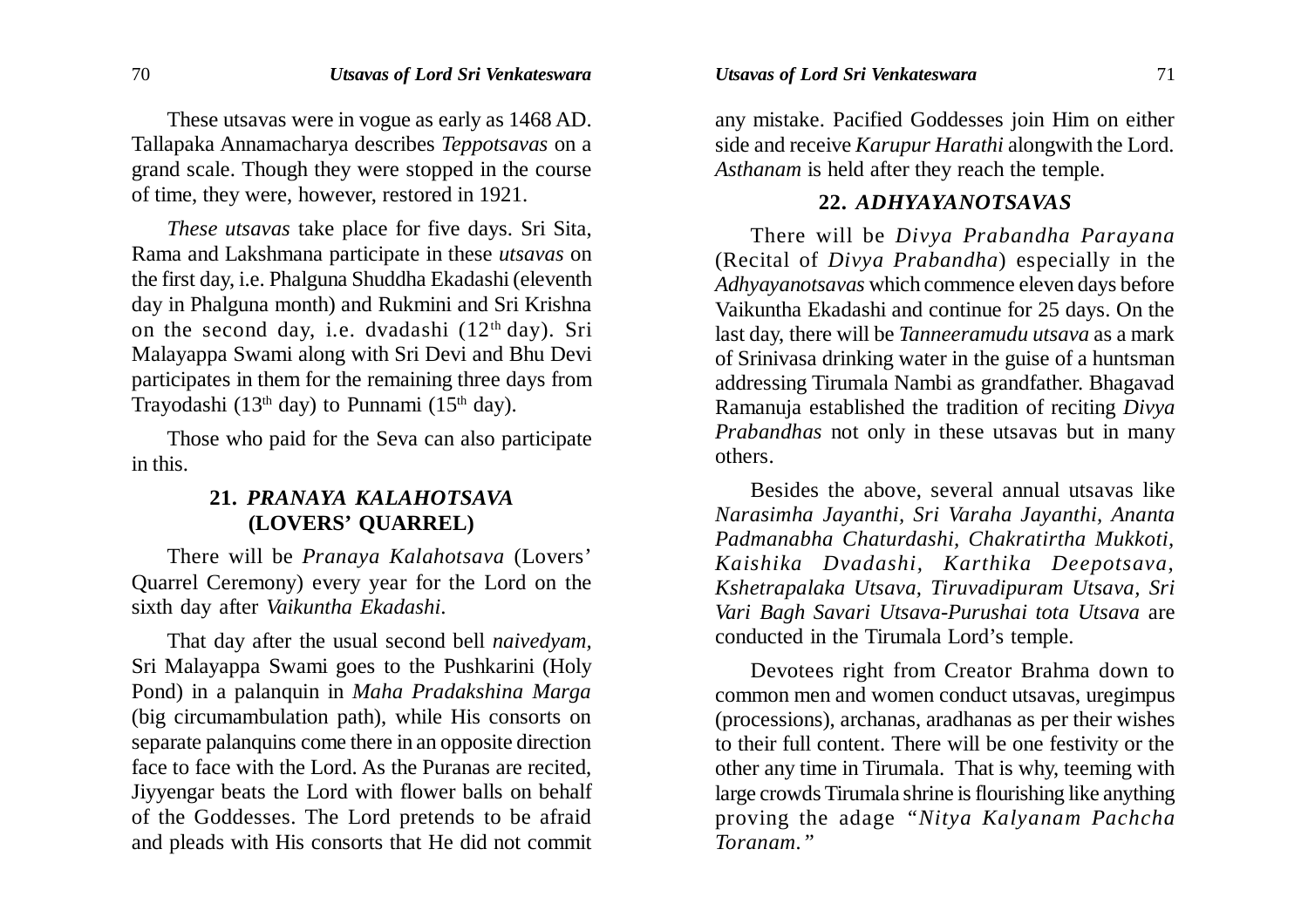Throughout the year, there will be as many as more than 400 utsavas and sevas for the Lord of Seven Hills in the temple - small, big, open to all, or restricted to a few. Every day is a festival in Tirumala shrine.

Lord of Ananda Nilaya, it appears, is a lover of utsavas; and more than that lover of His devotees. It is not possible to measure the love He has for his devotees. He makes His visitors sponsor the utsavas, repay the vows and arrange for His processions. He rewards them in turn with endless series of auspicious things and good omens. Even if you are not able to pay for the utsavas, it does not matter. It is enough if you witness the grandeur of utsavas. If only you have a glimpse of the Lord of Ananda Nilaya, you are sure to get eternal bliss (*Brahmananda*).

What more do you want than this in this life? It is enough if you conduct or just see or cherish in memory these utsavas of the Lord of Seven Hills known as Venkateshwara of Utsavas. Blessed are your lives and your family tree.

# **DEDICATORY NOTE**

Let us dedicate this little book to the holy feet of the Great Lord Venkatesha and attain liberation from this world.

In the words of Annamayya, He is *"Chedaneeka bratikinche siddha mantramoo! Rogaladachee rakshinche divyoushadhamu! Badibayaka venta tirige prana bandhuvu!"* (He is the ready-made mantra that prevents us from degeneration to live a virtuous life!/ He is the holy medicine that protects us by curing us of all diseases. He is the soul-relative who is always with us without letting us down." Moreover, He is the family-God of the Telugu people.

The sublime protagonist of the book is the Lord of the Hills (*Kondala Raya*)! The information here is related to the great Lord Venkatesha! Everything here belongs to the Lord of Seven Hills! This child (author) is also at the service of the Lord. When everything belongs to the Lord, what is so great about dedicating this book to the Lord? Annamacharya sings thus:

# *Keshava daasinaithi gelichithi vannitaanu Ee shareerapu neraalika nela vedaka? //Pallavi//*

*Nichchalu korikaliyya nee naamame chaalu Thechchi puneethu cheya nee theerthame chaalu Pachchi paapaalanacha nee prasaadame chaalu Yechchukondu vupaayaalu ika nela //Keshava//*

*Ghanuni cheyaganu nee kainkaryame chaalu Monasi rakshinchanu nee manthrame chaalu Manishi kaavaga thirumana laanchaname chaalu Yenasenu dikkudesa ika nela vedaka //Keshava//*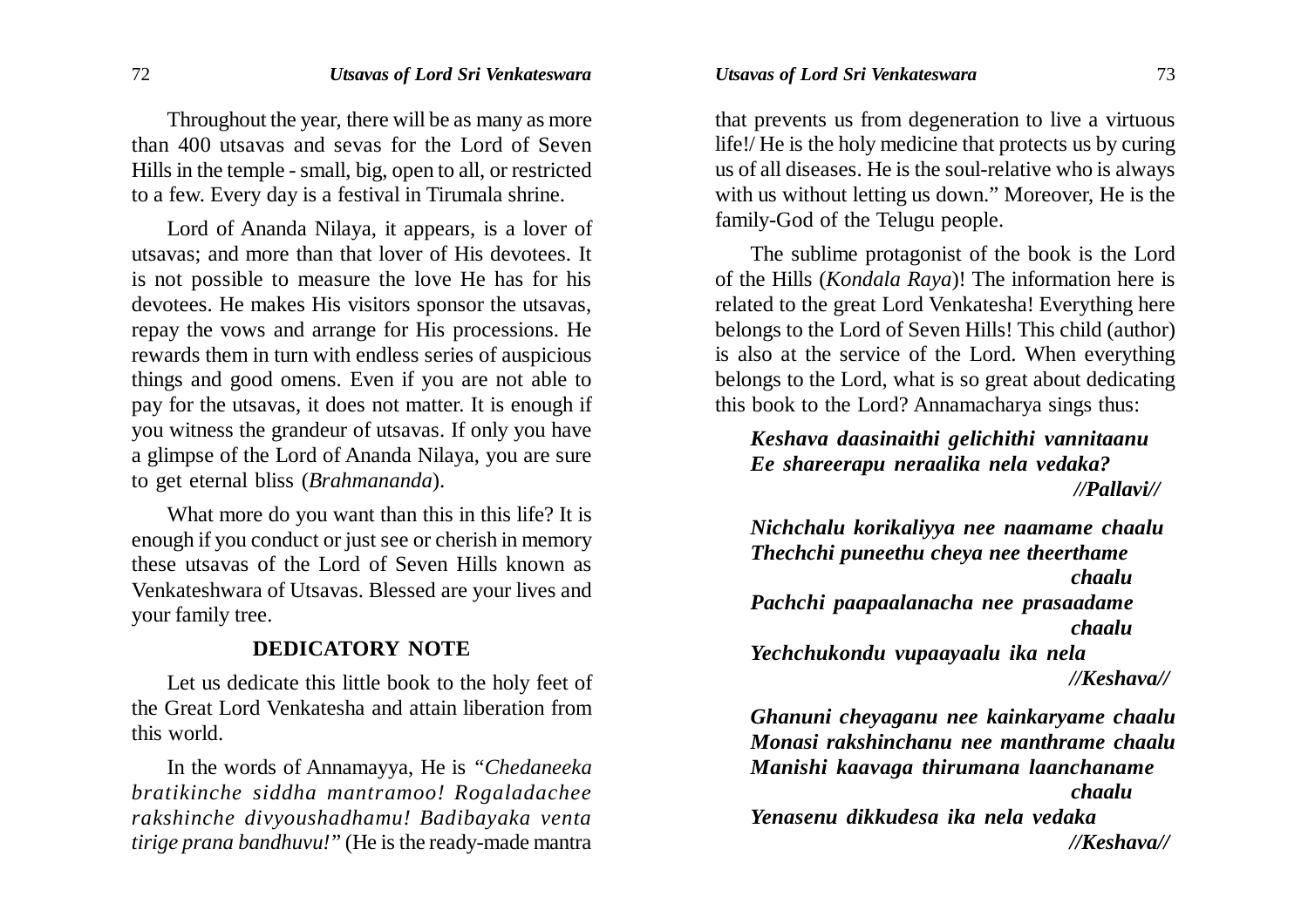*Nelavaina sukhamiyya nee dhyaaname chaalu Ala daapudandaku nee yarchane chaalu Yilapai Sree Venkatesha! Yinnitaa maaku kalavu Yelami nitaramulu yika nela vedaka //Keshava//*

It can be rendered in English thus.

I have become the servant of Lord Keshava He has conquered me in all aspects. Why search for bodily crimes then?

For wish-fulfilment, thy name is enough! For consecration, thy holy water (*tirtha*) is enough! For suppressing crude sins, thy *prasadam* is enough!

Why other expediencies then?

To make us great thy service is enough! To salvage my soul thy *mantra* is enough To protect my body thy *Tirumani*\* is enough! When found direction and refuge why search fur ther?

For steady pleasure, thy meditation is enough. For a good prop thy worship is enough Oh Venkatesha of the earth! Thus Thou art with us in all these ways Where is the need to search for others?

\*(*Tirumani*=sacred white clay used as a mark of Vaishnava)

*OM NAMO VENKATESHAYA!*

*Shankarabharana tune (ragaa)*

*Srihari paada teerthambe chedani mandu Mohapaashaalu gosi mokshamichche mandu //Pallavi//*

*Kaaramai Kantaginchani kadujallani mandu Noorani kaachani yatti nunnani mandu Korikatho velavetti koni thevallani mandu Veruvellankulu koorchanatti venduvoni mandu //Pallavi//*

*Guruthaina rogamulu gunamu chese mandu Durithamulu pedabape doddamandu Nirathamu Brahmadulu neruputho sevinche mandu Narakamu soranatti nayamayina mandu*

 *//Srihari// Ponkamutho bhayamulu pondaniyyani mandu*

*Manku buddhulu manpi manninche mandu Pankajaaksha Venkataramana prapannuni mandu Senkinchaka thana dasula jepatte mandu*

 *//Srihari//*

It can be rendered in English thus:

The ablution of Lord Srihari's feet Is the best medicine without expiry!